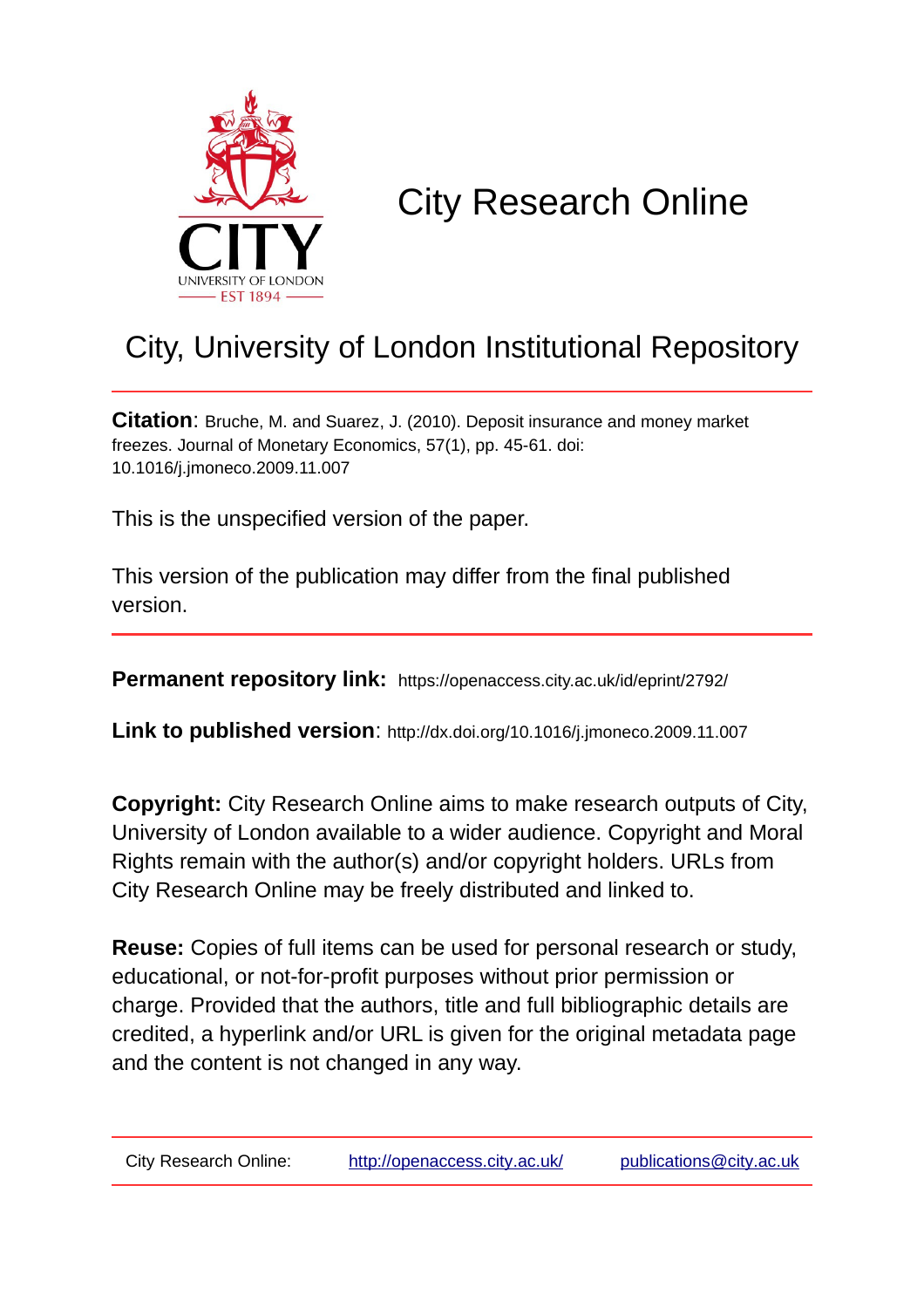# Deposit insurance and money market freezes

Max Bruche CEMFI

Javier Suarez CEMFI, CEPR, and ECGI

September 2009

#### Abstract

In the presence of deposit insurance, a rise in counterparty risk may cause a freeze in interbank money markets. We show this in a general equilibrium model with regionallysegmented bank-based retail financial markets, in which money markets facilitate the reallocation of funds across banks from different regions. Counterparty risk creates an asymmetry between banks in savings-rich regions, which remain marginally financed by the abundant regional insured deposits, and in savings-poor regions, which have to pay large spreads in money markets. This asymmetry distorts the aggregate allocation of credit and, in the presence of demand externalities, can cause large output losses.

JEL codes: E2, E5, G2 keywords: deposit insurance, money markets, bank solvency, financial market freezes

Corresponding author: Javier Suarez, CEMFI, Casado del Alisal 5, 28014 Madrid, Spain. Phone: +34 - 914 290 551. Fax: +34 - 914 291 056. E-mail: suarez@cemfi.es. This paper was prepared for the Carnegie-Rochester Conference on Public Policy "Credit Market Turmoil: Implications for Policy," April 17-18, 2009, and its first version was circulated under the title "The macroeconomics of money market freezes." We thank Viral Acharya, Arnoud Boot, Tore Ellingsen, Rocco Huang, Nikolas M¨uller-Plantenberg, Loriana Pelizzon, Filippo Taddei, and the participants at the various conferences and seminars where the paper was presented, for helpful comments and suggestions. Financial support from the Spanish Ministry of Science and Innovation through the Consolider-Ingenio 2010 Project "Consolidating Economics" is gratefully acknowledged.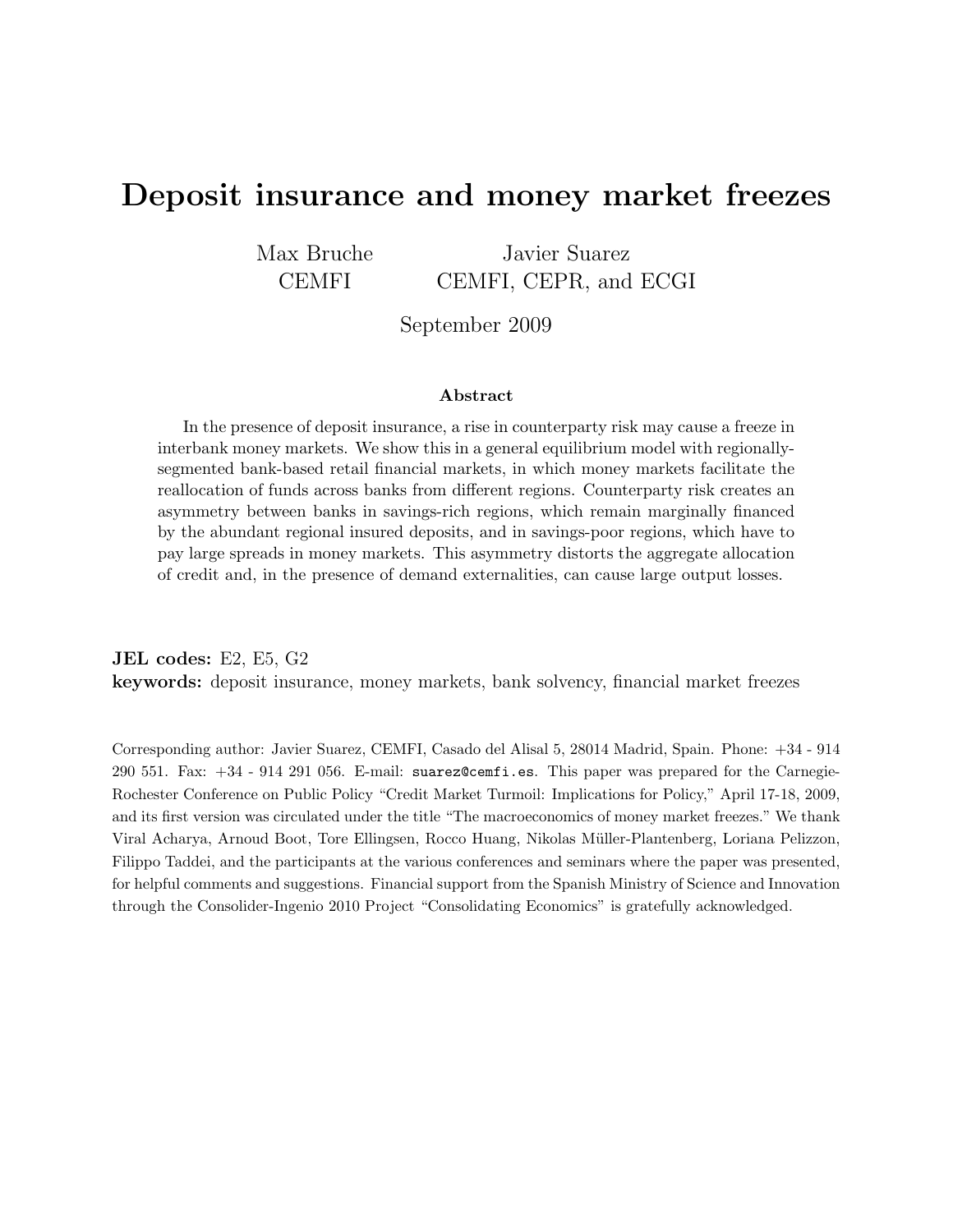# 1 Introduction

Wholesale capital markets (including interbank money markets) perform an important economic function when not all banks have equal capabilities to raise funds among retail savers. If well-functioning, they facilitate that savings travel and are invested where they are most profitable. In this paper we argue that, in the presence of government-backed guarantees on retail deposits (i.e. deposit insurance), wholesale markets may fail to efficiently allocate funds across banks with and without access to abundant retail deposits. The problem remains latent and inconsequential in normal times (while the perceived risk of bank failure is insignificant), but can trigger a freeze of wholesale markets and cause important distortions to the allocation of credit during a bank solvency crisis. Intuitively, when the risk of bank failure becomes significant, the banks with access to abundant retail deposit funding can remain marginally financed at the relatively cheap rates paid on insured deposits, while the rest have to pay high spreads on uninsured wholesale funds (or high deposit rates as they attempt to increase their smaller deposit bases).

We analyze these distortions in the context of a tractable general equilibrium model in which households and firms operate in regionally-segmented bank-based financial markets. Wholesale capital markets facilitate the reallocation of funds across banks from different regions, so their partial or full freeze has implications for the allocation of credit across regions, and for aggregate variables such as wages, GDP, and the tax costs of deposit insurance. Under a realistic parameterization, the model allows us to assess the quantitative relevance of our predictions regarding these variables.

In the model, agents are risk-neutral and investment opportunities take the form of intertemporal production through a (commonly accessible) neoclassical technology that transforms capital and labor at some initial date into units of the numeraire at some final date. The labor market and the retail financial markets are regionally segmented. Labor is not mobile across regions. Regions have heterogeneous endowments of savings, which are channelled from households to perfectly-competitive regional banks in the form of retail deposits or bank equity. Regional firms are funded with bank loans. Banks can use an interregional money market to borrow from and lend to each other, thus producing a reallocation of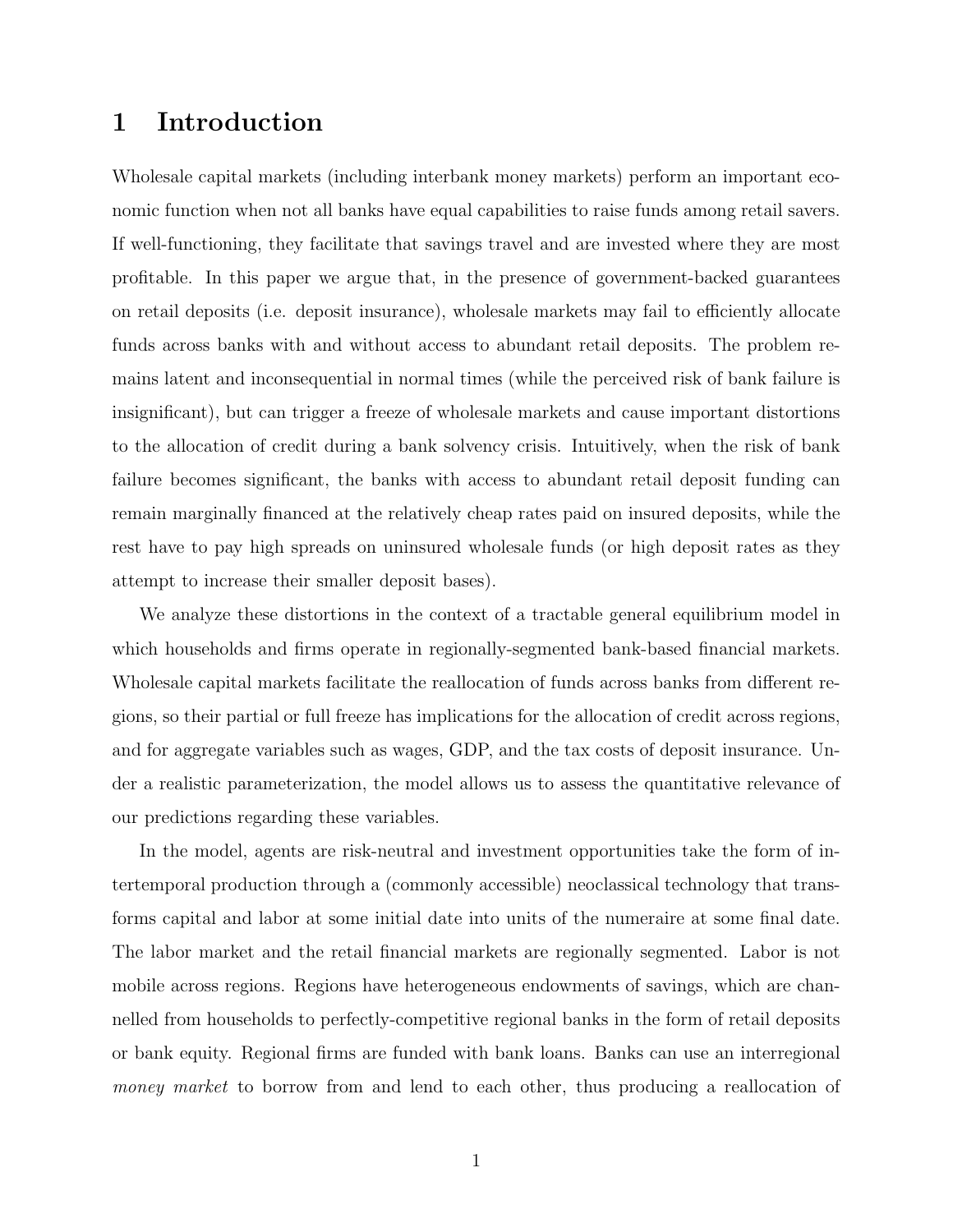savings across regions.<sup>1</sup> Counterparty risk in the money market (and the risk of default of bank deposits) is due to the fact that firms are exposed to regional shocks that compromise their solvency and can be negative enough to cause the failure of the corresponding regional banks.

In the theoretical part of our analysis, we compare the benchmark economy without deposit insurance (DI) to the economy with DI. Without DI, the equilibrium allocation of capital is always symmetric across regions, while in the second it is only symmetric if the probability of bank failure is zero. Otherwise, the effective marginal cost of funds faced by banks is lower in high-savings regions than in low-savings regions, which creates an asymmetry in the terms of financing that the banks can offer to the firms in their regions and, hence, the allocation of capital across regions. As a consequence, investment, wages, and output are larger in the high-savings regions than in the low-savings regions. As the underlying risk of bank failure increases, the money market spread increases, money market funding declines, and the implied asymmetries increase, up to the point in which interregional money market trade fully vanishes and the regions fall into financial autarky.

In the quantitative part, we focus on the economy with DI and compare a *pre-crisis* scenario in which the risk of bank failure is zero with several crisis scenarios that differ in the importance of that risk. Under our calibration, money markets spreads of around 200 basis points (resulting from a bank failure probability of roughly 2%) can be associated with reductions in the money market volume of over 75% (and a full collapse if the probability of bank failure reaches 3%). The increase in the risk of bank failure is caused by an increase in the risk of failure of firms, which always has a direct negative effect on the expected output of any region. However, in addition, the reallocation of capital away from borrowing regions and in favor of lending regions amplifies the fall in the output of the former (which reaches 7% instead of 2% in our central crisis scenario) and reduces (or even reverses) the fall in the output of the latter. In net terms, the effect of the asymmetry on total aggregate output is rather small.

The aggregate output effects of the asymmetry in the allocation of capital across regions

<sup>&</sup>lt;sup>1</sup>We could more generally refer to an interregional *capital market* but we focus on the money market because the typical maturity of money market instruments is more consistent with the short-run horizon of our analysis.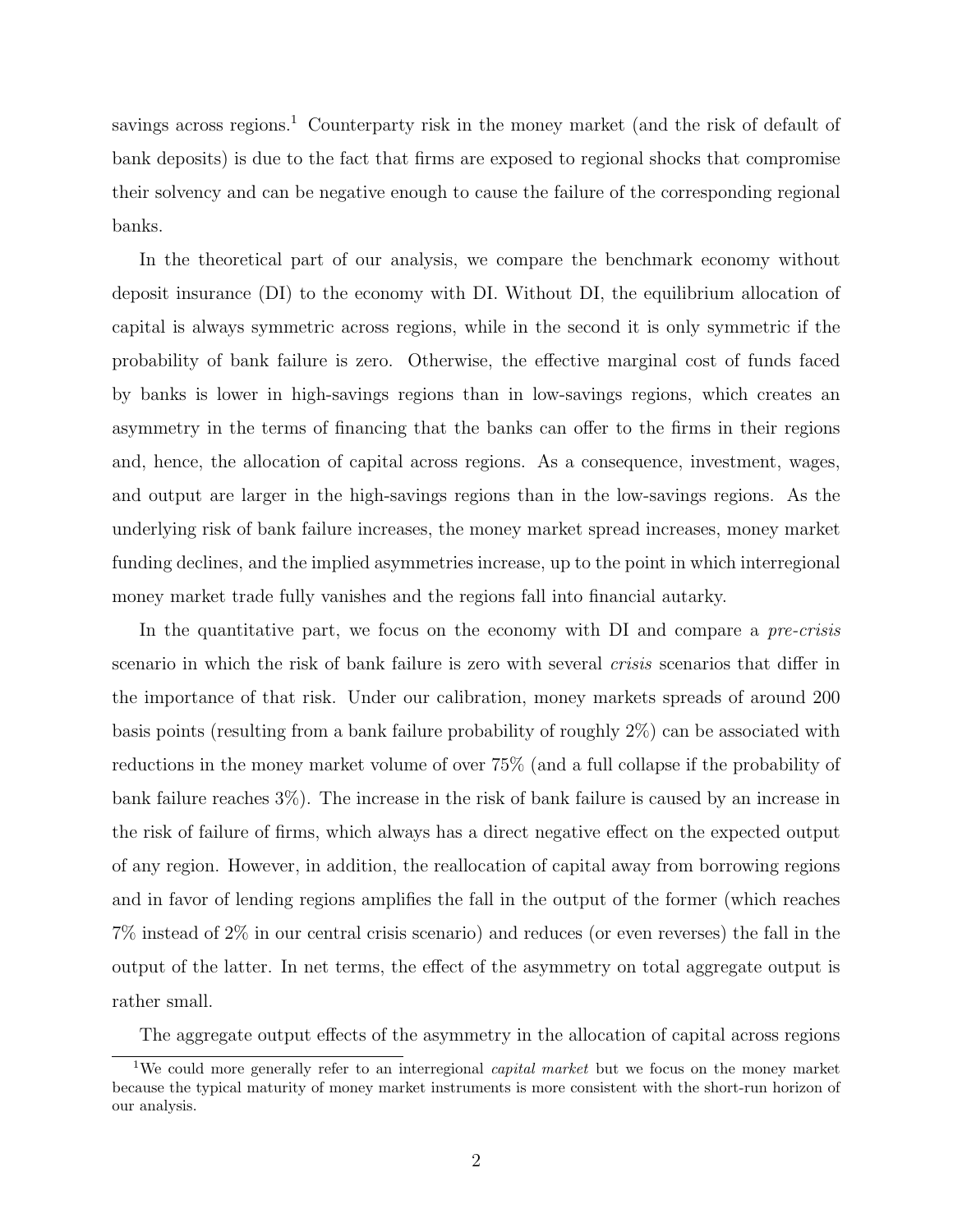become much more significant when we extend the model to capture demand externalities due to, say, trade linkages between the regions.<sup>2</sup> The positive effects on the output of highsavings region are significantly lower, and the aggregate output losses due to the asymmetries turn out to explain more than half of the total output loss in our central crisis scenario (3.3% of GDP out of a total loss of 5.3% of GDP).

Several of the restrictions implied by our description of the financial system could be relaxed without substantially altering our results. As we explain below, only two of them are really key to sustain the distortions created by DI in a solvency crisis: banks' inability to attract insured deposits outside their region, and firms' inability to obtain bank loans outside their region.<sup>3</sup> These constraints are consistent with the fact that a large fraction of retail banking activities (especially in regards to households and small firms) are relationship- and informationally-intensive, and thus remain locally provided.

Taking these constraints as given, we also discuss reforms or interventions that, starting from an economy with DI, might allow the government to reduce the identified distortions in face of a solvency crisis: from the removal of DI or the introduction of fair risk-based deposit insurance premia (if at all feasible) to more "accommodating" policies that consist on making the government (or the central bank) absorb or subsidize the counterparty risk of the borrowing banks. The analysis of the effects of the latter sheds some light on the rationale for interventions such as the fixed-rate full-allotment facilities offered by major central banks during the 2007-2009 financial crisis.

Our paper contributes to the academic debate on the causes and consequences of sudden disruptions or freezes in financial markets. As for interbank money markets, most papers in the literature follow the tradition started by Bhattacharya and Gale (1987), who emphasize the role of these markets in facilitating the absorption of bank-specific liquidity shocks and analyze the distortions coming from asymmetric information. Freixas and Holthausen (2004) consider the issue of international integration of interbank markets for unsecured lending and emphasize the role of asymmetric information on the solvency of foreign banks as an obstacle

<sup>2</sup>We capture these linkages in reduced form, by making the profitability of investment in any given region depend on the level of economic activity in the other regions.

<sup>&</sup>lt;sup>3</sup>As we argue in Section 6.1, allowing firms to directly access the money market (e.g. to issue commercial paper) would not modify our results.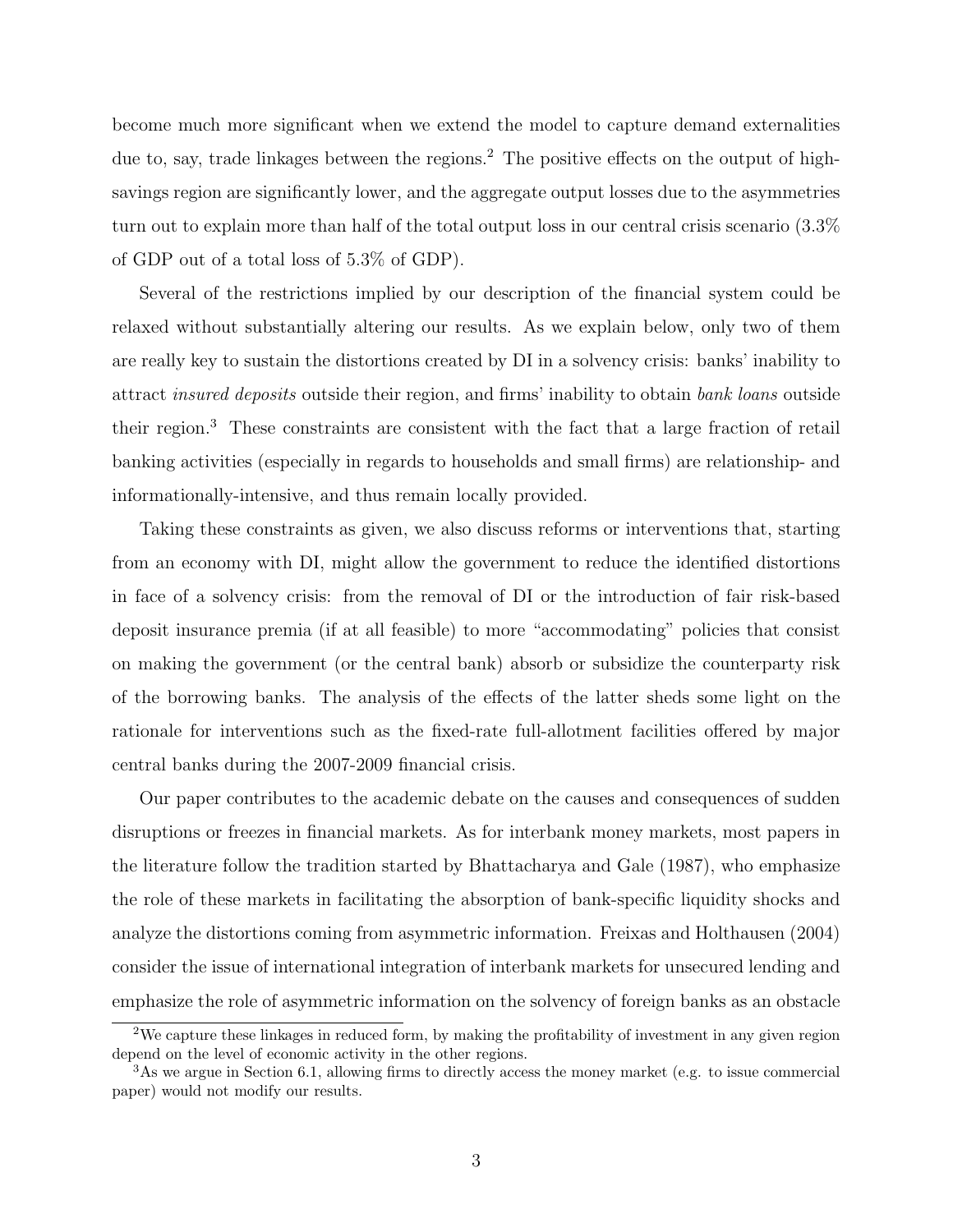for the emergence of such market. Freixas and Jorge (2008) analyze the effects of monetary policy in a model in which asymmetric information can provoke credit rationing in the interbank market and cause a shortage of funding among bank-dependent final borrowers. Heider, Hoerova, and Holthausen (2009) also emphasize that adverse selection effects may impair the functioning of the interbank market, aggravating banks' tendency to respond to negative liquidity shocks by undertaking inefficient liquidation. In Allen, Carletti, and Gale (2009) there is no asymmetric information but (constrained efficient) interbank market freezes may occur when the liquidity accumulated by banks as a precaution against aggregate liquidity shocks turns out to be ex-post excessive.

The role of the funding problems of traders and intermediaries in financial market freezes have also been analyzed with models from other traditions. Huang and Ratnovski (2008), for example, consider a setup in which the short-term wholesale funding of banks plays a disciplinary role, like in Calomiris and Kahn (1991), and show that sudden refinancing problems may arise from the panic-like reaction of wholesale lenders (who underinvest in monitoring) to a noisy public signal on banks' solvency. Brunnermeier and Pedersen (2009) consider asset markets where traders face margin calls based on value-at-risk calculations, and show that liquidity dry-ups can emerge as a result of the mutually reinforcing deterioration of market liquidity and funding liquidity. Acharya, Gale, and Yorulmazer (2009) show that, when short-term lending is secured with long-term assets, small shocks can lead to large changes in the required haircuts, causing a freeze in that type of lending. Diamond and Rajan (2009) attribute credit freezes to the hoarding of liquidity by potential lenders who anticipate that they might profit from the fire-sale prices of the liquidated assets of distressed banks in a later stage of a crisis.

Our contribution differs from existing papers in that we point to DI as the key latent distortion that might lead to the freeze of money markets in response to an exogenous rise in the risk of bank failure.<sup>4</sup> Another distinguishing feature of our paper is that we explore our mechanism in the context of a simple general equilibrium model that brings the analysis closer to the macroeconomic tradition and opens up the possibility of assessing the

<sup>4</sup>The literature on deposit insurance is aware of its multiple shortcomings, most notably in regards to moral hazard (see, for instance, Demirguc-Kunt and Detragiache, 2002) but, to the best of our knowledge, contains no reference to the distortions in regards to wholesale funding that we identify in this paper.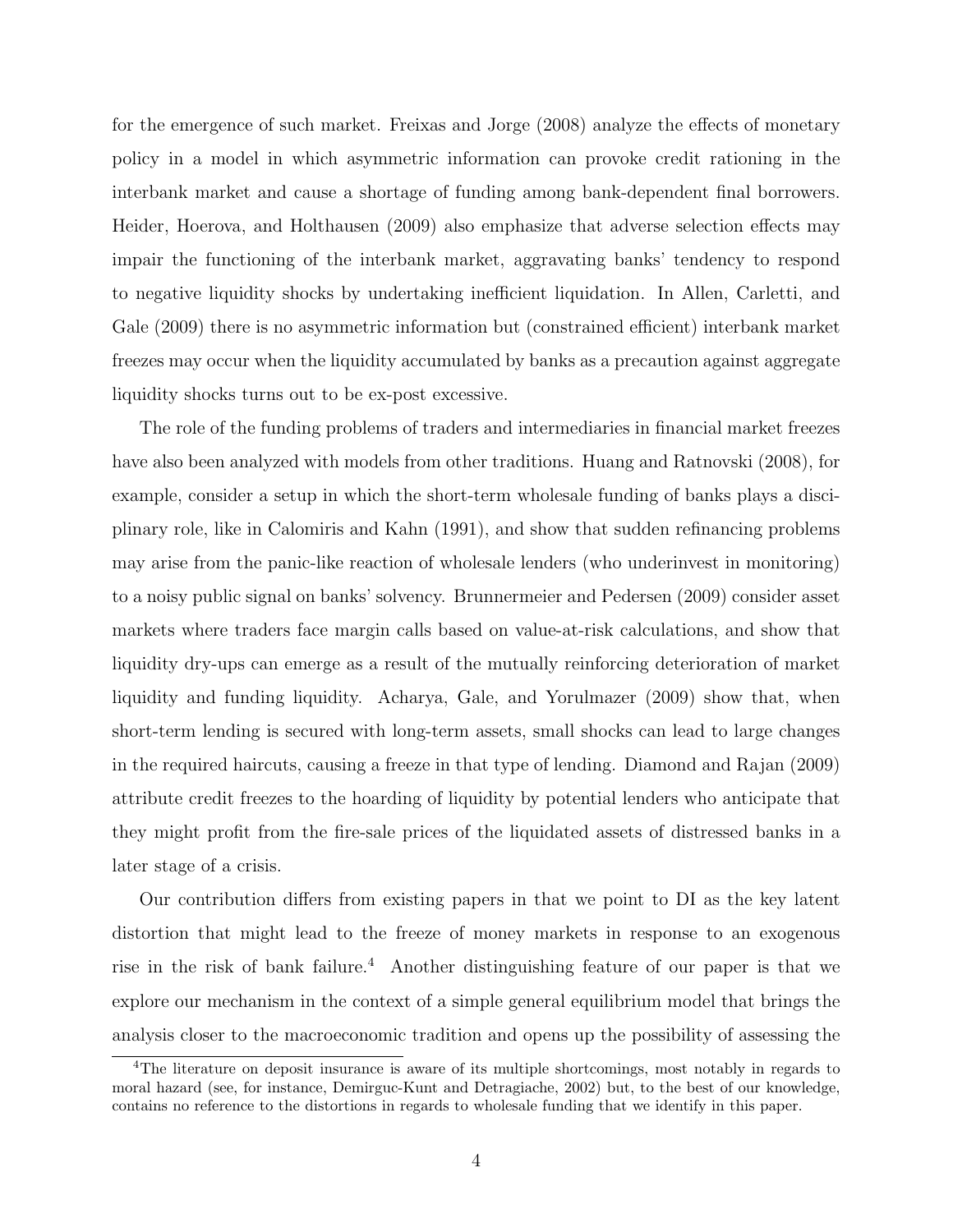quantitative importance of our predictions.<sup>5</sup>

The rest of the paper is organized as follows. Section 2 describes the model. In Section 3, we analyze equilibrium in the benchmark economy without DI. In Section 4, we turn to the economy with DI, focusing on the differences that DI makes for the financing problems of banks and firms, and the equilibrium allocation of capital. Section 5 is devoted to the quantitative analysis of the response of the economy with DI to a rise in the risk of bank failure. Section 6 discusses the key distortions behind our results, the implications of their removal, and the effects of possible policy responses to a crisis. Section 7 concludes.

## 2 The Model

Consider a perfect competition model with two dates  $(t = 0, 1)$  and a continuum of measure one of regions indexed by  $j \in [0, 1]$ . In each region there are a representative household, a continuum of measure one of firms (each owned by an entrepreneur), and a representative bank. There is also a government that operates across regions. All agents are risk-neutral. There is a single good in each period which is the numeraire and can be used for both consumption and investment (i.e. as physical capital). Retail financial markets (i.e. for households and firms) are regionally segmented and bank-based, while there is a money market (MM) that allows banks to exchange funds across regions.

**Households** The representative household in region  $j$  has some exogenous initial savings  $S_i$  and inelastically supplies one unit of labor in the regional labor market, where the regional wage rate is  $w_j$ . The household receives its salary income at  $t = 0$  and its objective is to maximize its expected net worth at  $t = 1$ . For households, the financial claims issued by the regional bank (deposits and equity) are the only means of transferring wealth from  $t = 0$  to  $t = 1$ . We consider below a benchmark economy without deposit insurance (DI) and a more realistic economy with DI. The expected net rate of return to depositors will be denoted by

<sup>&</sup>lt;sup>5</sup>In this dimension we connect with papers such as Romer (1985) and Van den Heuvel (2008), which introduce intermediaries in otherwise standard macroeconomic models. We also connect with papers in the tradition started by Bernanke and Gertler (1987) and Williamson (1987), who study the role of banks in the transmission of monetary and non-monetary shocks to the real economy. Recent contributions in this field include Holmstrom and Tirole (1997), Chen (2001), and Bolton and Freixas (2006). None of these papers consider interbank markets explicitly.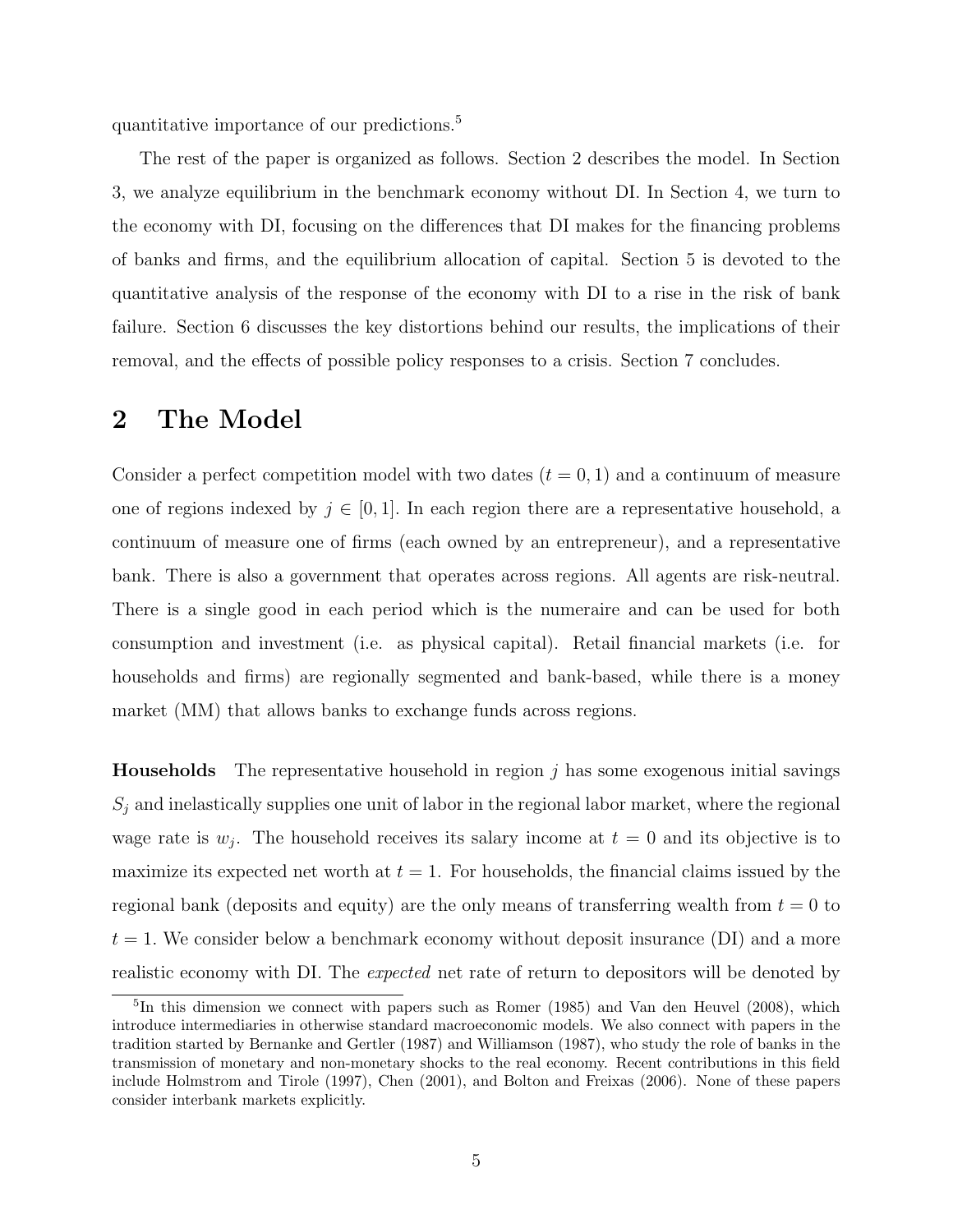$r_{dj}$  in both cases. Without DI, the *promised* deposit rate may have to incorporate a spread  $s_{dj}$  on  $r_{dj}$  in order to compensate depositors for possible losses in case of bank default. With DI, the promised deposit rate will just be  $r_{dj}$ .

For simplicity, we assume that there is a fraction  $\pi$  of high-savings regions with  $S_j = S_H$ and a fraction  $1 - \pi$  of low-savings regions with  $S_j = S_L$ , where  $S_L < S_H$ . It is convenient to refer to the aggregate exogenous savings of the whole economy as  $\overline{S} \equiv \pi S_H + (1 - \pi)S_L$ .

**Firms** Each firm  $i \in [0, 1]$  in a given region j operates a constant return to scale technology that allows it to transform the capital  $k_i$  and labor  $n_i$  employed at  $t = 0$  into

$$
z_{ij}[AF(k_i, n_i) + (1 - \delta)k_i] + (1 - z_{ij})(1 - \lambda)k_i
$$
\n(1)

units of the consumption good at  $t = 1$ , where  $z_{ij} \in \{0, 1\}$  is a binary random variable realized at  $t = 1$  that indicates whether the firm's production process succeeds or fails,  $\delta$ and  $\lambda$  are the rates at which capital depreciates when the firm succeeds and when it fails, respectively, A is total factor productivity, and

$$
F(k_i, n_i) = k_i^{\alpha} n_i^{1-\alpha},\tag{2}
$$

with  $\alpha \in (0,1).^6$ 

Firms fail to produce output on top of  $k_i$  whenever  $z_{ij} = 0$ . To capture different degrees of dependence among firms' failure in a simple way, we assume that all firms in a region fail simultaneously with probability  $\varepsilon$ , while, otherwise,  $z_{ij}$  is independently and identically distributed across firms with  $Pr[z_{ij} = 0] = p > 0$ . Hence, by the law of large numbers, the distribution of the fraction of failing firms in region  $j$  is as follows:

$$
x_j = \begin{cases} p & \text{with prob. } 1 - \varepsilon, \\ 1 & \text{with prob. } \varepsilon. \end{cases}
$$
 (3)

Thus  $\varepsilon$  can be interpreted as a measure of the exposure to a negative regional solvency shock. We assume that these shocks are independently distributed across regions so that, by the law of large numbers, the ex-post fraction of affected regions is constant and equal to  $\varepsilon$ .

 ${}^{6}$ In Section 5, we will use A to capture regional interdependencies due to, for example, demand externalities.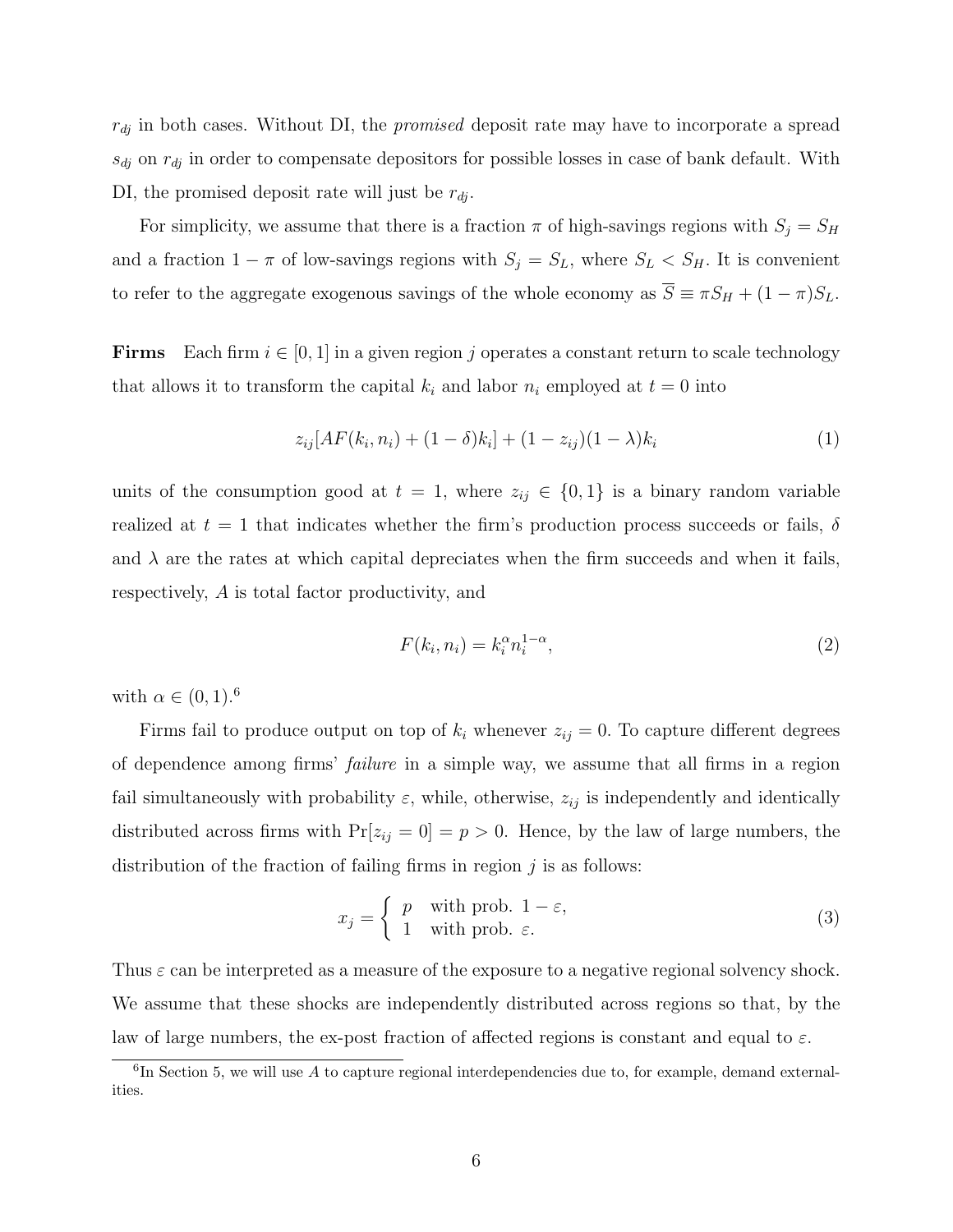Each firm i is owned and managed by a penniless *entrepreneur* who is interested in maximizing his expected net worth at  $t = 1$ . The firm uses a bank loan of size  $l_{ij} = k_{ij} + w_j n_{ij}$ to pay in advance for the capital  $k_{ij}$  and labor  $n_{ij}$  utilized at  $t = 0$ . The loan is associated with a promised repayment  $R_{ij}$  at  $t = 1$  and, as in a standard debt contract, involves an effective repayment  $R_{ij}$  if the firm does not fail and min $\{R_{ij},(1-\lambda)k_{ij}\}\$ if the firm fails. The variables in the tuple  $(k_{ij}, n_{ij}, l_{ij}, R_{ij})$  are set by a contract signed at  $t = 0$ . Since banks, as specified below, are perfectly competitive, this contract will maximize the expected value of the positive part of the firm's future profit (net of debt repayments), subject to the relevant participation constraints of the bank (and its security holders).

**Banks** The representative bank in region  $j$  is owned and managed by a coalition of regional households which contribute equity capital  $e_j$  to the bank at  $t = 0$ , and become the bank's residual claimants at  $t = 1$ , under standard limited liability provisions. The bank maximizes its shareholders' expected net worth at  $t = 1$ . The bank complements its funding with regional deposits  $d_j$ , that yield an expected rate of return  $r_{dj}$ , and with funds borrowed from other banks in the interregional MM.

The bank can use its financial resources to make loans  $l_j = \int_0^1 l_{ij} di$  to the regional firms and to lend to other banks in the interregional MM. The bank's balance sheet constraint imposes

$$
l_j + a_j = d_j + e_j,\tag{4}
$$

where  $a_j$  denotes its net lending position in the MM.<sup>7</sup>

The money market Realistically, we assume that MM claims take the form of unsecured debt that is junior to retail deposits. Hence MM lenders are junior to depositors (or the government, when it provides DI). We restrict attention to parameterizations under which (in equilibrium) a bank fails when the negative regional shock is realized, which occurs with probability  $\varepsilon$ .

To deal with insolvency risk in a simple way, we assume that, for prudential reasons,

<sup>&</sup>lt;sup>7</sup>Net MM *lenders* have  $a_j > 0$  and net MM *borrowers* have  $a_j < 0$ .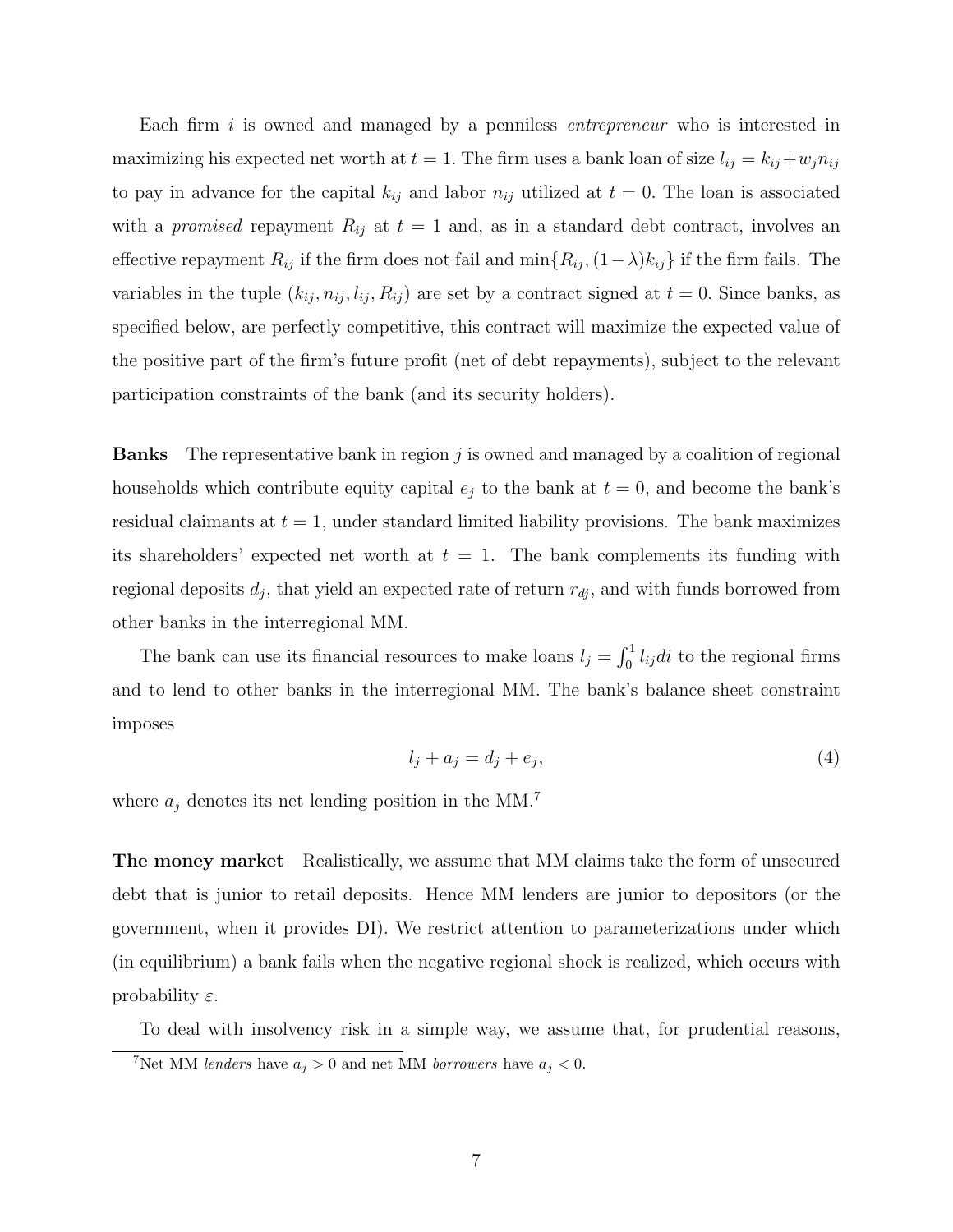regulation requires MM lenders to hold regionally-diversified portfolios of MM loans.<sup>8</sup> Since regional shocks are independent, the aggregate return of these portfolios becomes not random, which eliminates the possibility of contagion (i.e. failure of the bank in one region induced by MM exposures to banks in other regions). MM lenders will require a common expected net return, say r, on individual MM claims. Obviously, to compensate for losses in case of default, the promised interest rate on MM borrowing may have to include a spread  $s_j$  over r.

Prudential regulation and the government We assume that prudential regulation, in addition to obliging banks to hold well diversified portfolios of MM loans, also obliges them to diversify their lending across regional firms. For realism, we also assume that regulation establishes a minimum capital requirement of the form  $e_j \geq \gamma l_j$ .

In the economy with DI, the government provides full coverage (principal and interest) to the claims held by retail depositors in case of bank failure. The cost of DI is covered with (lump sum) taxes T raised at  $t = 1$ .

**Parametric restrictions** To simplify the discussion on the determination of MM spreads, we restrict ourselves to parameter combinations for which the following two conditions hold in equilibrium.

**A1** The capital requirement  $\gamma$  is low enough to guarantee that when all firms in a region fail  $(x_j = 1)$ , the corresponding regional bank goes bankrupt.

A2 Deposit liabilities in low-savings regions are large enough for the recoveries of MM lenders to be zero when the regional bank goes bankrupt.

Assumption A1 is necessary for us to talk meaningfully about counterparty risk in MM, while A2 makes MM spreads independent of the specific investment decisions of each borrower (it also makes DI relevant).<sup>9</sup> Specifically, under A1 and A2, the common spread s charged on

<sup>8</sup>Notice that standard risk-shifting incentives might induce MM lenders to prefer non-diversified MM portfolios.

<sup>9</sup>Neither assumption turns out to be restrictive for the calibration of the model in Section 5. From the derivations in Sections 3 and 4, one could check that a simple sufficient condition for A1 is  $\gamma < \lambda$ , and for A2 is  $S_L/\overline{S} > 1 - \lambda + \gamma$  as long as the equilibrium deposit interest rate is positive.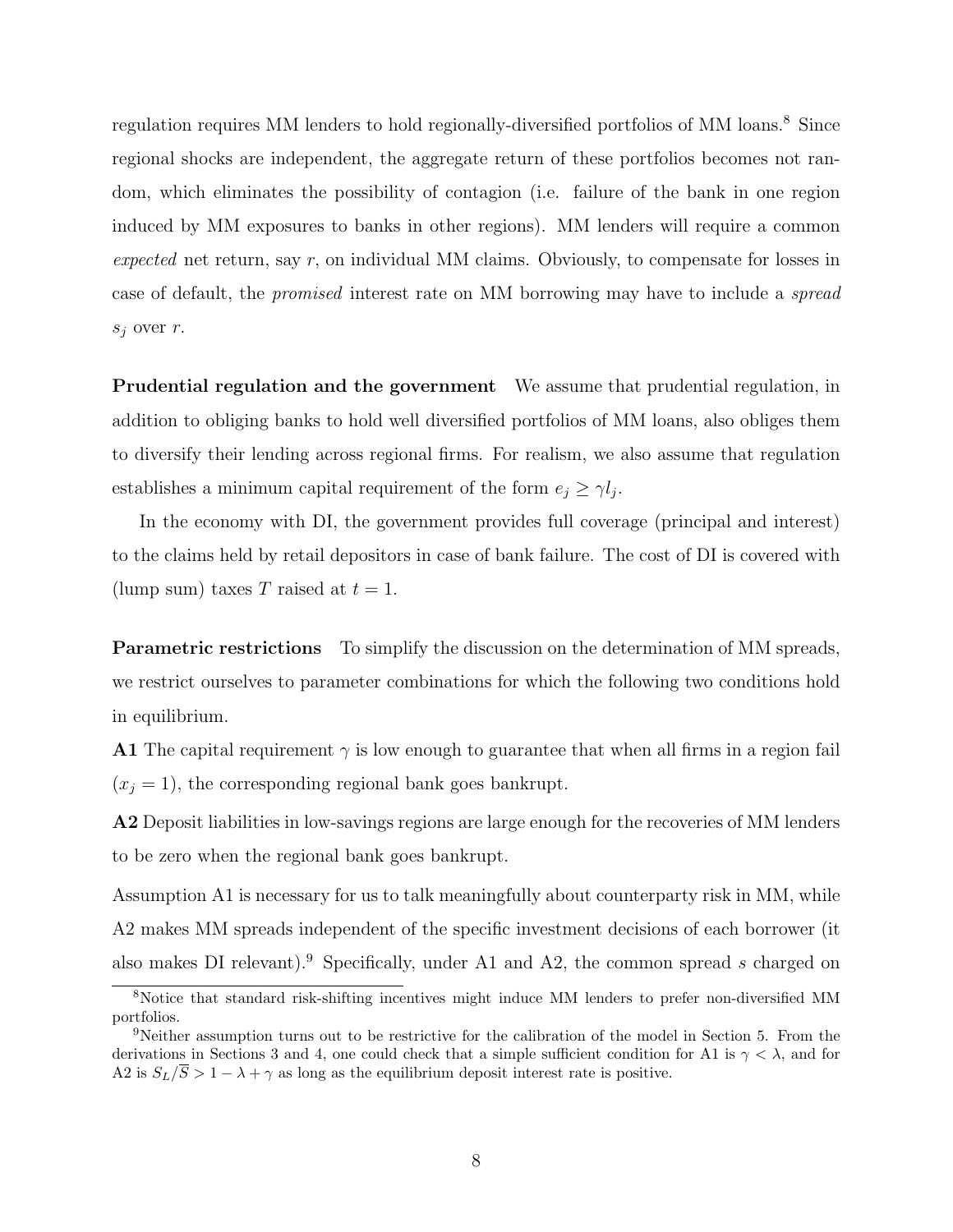MM funds will satisfy the relationship:

$$
(1 - \varepsilon)(1 + r + s) = 1 + r,\t\t(5)
$$

since MM lenders get paid  $1 + r + s$  with probability  $Pr(x = p) = 1 - \varepsilon$  and zero otherwise, and  $1 + r$  is, by definition, the lenders' required expected gross rate of return. Clearly, the spread s implicitly defined by (5) does not depend on specific decisions of the borrowing bank.

## 3 The Economy without Deposit Insurance

We devote this section to the analysis of equilibrium in the benchmark economy without DI. First we carefully describe the main ingredients of the problem that determines the terms of the relationship between firms and banks (and between banks and their financiers). Then we describe the partial equilibrium in any region  $j$  for a given level of the expected net rate of return on MM lending  $r$ , as well as the determination of  $r$  at the interregional general equilibrium level, and the key properties of the aggregate equilibrium outcome.

Notice that all firms in a given region j are ex ante equal and operate under constant returns to scale. The requirement that any representative regional bank holds a well diversified portfolio of regional loans implies that it finances a continuum of firms, so that firm-idiosyncratic risk is fully diversified. In the analysis below we assume, without loss of generality, that all firms  $i \in [0,1]$  in a region are funded under exactly the same contract  $(k_j, n_j, l_j, R_j)$ , where we have already removed the firm subscript i, for brevity. The regional subscript j will also be dropped except if needed to avoid confusion.

We organize the contents of this section in a number of short subsections. Many of the derivations will remain valid for the analysis of the economy with DI (and will not be repeated there).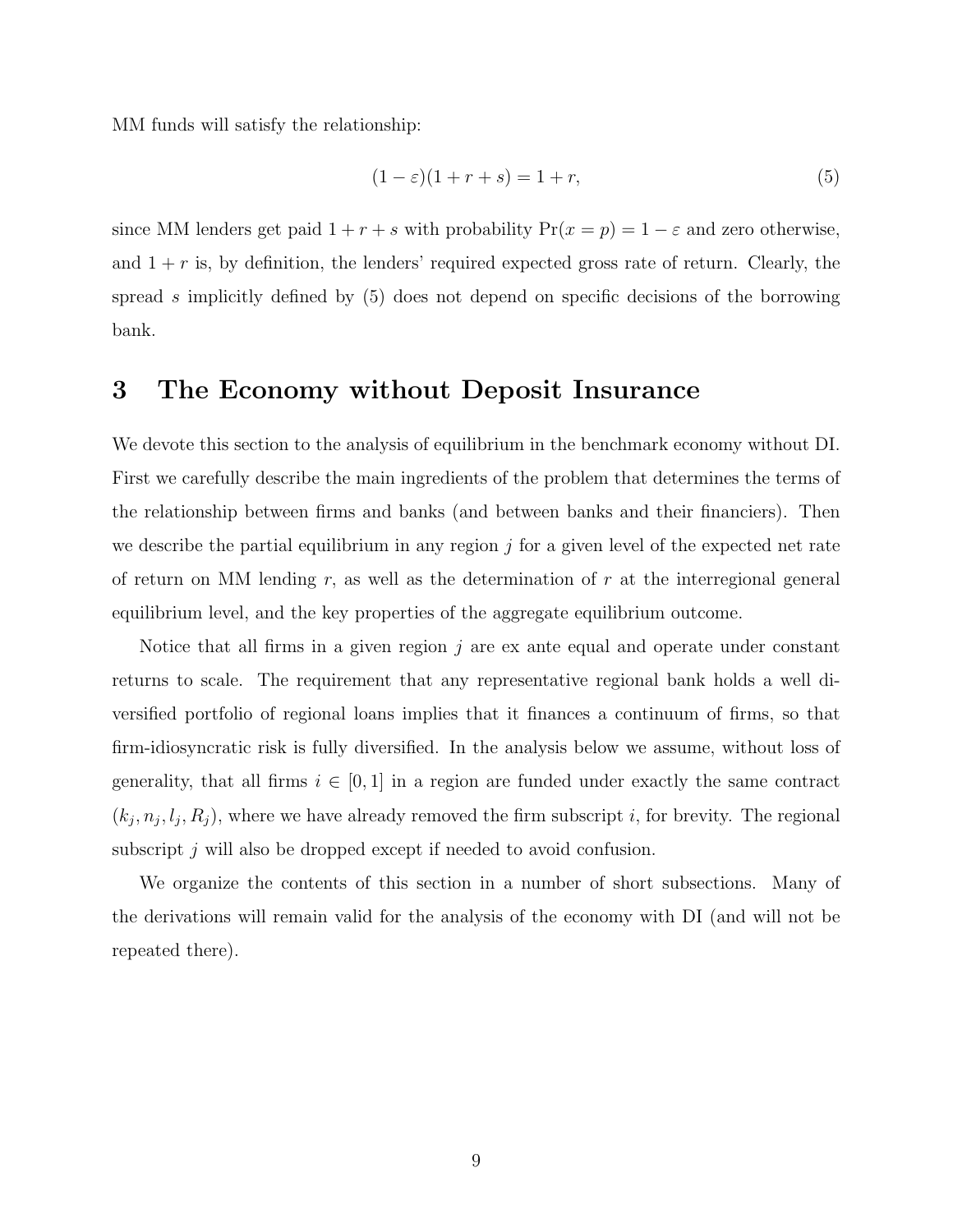#### 3.1 Bank owners' payoffs

When the representative regional bank is a MM borrower  $(a = d + e - l < 0)$ , the payoffs of its shareholders under limited liability are:

$$
P = \begin{cases} (1-p)R + p(1-\lambda)k - (1+r+s)(l-d-e) - (1+r_d+s_d)d, & \text{if } x = p, \\ 0, & \text{if } x = 1. \end{cases}
$$
 (6)

When all firms default  $(x = 1)$ , the bank's net worth becomes negative, and the bank goes bankrupt. When a fraction  $x = p$  default,  $(1 - p)R$  are the repayments from performing loans,  $p(1 - \lambda)k$  are the recoveries on defaulted loans, and the terms subtracted are the bank's liabilities vis-a-vis MM lenders and regional depositors, respectively.

If the bank is a MM lender  $(a = d + e - l > 0)$ , its shareholders obtain

$$
P = \begin{cases} (1-p)R + p(1-\lambda)k + (1+r)(d+e-l) - (1+r_d+s_d)d, & \text{if } x = p, \\ 0, & \text{if } x = 1, \end{cases}
$$
(7)

where the only difference with respect to  $(6)$  is that, for  $x = p$ , the prior liability term  $(1 + r + s)(l - d - e)$  is replaced by the asset term  $(1 + r)(d + e - l)$ , which reflects the fact that the portfolio of MM lending is diversified (and, hence, its return is  $1+r$  with certainty).

#### 3.2 Deposit spreads

In the absence of DI, the spread  $s_d$  paid on the deposits of a MM borrower must satisfy

$$
(1 - \varepsilon)(1 + r_d + s_d)d + \varepsilon(1 - \lambda)k = (1 + r_d)d,
$$
\n(8)

since depositors get paid  $1+r_d+s_d$  if with probability  $Pr(x = p) = 1-\varepsilon$  and recover  $(1-\lambda)k$ with probability  $Pr(x = 1) = \varepsilon$ , while  $1 + r_d$  is, by definition, the expected gross rate of return on deposits.

For a MM lender, the gross returns on MM lending  $(a = d + e - l > 0)$  add to the recoveries of the depositors if the bank fails, so the spread paid on its deposits  $s_d$  must satisfy instead

$$
(1 - \varepsilon)(1 + r_d + s_d)d + \varepsilon[(1 - \lambda)k + (1 + r)(d + e - l)] = (1 + r_d)d.
$$
 (9)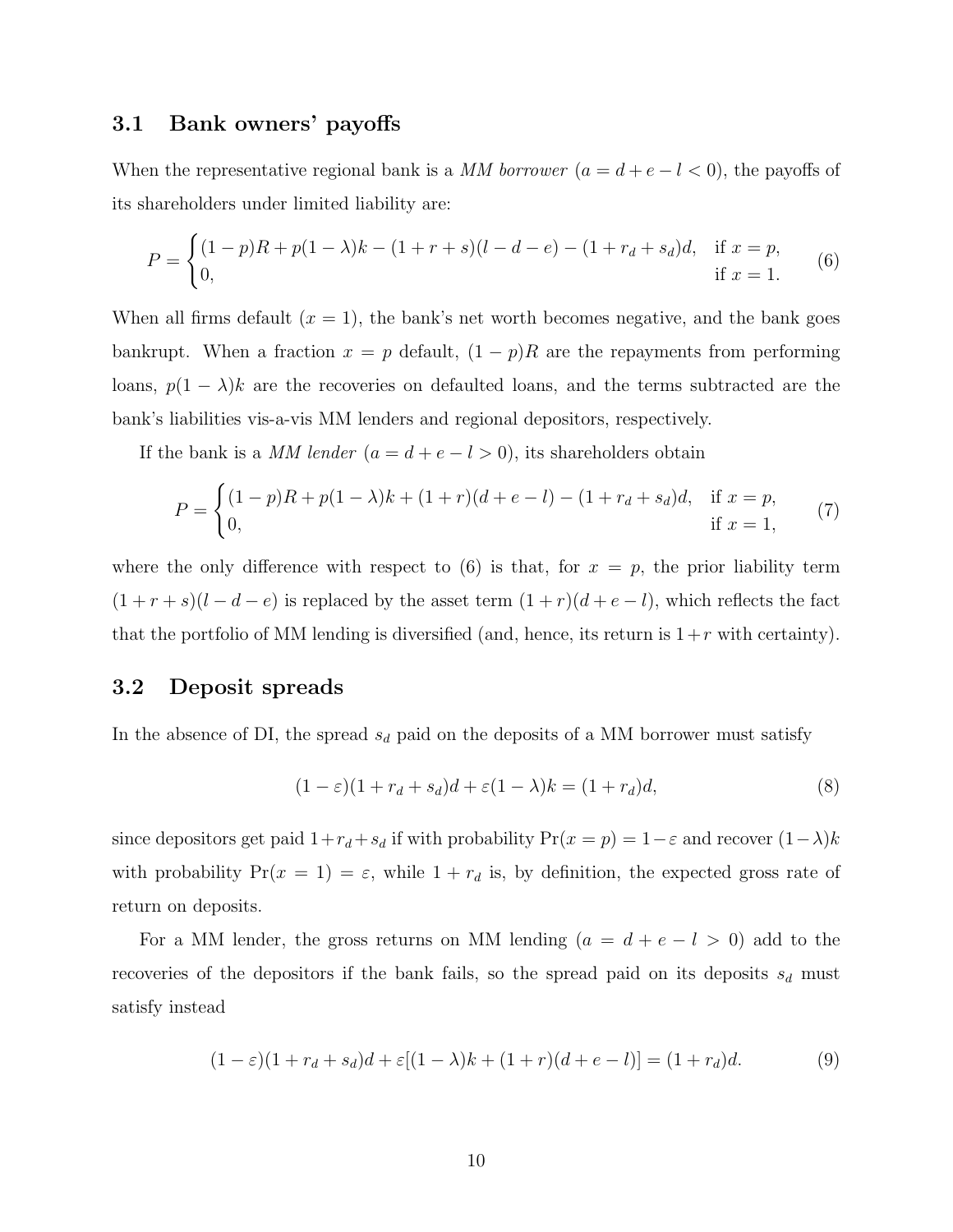#### 3.3 The bank's participation constraint

Bank owners' are regional households who contribute equity funding e to the regional bank and could get an expected gross return  $1 + r_d$  on those funds by investing them in regional deposits. Thus, banks' participation constraint will establish that the expected payoffs emerging from (6) and (7) must be at least as high as  $(1 + r_d)e$ . Hence, the participation constraint of a MM borrower will establish

$$
(1 - \varepsilon)[(1 - p)R + p(1 - \lambda)k - (1 + r + s)(l - d - e) - (1 + r_d + s_d)d] \ge (1 + r_d)e,
$$
 (10)

while the participation constraint of a MM lender will require

$$
(1 - \varepsilon)[(1 - p)R + p(1 - \lambda)k + (1 + r)(d + e - l) - (1 + r_d + s_d)d] \ge (1 + r_d)e.
$$
 (11)

However, if we use (8) and (9) to substitute for the terms in  $s_d$  that appear in each of these inequalities, and  $(5)$  to substitute for the term in s in the first of them, an identical participation constraint emerges for both classes of banks:

$$
(1 - \varepsilon)[(1 - p)R + p(1 - \lambda)k] + \varepsilon(1 - \lambda)k - (1 + r)(1 - d - e) - (1 + r_d)d \ge (1 + r_d)e.
$$
 (12)

The first two terms on the left hand side collect the total expected payoffs that the bank receives from its loans; the third term reflects the total expected payoffs associated with MM borrowing  $(l-d-e > 0)$  or lending  $(l-d-e < 0)$ ; and the fourth term is the total expected payoff to depositors. Quite intuitively, (12) says that the bank's total expected net payoffs must be sufficient to reward its owners for their equity investment.

The emergence of a common participation constraint for borrowing and lending banks is crucial to the results obtained in the remainder of this section. This feature, which will not arise in the economy with DI, is due to the fair pricing of default risk in all sources of bank funding, deposits included.

#### 3.4 The firm-bank contract problem

The problem that determines the terms of the relationship between the bank and the firm  $(k, n, l, R)$ , as well as the optimal financing decisions of the bank  $(d, e)$ , can be formally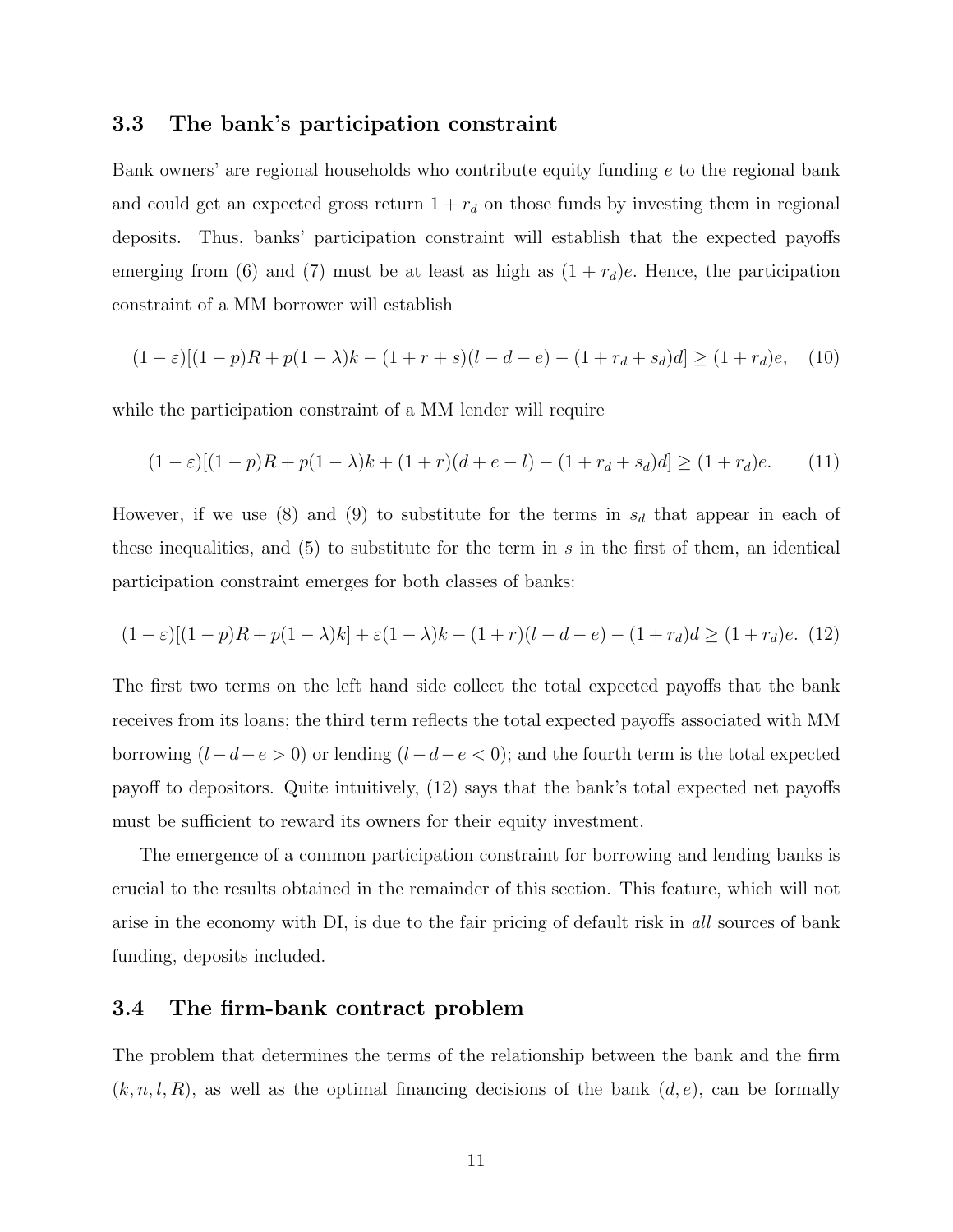stated as follows:

$$
\max_{\substack{(k,n,l,R,d,e) \\ \text{s.t.}}} \quad (1-\varepsilon)(1-p)[AF(k,n) + (1-\delta)k - R] \\ \text{s.t.} \quad (1-\varepsilon)[(1-p)R + p(1-\lambda)k] + \varepsilon(1-\lambda)k - (1+r)(l-d-e) - (1+r_d)d \ge (1+r_d)e \\ l = k + wn \\ e \ge \gamma l \tag{13}
$$

from whose solution the bank's MM position can be residually obtained as  $a = d + e - l$ . The contract maximizes the entrepreneur's expected profit at  $t = 1$ , which is only positive if his or her firm does not default; otherwise, the entrepreneur, who is protected by limited liability, receives zero. Since both physical capital and labor are pre-paid at  $t = 0$  using the loan l, the profit when the firm does not fail equals the output,  $AF(k, n)$ , plus the depreciated capital,  $(1-\delta)k$ , minus the previously agreed repayment to the bank, R. The first constraint in (13) is the bank's participation constraint (12). The second constraint establishes that the loan must cover the cost of the physical capital and labor used by the firm. The last constraint reflects the existence of a minimum capital requirement  $\gamma$ .

#### 3.5 Equilibrium analysis

The following proposition establishes some properties of equilibrium which fix the bank's optimal capital structure decisions and simplify the rest of the analysis. All proofs are in the Appendix.

**Proposition 1** In the absence of deposit insurance, in equilibria with  $d > 0$  the required expected rate of return on deposits and MM lending must be equal,  $r_d = r$ , banks are indifferent between deposit and equity financing, and the capital requirement is not binding.

Intuitively, Proposition 1 involves two distinct results. The first refers to the implications of the existence of money markets for the pricing of regional deposits. It turns out that without DI, depositors and MM lenders (borrowers) fully price the implications of bank insolvency, and then the effective expected cost (return) of MM borrowing (lending) and deposits are always r and  $r_d$ , respectively. In this case, we need to have  $r_d = r$ , because with  $r_d > r$  banks would strictly prefer MM borrowing to deposit funding, which is incompatible with  $d > 0$ , while with  $r_d < r$  banks would find it strictly profitable to take an unlimited amount of deposits so as to lend in MM, which cannot be an equilibrium. The second result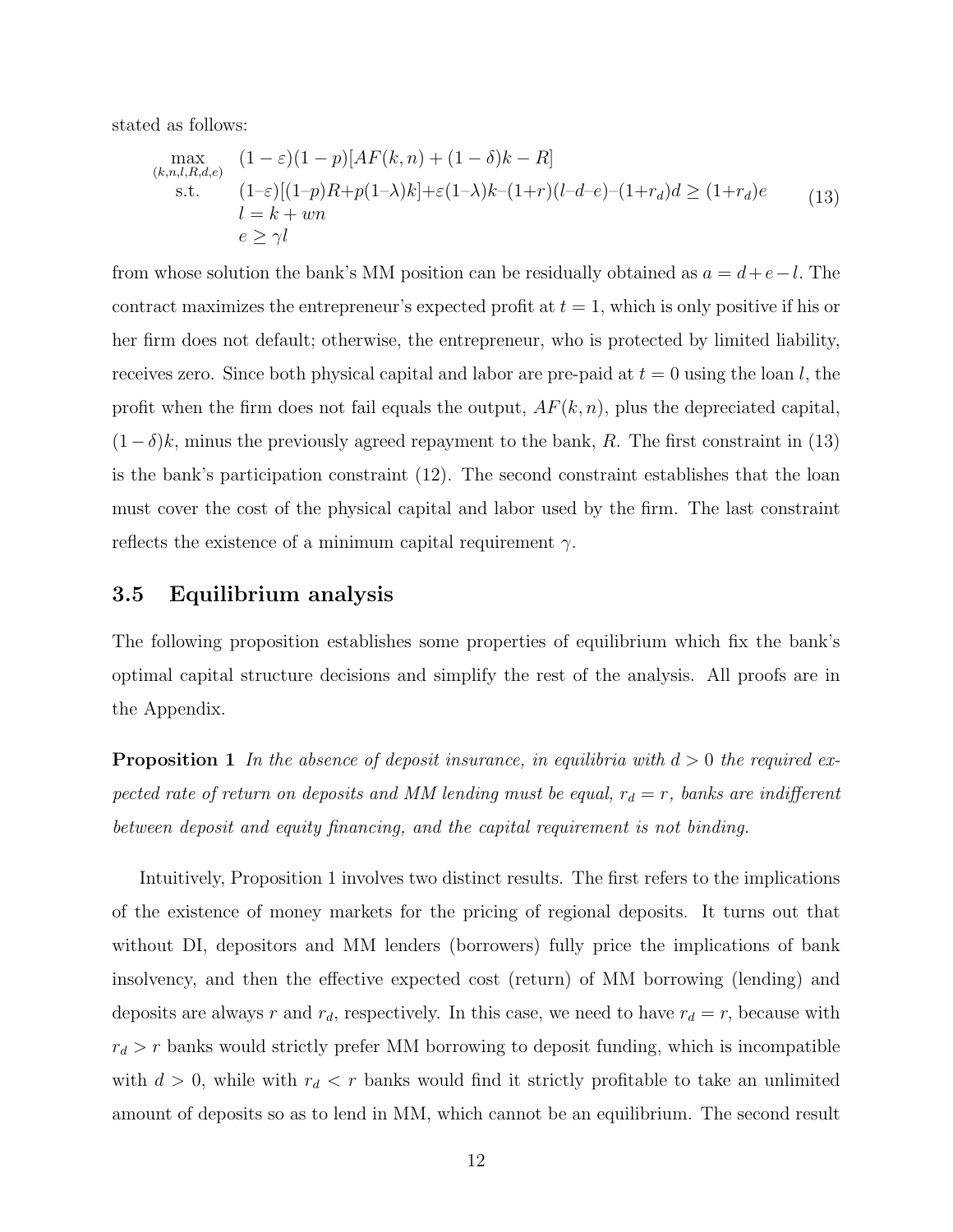is a type of Modigliani-Miller irrelevance result applied to banks' choice between deposits and equity funding, and is hardly surprising given the absence of frictions that make one source of funding cheaper than the other.

After imposing  $r_d = r$ , the terms in d and e drop out from the bank's participation constraint in (13), the constraint setting the size of the loan can be simply substituted into the simplified participation constraint, and the capital requirement constraint can be ignored. Finally, using the resulting expression of the participation constraint to substitute for R in the objective function, the problem can be written as one of unconstrained optimization:

$$
\max_{(k,n)} \quad (1-\varepsilon)(1-p)AF(k,n) + (1-\varepsilon)[(1-p)(1-\delta) + p(1-\lambda)]k + \varepsilon(1-\lambda)k - c(r)(k+wn), \tag{14}
$$

where the term

$$
c(r) = 1 + r \tag{15}
$$

represents the gross marginal cost of funds to any firm that borrows from banks. Intuitively, in the economy without DI, the expected rate of return on MM lending  $r$  is the marginal funding rate faced by all banks, irrespectively of their net position in the MM.

According to (14), firm-bank contracts will determine the production plan  $(k, n)$  that, from the point of view of each firm-bank coalition, maximizes the expected gross output of the firm (inclusive of recovered physical capital) net of the cost of funding the firms' inputs.<sup>10</sup> The next proposition summarizes the (partial equilibrium) outcomes that result from first solving (14) and then imposing the clearing of the regional labor market  $(n = 1)$  to find the equilibrium regional wage rate w.

**Proposition 2** In the absence of deposit insurance, for a given required expected rate of return on MM lending r, all regions are characterized by identical aggregate investment  $k(r)$ , wages  $w(r)$ , and expected output  $y(r)$ .

The Appendix contains, together with the proof, specific expressions for  $k(r)$ ,  $w(r)$ , and  $y(r)$ . These expressions are all decreasing in r, as well as in the exposure of regions to negative solvency shocks,  $\varepsilon$ , which is also the probability of bank failure. Counterparty risk

<sup>&</sup>lt;sup>10</sup>Given some optimal plan  $(k, n)$ , the remaining elements of the original contract tuple  $(k, n, l, R)$  can be recursively obtained using  $l = k + w\eta$  to find l and the bank's participation constraint to find R.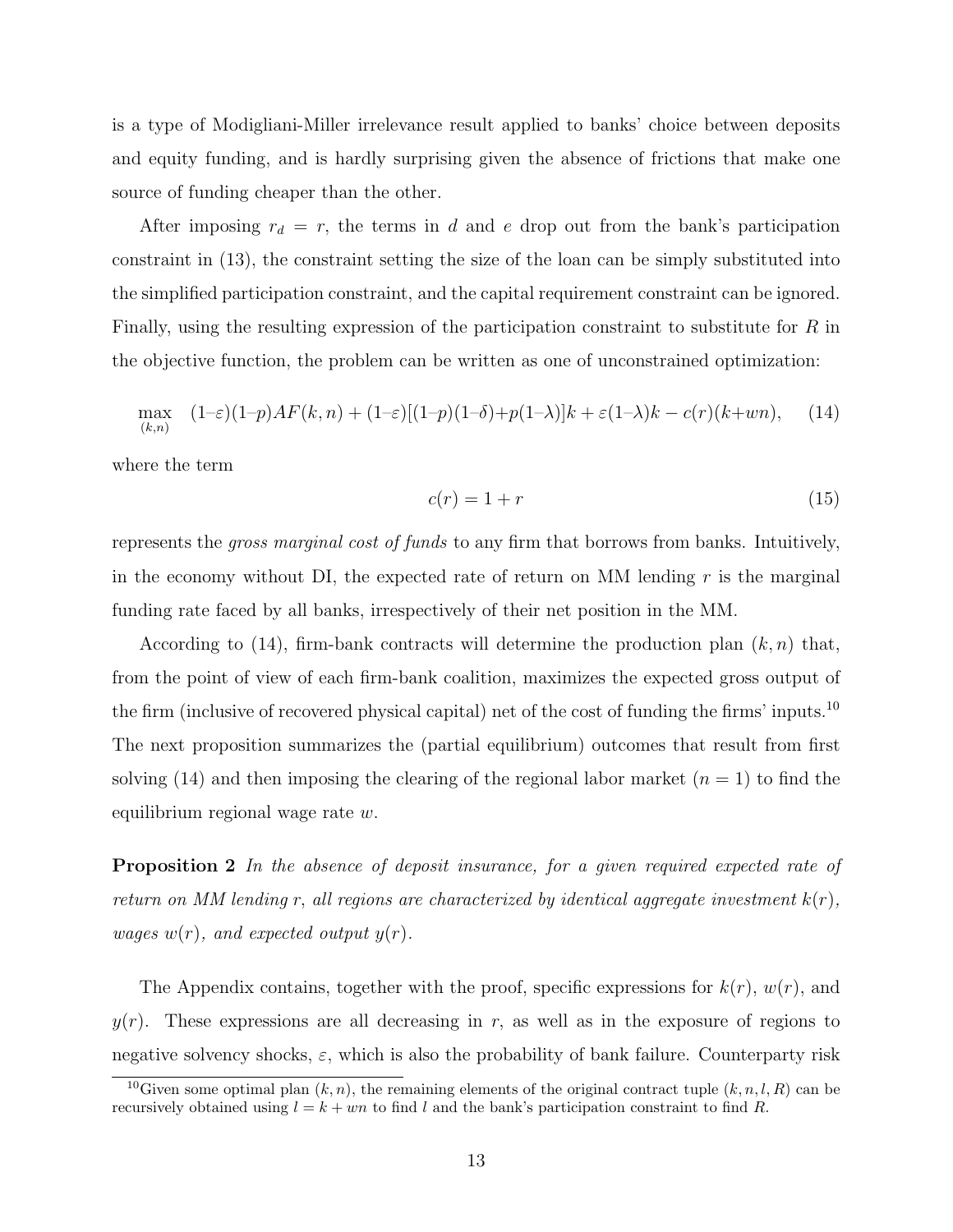in the MM (and, hence, the spread s paid by MM borrowers for a given r) increases with  $\varepsilon$ , but this does not create any asymmetry across regions in terms of investment, wages, and expected output. The same will not be true in the economy with DI.

The last proposition in this section refers to the equilibrium value of the MM rate and the properties of the allocation of capital across regions that emerges once we take into account the remaining regional and interregional market-clearing conditions.

**Proposition 3** In the absence of deposit insurance, the equilibrium required expected rate of return on MM lending r<sup>\*</sup> satisfies  $k(r^*) = \overline{S}$ . In equilibrium, all regions invest the same amount  $\overline{S}$  and total expected output cannot be increased by reallocating  $\overline{S}$  across regions.

Hence, in equilibrium, the representative bank of a high-savings region lends  $S_H - \overline{S}$  in the MM, while that of a low-savings region borrows  $\overline{S} - S_L$ . Given the underlying symmetry of regions in technologies and labor supply, the equilibrium allocation implies an equal marginal return to capital in all regions and, hence, the impossibility of getting any gain in expected output by reallocating the total initial savings  $\overline{S}$  across regions. So, in the economy without DI, the MM contributes to an efficient allocation of capital across regions.<sup>11</sup>

## 4 The Economy with Deposit Insurance

For the analysis of the economy with DI, we will build extensively on what has been done in the previous section for the benchmark economy without DI. Rather than repeating the steps that led to the formulation of the firm-bank problem there, we will comment on the points at which the presence of DI makes a difference.

In terms of substance, this section shows that when counterparty risk is positive ( $\varepsilon > 0$ ), the presence of DI creates an asymmetry between high-savings and low-savings regions which is relevant for the allocation of capital across them: firms from high-savings regions end up investing more than firms from low-savings regions. If counterparty risk is large enough, the

<sup>&</sup>lt;sup>11</sup>Since  $k(r)$  is decreasing in both r and  $\varepsilon$ , but physical investment is the only possible use for the initial exogenous savings  $\overline{S}$ , an increase in counterparty risk,  $\varepsilon$ , will *reduce* the equilibrium required expected rate of return on MM lending  $r^*$  (so as to keep satisfying  $k(r^*) = \overline{S}$ ) but will not modify the allocation of capital across regions.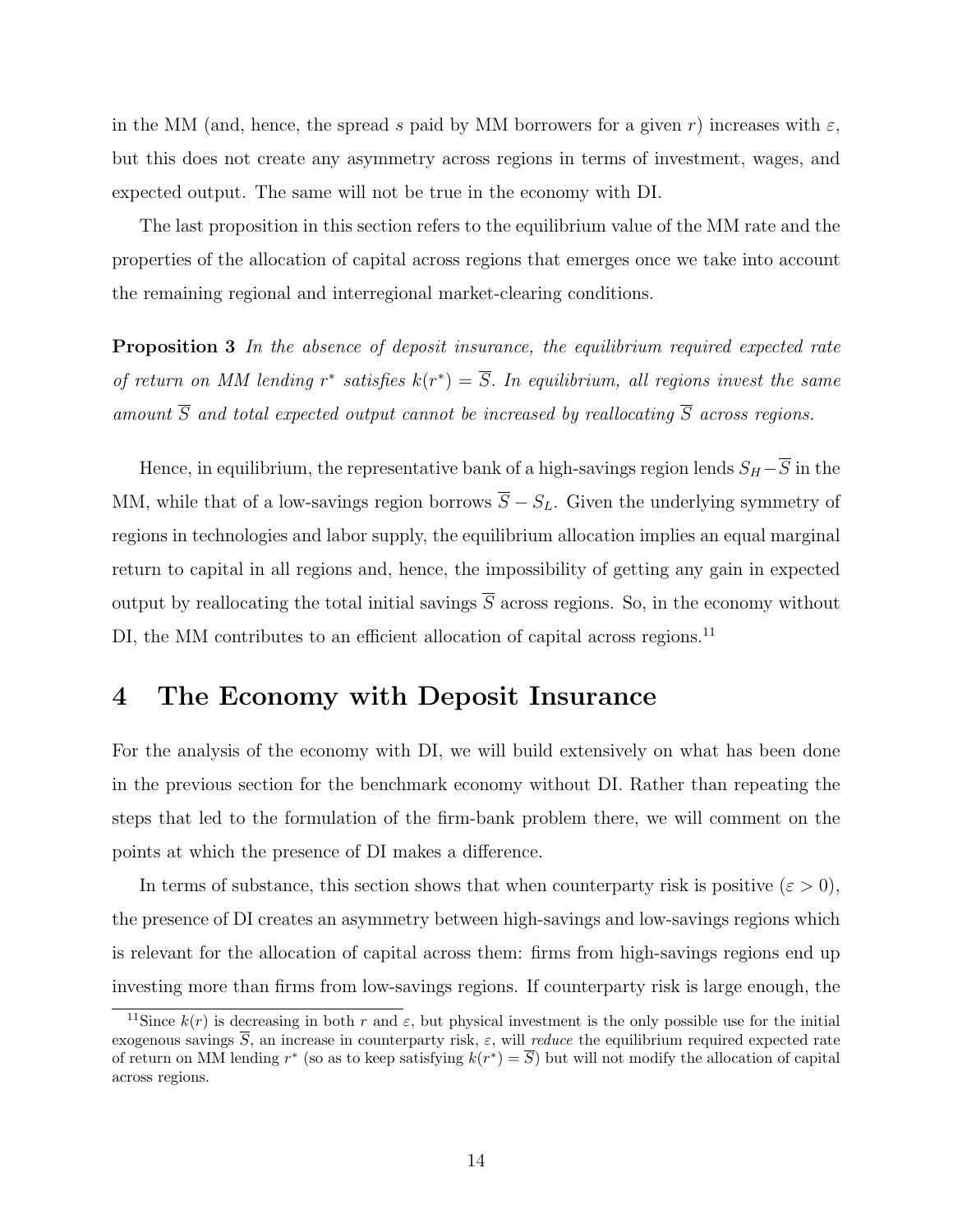difference in investment can be so large that trade in MM completely freezes, so that the banks in each class of region operate as in financial autarky.

#### 4.1 The firm-bank contract problem with deposit insurance

The expressions of bank shareholders' payoffs, (6) and (7), and banks' participation constraints, (10) and (11), conditional on whether banks are borrowers or lenders in MM remain valid. With DI, however, depositors do not demand any spread on top of their required expected rate of return  $r_d$ , so (8) and (9) do not apply. In this case, we can properly refer to  $r_d$  as the *deposit rate*. A bank's participation constraint can be compactly written as

$$
(1 - \varepsilon)[(1 - p)R + p(1 - \lambda)k - (1 + r + s\xi)(l - d - e) - (1 + r_d)d] \ge (1 + r_d)e,
$$
 (16)

where  $\xi$  takes value 1 if the bank is a MM borrower  $(l - d - e > 0)$  and 0 otherwise. Intuitively, bank shareholders only care about the net payoffs obtained if the bank is solvent, which happens with  $Pr(x = p) = 1 - \varepsilon$ . From shareholders' perspective, each unit of MM lending yields in expectation  $(1-\varepsilon)(1+r)$ , while each unit of borrowing costs in expectation  $(1 - \varepsilon)(1 + r + s)$ . This is essentially different from what we obtained in (12) without DI, where the fair pricing of uninsured deposits (via deposit spreads) made both the effective expected return of MM lending and the effective expected cost of MM borrowing equal to  $1 + r$ .

The problem that determines the terms of firm-bank relationships in a given region (and the optimal financing decisions of the bank) is now contingent on  $\xi = 0, 1$ :

$$
\max_{(k,n,l,R,d,e)} (1-\varepsilon)(1-p)[AF(k,n) + (1-\delta)k - R] \n\text{s.t.} \quad (1-\varepsilon)[(1-p)R + p(1-\lambda)k - (1+r+s\xi)(l-d-e) - (1+r_d)d] \ge (1+r_d)e \n\quad l = k + wn \n e \ge \gamma l \n\xi(l-d-e) \ge 0; \ (1-\xi)(d+e-l) \ge 0
$$
\n(17)

where the last two constraints guarantee that  $\xi$  properly describes the sign of the position of the region's representative bank in the MM. Except for them and the expression of the bank's participation constraint, this problem is tantamount to (13) and we can proceed with the analysis of equilibrium as in Section 3.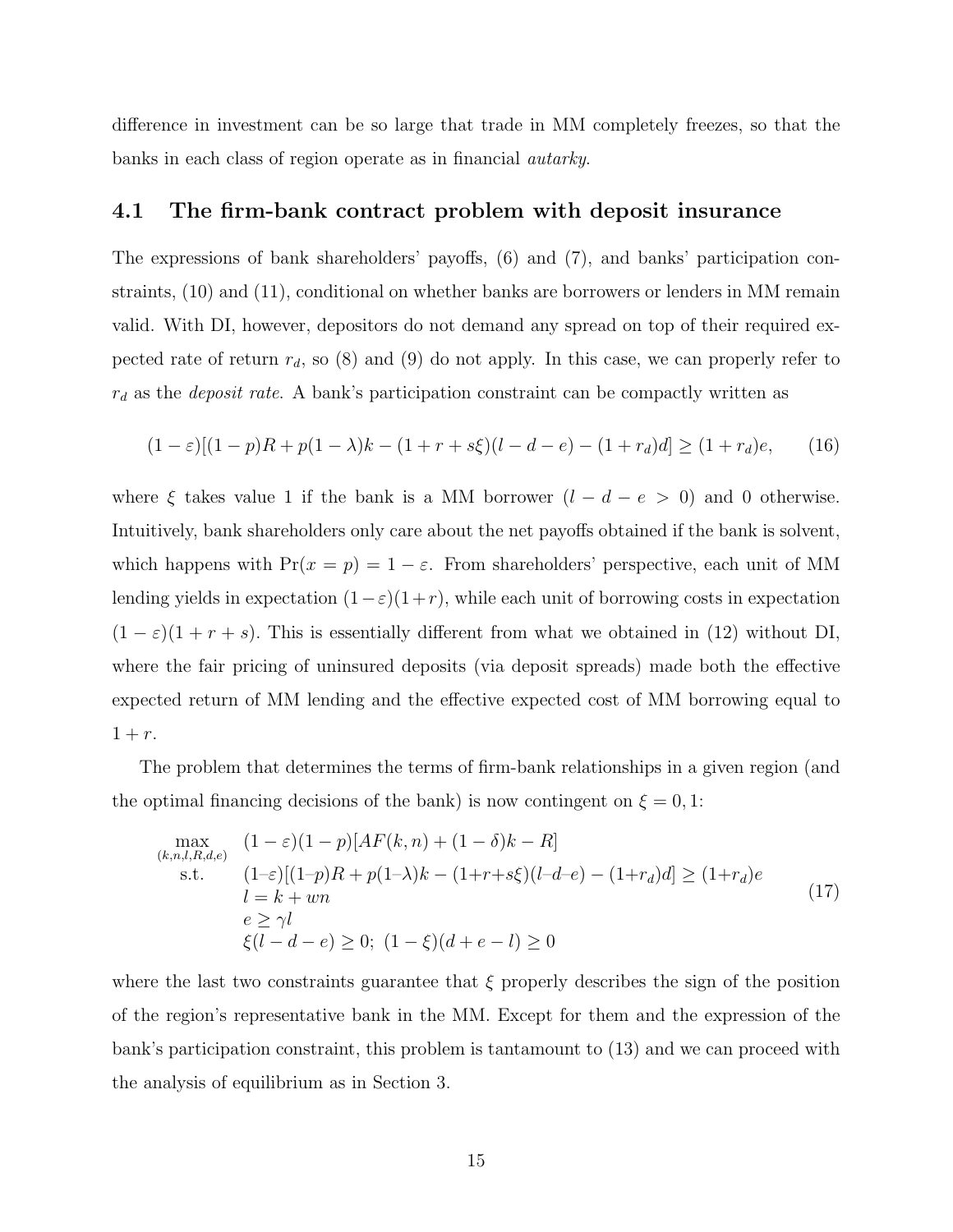#### 4.2 Equilibrium analysis with deposit insurance

The following proposition is the analogue of Proposition 1.

**Proposition 4** With deposit insurance, in equilibria with  $d > 0$  the deposit rate r<sub>d</sub> must be equal to  $r + s$  for borrowing banks  $(\xi = 1)$  and r for lending banks  $(\xi = 0)$ . With  $\varepsilon > 0$ , both classes of banks strictly prefer deposit to equity financing, so the capital requirement is binding  $(e = \gamma l)$ .

This proposition involves two distinct results. The first is on the implications of MM rates for the pricing of deposits. Quite intuitively, the deposit rate  $r_d$  paid by MM borrowers must be equal to the rate  $r + s$  paid on their MM borrowing, since otherwise one of the two sources of funding would be strictly dominant. Similarly, the deposit rate  $r_d$  paid by MM lenders must be equal to the expected return  $r$  received on their MM lending, since otherwise these banks would gain by either reducing (if  $r_d > r$ ) or increasing (if  $r_d < r$ ) their deposit taking and MM lending in parallel.

The second result refers to the bank's optimal capital structure. With  $\varepsilon > 0$ , insured deposits dominate equity funding because the rate paid on deposits  $r_d$  does not include compensation for the losses that the government incurs if the bank defaults, while the returns on equity must compensate bank owners for their losses if the bank defaults. So with DI, the irrelevance result obtained in Proposition 1 no longer holds.

Substituting  $r_d = r + s\xi$ ,  $e = \gamma l$ , and  $l = k + wn$ , in the bank's participation constraint, and abstracting for brevity from the last two constraints in the optimization problem (that one can check ex post for each class of bank), we can solve for  $R$  in the resulting participation constraint and substitute it into the objective function. This leads to

$$
\max_{(k,n)} (1-\varepsilon)(1-p)AF(k,n) + (1-\varepsilon)[(1-p)(1-\delta) + p(1-\lambda)]k - c_{DI}(r+\xi s)(k+wn), \tag{18}
$$

where

$$
c_{DI}(r + \xi s) = (1 + r + s\xi)[1 - \varepsilon(1 - \gamma)].
$$
\n(19)

This problem differs from (14) in two dimensions. The first is that, relative to (14), the term  $\varepsilon(1-\lambda)k$  is missing in (18). Without DI, the term represents recoveries that go to depositors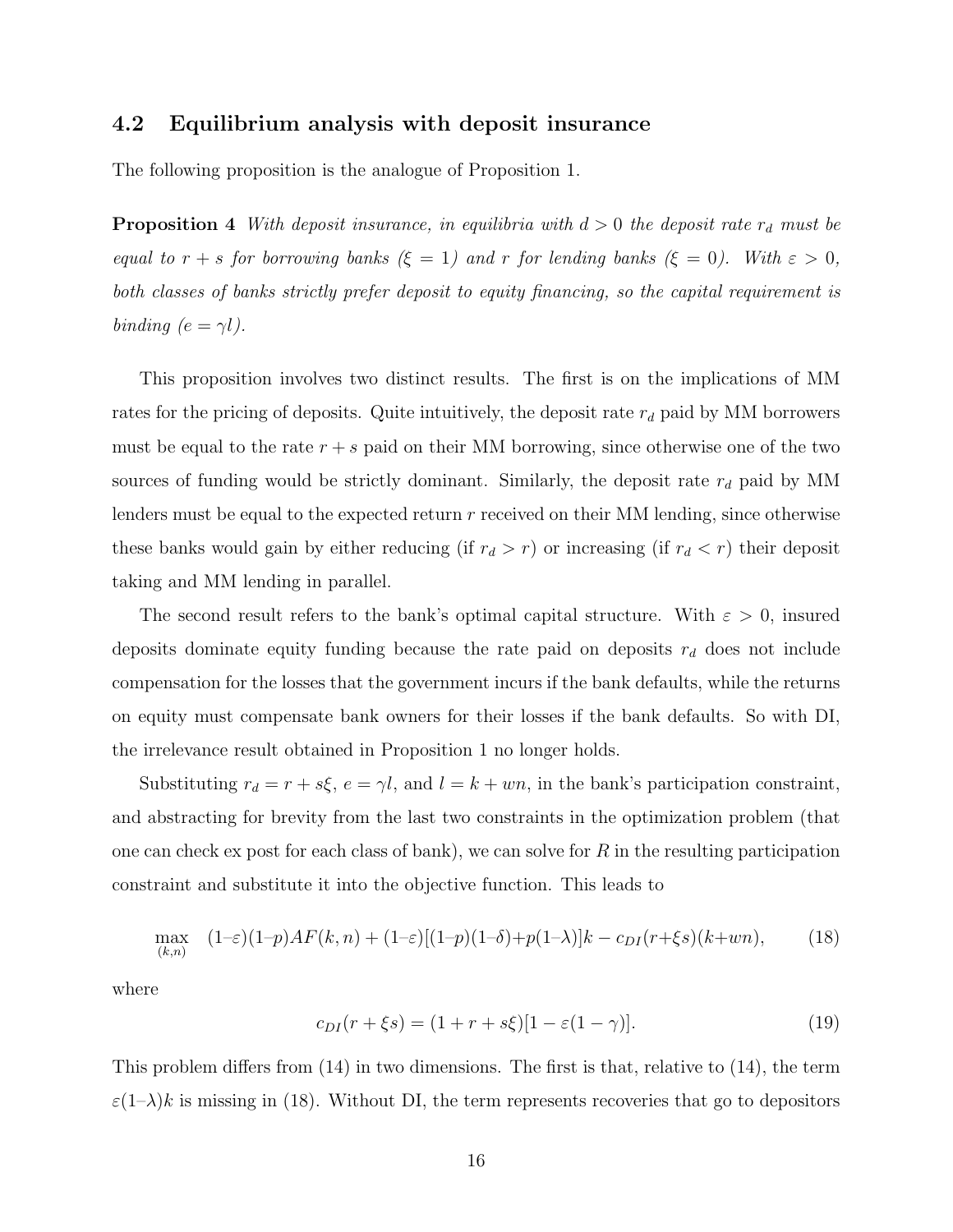if the bank fails, and are priced in by them when determining the deposit spread  $s_d$ , so that the term eventually appears in the objective function of the firm-bank problem. With DI, these recoveries go to the government, as the insurer of deposits, and are not properly priced in.

The second difference refers to the gross marginal cost of funds to firms in a region,  $c_{DI}(r + \xi s)$ , which, in contrast to  $c(r)$  in (15), depends on whether the representative bank in that region is a borrower or a lender. With counterparty risk ( $\varepsilon > 0$ ), the implied positive MM spread s makes that cost higher in the former case than in the latter. Additionally, the factor  $1 - \varepsilon(1 - \gamma)$  that appears in (19) is related to the fact that, because the losses incurred by the government when the bank fails are not internalized in the problem, bank shareholders care less about the state in which the bank is insolvent. The factor is increasing in  $\gamma$  because bank shareholders do internalize the loss of equity capital suffered when the bank fails.

The next proposition summarizes the outcomes that result from solving (18) and imposing the clearing of regional labor markets.

Proposition 5 With deposit insurance, the aggregate investment, wages and expected output of a region that operates in the money market are given by some decreasing functions  $k_{DI}(r+$ sξ),  $w_{DI}(r + s\xi)$  and  $y_{DI}(r + s\xi)$ , where  $\xi$  indicates whether the region operates as a lender  $(\xi = 0)$  or a borrower  $(\xi = 1)$ .

The proof, provided in the Appendix, contains specific expressions for the relevant functions. This result shows that, for given r, a positive MM spread s is a source of asymmetries in aggregate investment, wages, and expected output across borrowing and lending regions. If the spread increases, the asymmetries increase.

In Proposition 5, we explicitly refer to regions that *operate* in the MM because if the spread s becomes sufficiently large, potentially borrowing regions may want to invest so little given  $r + s\xi$  that they no longer trade in the MM. Specifically,  $k_{DI}(r + s)$  may be lower than the region's exogenous savings  $S_j$ , which in the logic of the market clearing conditions discussed in the proof of Proposition 3 would imply that the representative bank in the region is not a MM borrower. However, if simultaneously  $k_{DI}(r) > S_j$ , such a bank will not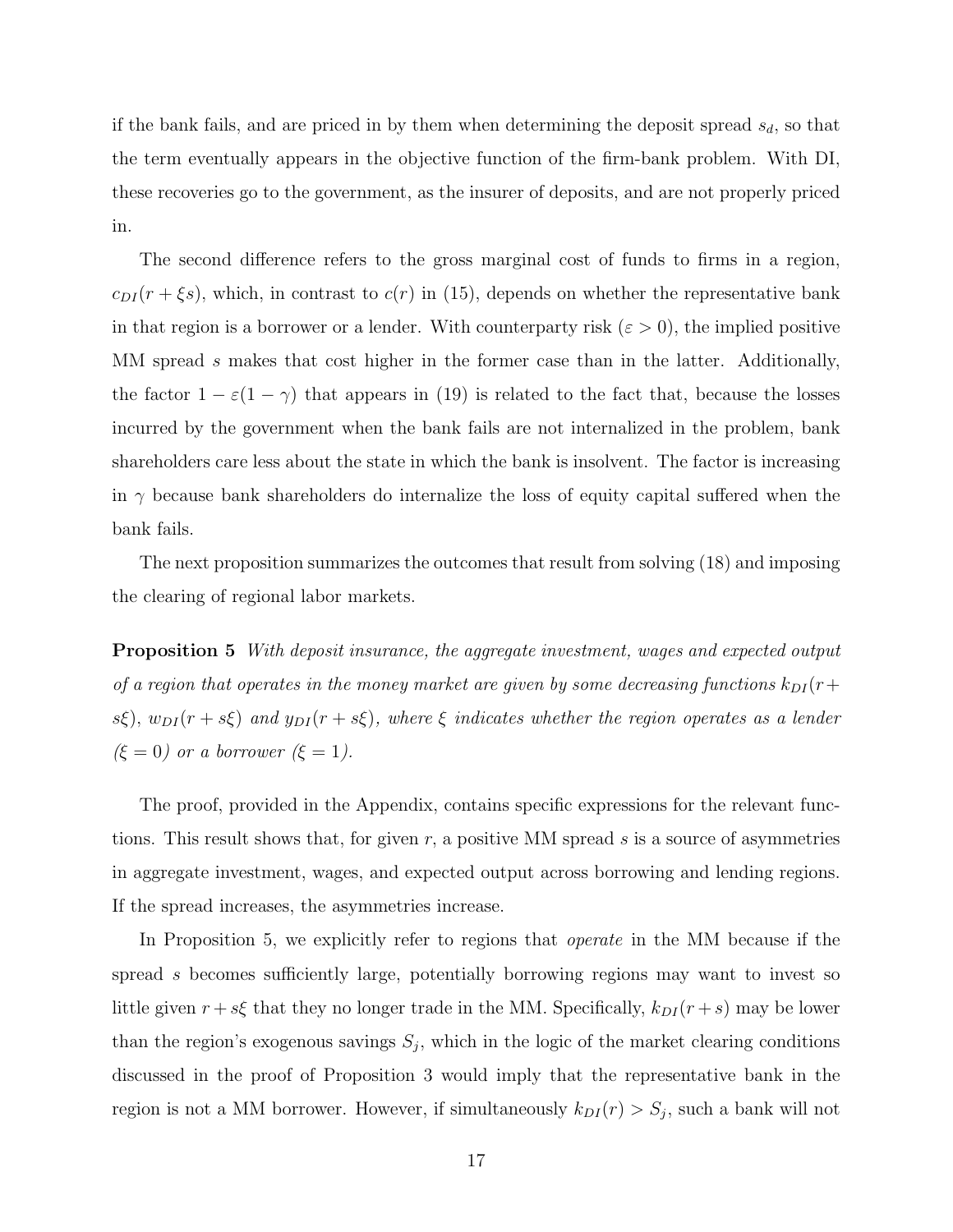be a MM lender either. In this case, the region remains in financial autarky.

To encompass the possibility of reaching an autarkic equilibrium in which the MM does not operate (in which case r is not well-defined), the following proposition establishes the existence and uniqueness of equilibrium in reference to the pair  $(r_H, r_L)$  that describes the equilibrium deposit rates for high-savings and low-savings regions, which are always well defined.

**Proposition 6** With deposit insurance, an equilibrium with an operative MM exists (and is unique) if the solution  $\hat{r}$  to the equation

$$
\pi k_{DI}(\hat{r}) + (1 - \pi)k_{DI}\left(\frac{\hat{r} + \varepsilon}{1 - \varepsilon}\right) = \overline{S},\tag{20}
$$

satisfies  $k_{DI}(\hat{r}) < S_H$ . In this case, the equilibrium deposit rate is  $r_H = \hat{r}$  in high-savings regions and  $r_L = (\hat{r}+\varepsilon)/(1-\varepsilon)$  in low-savings regions. Otherwise, the equilibrium is autarkic, and deposit rates solve  $k_{DI}(r_H) = S_H$  and  $k_{DI}(r_L) = S_L$ .

Clearly, in the absence of counterparty risk ( $\varepsilon = 0$ ), the equilibrium involves  $r_H = r_L$ , the MM is operative, and the allocation of capital is symmetric across regions.

For positive but not too large counterparty risk, the MM remains operative, but deposit rates satisfy  $r_H < r_L$ , and the allocation of capital becomes asymmetric across regions. In fact, one can check that (20) implies that, as  $\varepsilon$  increases,  $\hat{r}$  decreases, which per se means allocating more capital to high-savings regions and, hence, less capital to low-savings regions (since total capital is always equal to  $\overline{S}$ ). Clearly, these moves imply a reduction in the volume of MM funding that we will associate with a *partial* MM freeze. For sufficiently large values of  $\varepsilon$ ,  $\hat{r}$  becomes so low and  $(\hat{r} + \varepsilon)/(1 - \varepsilon)$  becomes so high that MM funding is fully inhibited and the equilibrium becomes autarkic. In this case, counterparty risk produces a full MM freeze.

Therefore, with deposit insurance and counterparty risk, capital is asymmetrically allocated across regions. Given the underlying symmetry of regions in terms of technologies and labor supply, this implies that the expected marginal return to capital is also different across regions. In this situation, the aggregate expected output of the economy might be increased by inducing a more symmetric allocation of capital across regions.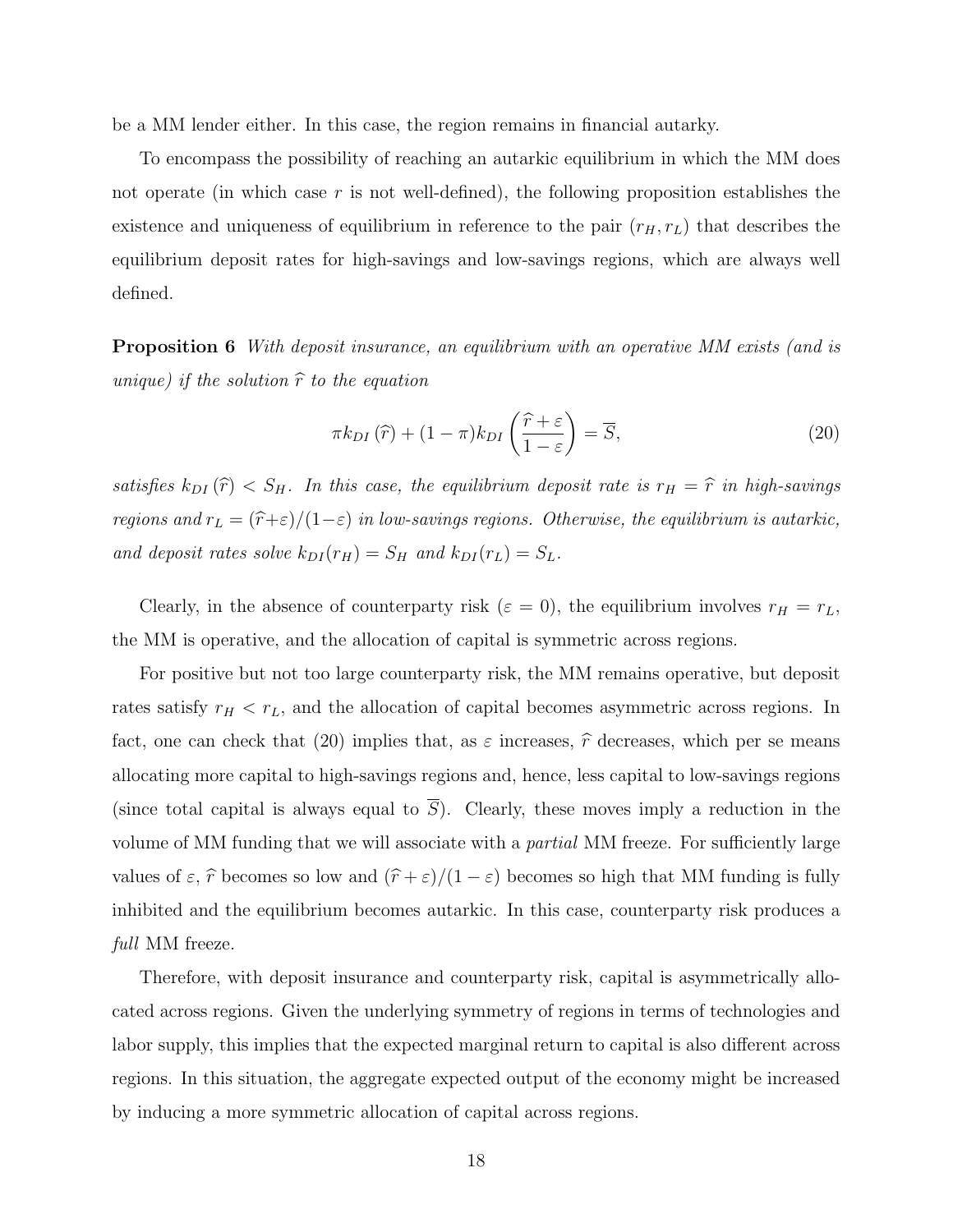## 5 Quantitative Analysis

In this section we focus on the economy with DI and explore the quantitative implications of a solvency crisis. To this end, we compare a pre-crisis scenario in which the probability of bank failure is zero  $(\epsilon = 0)$  with several crisis scenarios in which this probability becomes positive  $(\varepsilon > 0)$ . Assuming that the single period considered in the model corresponds to a calendar year, the central crisis scenario (with  $\varepsilon = 2\%$ ) is chosen to produce a MM spread of about 200 basis points, in line with the spreads observed in the US and European interbank markets in September and October of 2008.

For a realistic calibration of our baseline model, the exercise in the first subsection below shows that such a crisis can produce a substantial decline in the funding channeled via money markets and, in some cases, a full MM freeze. It also shows that the implied reallocation of capital comes along with a dramatic drop in the expected output of low-savings regions and, not so realistically, a moderate increase in the expected output of high-savings regions. In this first exercise, the expected aggregate output loss attributable to the asymmetry in the allocation of capital is rather small.

The apparent inconsistency of the prediction for the output of high-savings regions with the 2007-2009 experience motivates the second subsection. There, we extend the model to incorporate demand externalities whereby the profitability of investment in each region depends positively on the level of activity in other regions. For a calibration in which the crisis produces just a mild recession in high-savings regions, about half of the (larger) aggregate output losses can be attributed to the asymmetry in the allocation of capital across regions.

### 5.1 Calibration

The parameters of our calibration appear in Panel A of Table 1. Most of them are tightly linked to the target variables listed in Panel B and can be calibrated according to macroeconomic convention. The first two parameters in Panel A determine the allocation of savings across regions. We choose to have just half of the regions of each type ( $\pi = 0.5$ ) so as to focus all the exogenous asymmetry between regions on their initial savings. The savings asymmetry parameter,  $\mu \equiv \pi S_H/\overline{S}$ , is set equal to 60%, in order for pre-crisis money market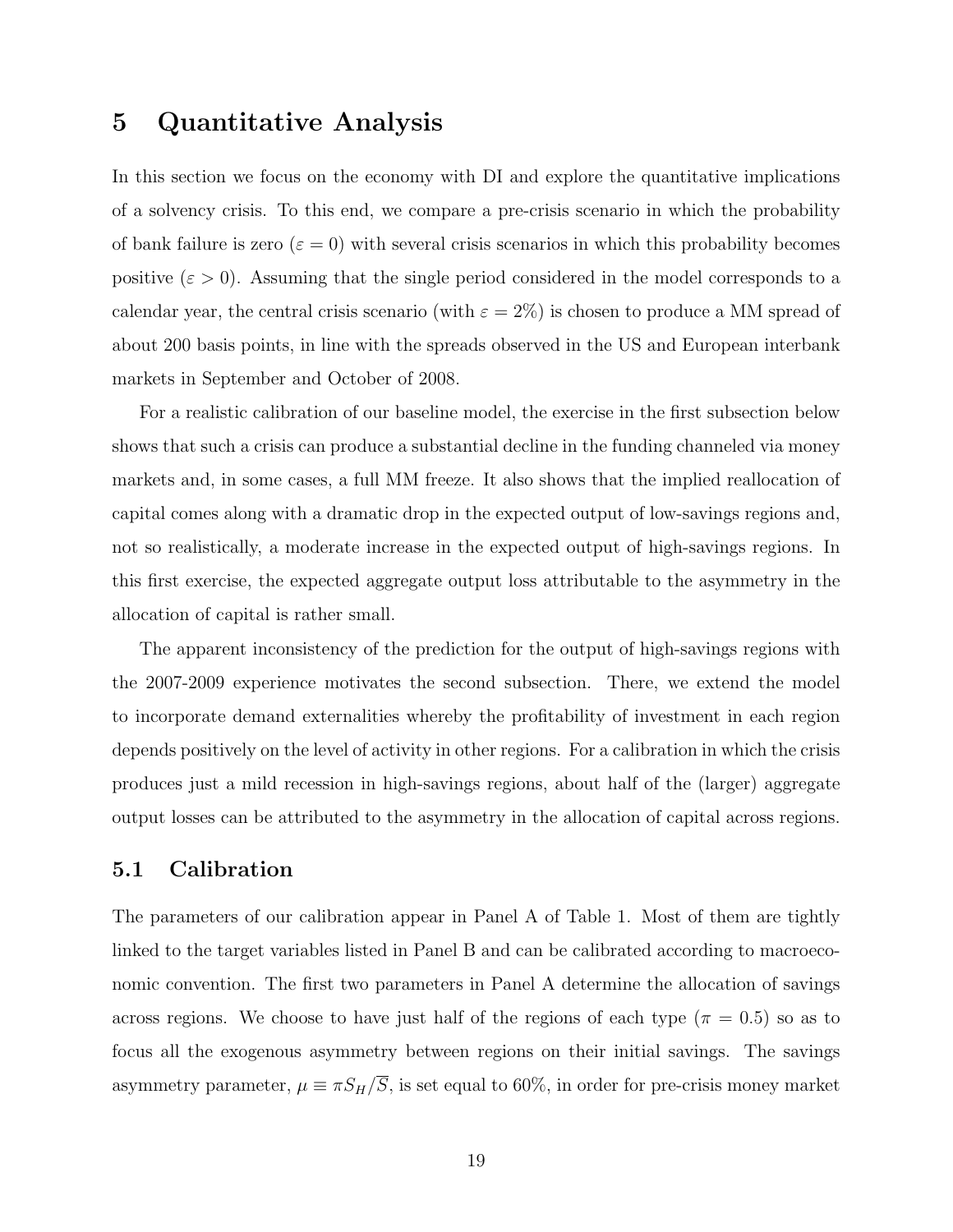funding to represent around 30% of aggregate GDP. Given the values of all remaining parameters, we set the exogenous savings  $\overline{S}$  (not reported in the table), so as to get a pre-crisis MM rate of 4%.

#### [Table 1 about here.]

We choose the capital elasticity parameter  $\alpha$  to match a labor share of 70%. The depreciation rates in case of firm success,  $\delta$ , and in case of firm failure,  $\lambda$ , are chosen so as to produce, respectively, an aggregate capital-to-output ratio of around 3 (which is a conventional choice) and a loss-given-default on loans to firms of around 45% (which is the LGD assumed in the foundation internal-ratings-based approach of Basel II for unrated corporate loans of one-year maturity). The probability of idiosyncratic firm failure, p, produces a precrisis loan default rate of 3% which jumps to slightly above 5% in the central crisis scenario. Finally, the capital requirement  $\gamma$  is set at 8%, to match the requirement for commercial and industrial loans of Basel I (which is similar to that of the standardized approach of Basel II for unrated one-year corporate loans).

#### 5.2 Counterparty risk and money market freezes

Table 2 compares the scenario without counterparty risk in MM ( $\varepsilon = 0$ ) with three scenarios with subsequently larger values of the parameter that determines the probability of bank failure ( $\varepsilon = 1\%$ , 2%, and 3%). The first rows in Panel A report for each class of region the equilibrium deposit rate, which coincides with the marginal rate at which the corresponding representative regional bank is financed (and, with an operative MM, depends on the position of the bank in that market). As  $\varepsilon$  increases, the difference between the rates faced by the banks from each class of region increases and the volume of MM funding shrinks dramatically. In fact, for  $\varepsilon = 3\%$ , we obtain a full MM freeze: regions fall into financial autarky.

#### [Table 2 about here.]

The differences in loan rates offered by banks to the firms in each class of region open up in proportion to the differentials in banks' marginal funding costs, acting as a channel of transmission of the financial distortions from banks to firms. Panel B shows the implications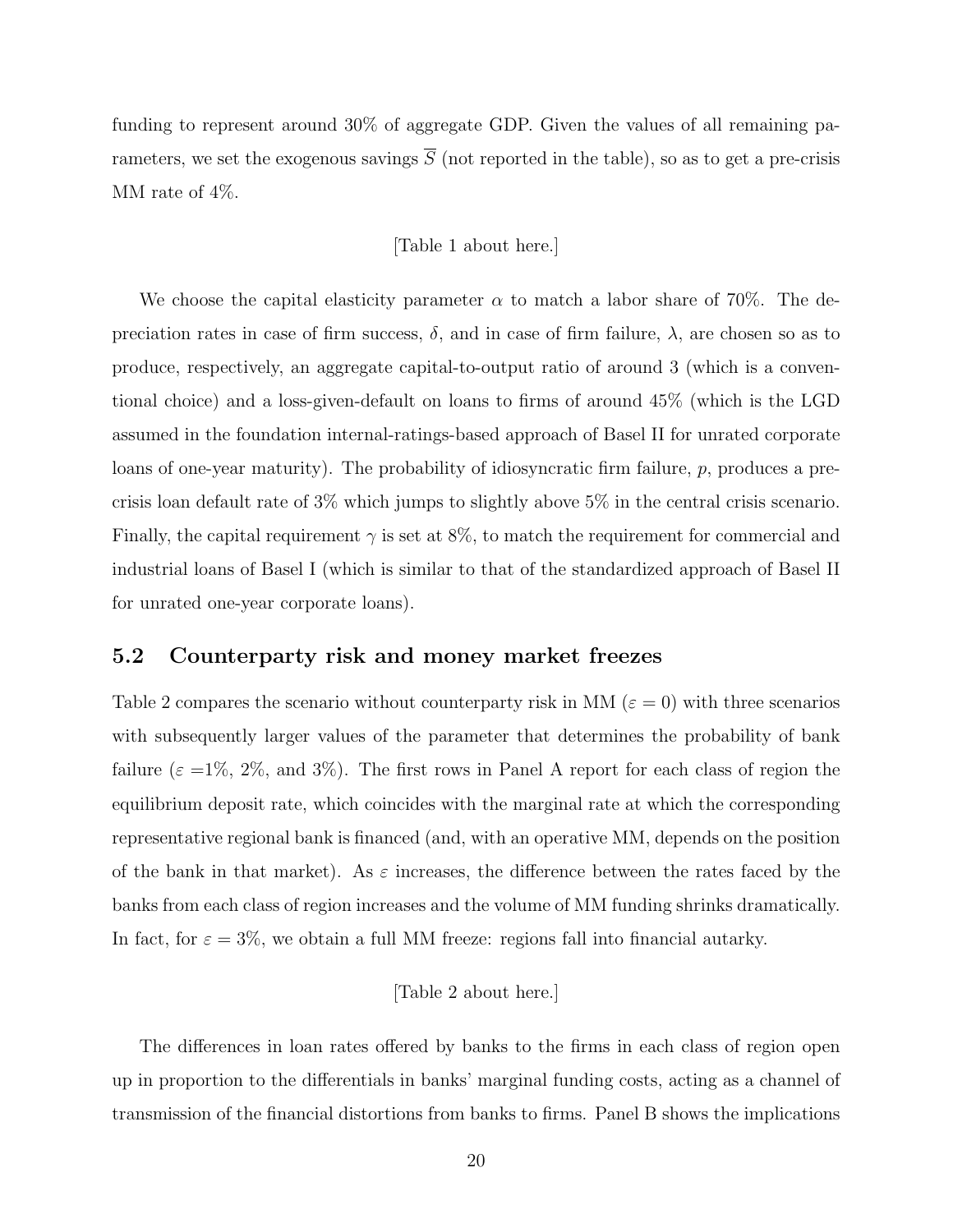for the allocation of capital and for expected output in each class of region and at the aggregate level. With the underlying parameter values, output falls dramatically in the low-savings regions and increases in the high-savings region. As theoretically predicted, aggregate output falls, but the fall attributable to the asymmetry in the allocation of capital across regions is rather small: for the central crisis scenario, 2% out of the obtained 2.25% fall in GDP is a direct (unavoidable) implication of the extra 2% firm failure rate associated with the crisis value of  $\varepsilon$ .

Of course, the choice of the savings imbalance parameter  $\mu$  influences the initial volume of MM funding and the importance of the effects produced by the rise in counterparty risk. Alternative values such as  $\mu = 0.55$  (less asymmetry) and  $\mu = 0.65$  (more asymmetry) will produce an initial MM size of  $15\%$  and  $45\%$  of aggregate pre-crisis GDP, respectively. With  $\mu = 0.55$ ,  $\varepsilon = 2\%$  is enough to induce autarky but, consistently with the lower initial importance of MM funding, the associated change in GDP is more moderate and less asymmetrically distributed across regions (GDP rises 0.84% in H regions, and falls 5.05% in L regions and 2.10% in the aggregate).

Table 2 also reports the expected tax costs of deposit insurance (*DI costs*) in each scenario. These costs amount to around 3% of pre-crisis GDP with  $\varepsilon = 2\%$ . These figures are not simply proportional to  $\varepsilon$  and the amount of initial savings in each region for various reasons. First, DI covers both the principal and the interest of the regional retail deposits, and both are endogenously affected by various forces (equilibrium wages, equilibrium deposit rates, etc.). Second, and quantitatively more importantly, changes in banks' loans and money market assets affect the recoveries of the government in case of failure.

#### 5.3 Amplification via demand externalities

The exercise described in the prior subsection illustrates that, in face of increases in counterparty risk, the economy with DI may experience sharp falls in the volume of MM funding and significantly asymmetric changes in the allocation of capital and in output across regions. However, in such an exercise, the aggregate output loss due to the asymmetric allocation of capital across regions seems unrealistically small. This is partly due to the fact that the crisis comes along with a moderate increase in the output of former lending regions (which benefit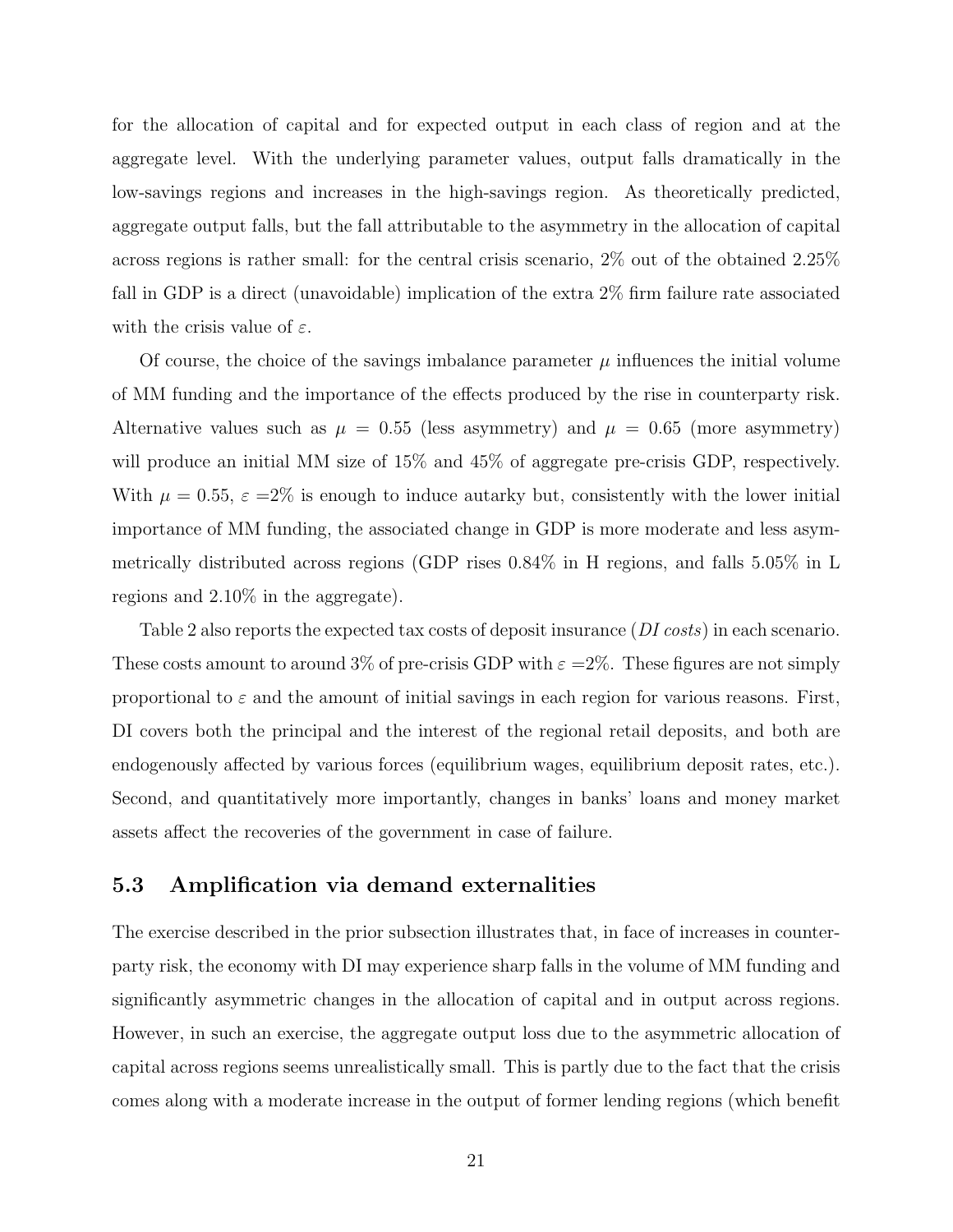from devoting more physical capital to domestic production). But such regional "booms" are inconsistent with the significant slowdowns observed in high-savings economies such as Germany, Japan, and, to a lesser extent, China during the 2007-2009 financial crisis.

Many observers partly attribute the global nature of the 2009 recession to trade linkages.<sup>12</sup> The profitability of investment in each region, the story goes, depends positively on the level of activity in other regions via trade or other demand or technological interdependencies that generate complementarities among the regions. We introduce these complementarities in a reduced form manner, by making the productivity factor  $A$  that appears in  $(1)$  a function of all regions' levels of activity.<sup>13</sup> Specifically, we postulate

$$
A = \left[ \int_0^1 k_j^\rho dj \right]^\frac{\tau}{\rho},\tag{21}
$$

where  $k_j$  is the total amount of physical capital invested in region j,  $\rho \leq 1$  is an elasticity parameter, and  $\tau < 1 - \alpha$  is a returns-to-scale parameter. Thus, the levels of activity in the various regions (measured by  $k_j$ ) contribute to A through a CES aggregator where, intuitively,  $\rho$  measures the importance of distributing total aggregate capital evenly across the various regions.

We now repeat the same exercise as in Table 2 but for an economy in which A is determined as in (21) with  $\tau = 0.5$  and  $\rho = -4$ ; all other parameters are as specified in Table 1. The value of  $\tau$  keeps the overall returns to capital,  $\alpha + \tau$ , below one but is irrelevant for the results reported below.<sup>14</sup> We choose  $\rho$  so as to obtain a mild reduction in the output of high-savings regions in the central crisis scenario.<sup>15</sup>

[Table 3 about here.]

<sup>&</sup>lt;sup>12</sup>See e.g. the *IMF World Economic Outlook* of April 2009, Ch. 4, p. 145, and the references therein.

<sup>13</sup>As happens with the aggregate demand externalities of Blanchard and Kiyotaki (1987) or the crosscountry linkages considered by Obstfeld and Rogoff (1995), the decline in the level of activity in one country cannot be perfectly substituted for the increase in the level of activity in another one. Our reduced-form formalization resembles the approach taken in the literature on endogenous growth to capture technological externalities (Romer, 1986; Lucas, 1988).

<sup>&</sup>lt;sup>14</sup> $\tau$  affects the size of  $\overline{S}$  compatible with a pre-crisis MM rate of 4% and, hence, has an effect on the level of real variables such as wages and output. However, it has no effect on relative magnitudes and, hence, on any of the variables reported in the tables below.

<sup>&</sup>lt;sup>15</sup>Letting A depend on the physical capital  $k_j$  used in each region complicates the computation of equilibrium. In equations such as (20), one needs to consider objects such as  $k_H(r_H, r_L)$  and  $k_L(r_H, r_L)$  instead of  $k_{DI}(r_H)$  and  $k_{DI}(r_L)$ , respectively, in order to properly describe the fixed point  $(k_H, k_L)$  that describes partial equilibrium in the situation where firms in each region solve their production problems taking as given the production decisions of firms from other regions.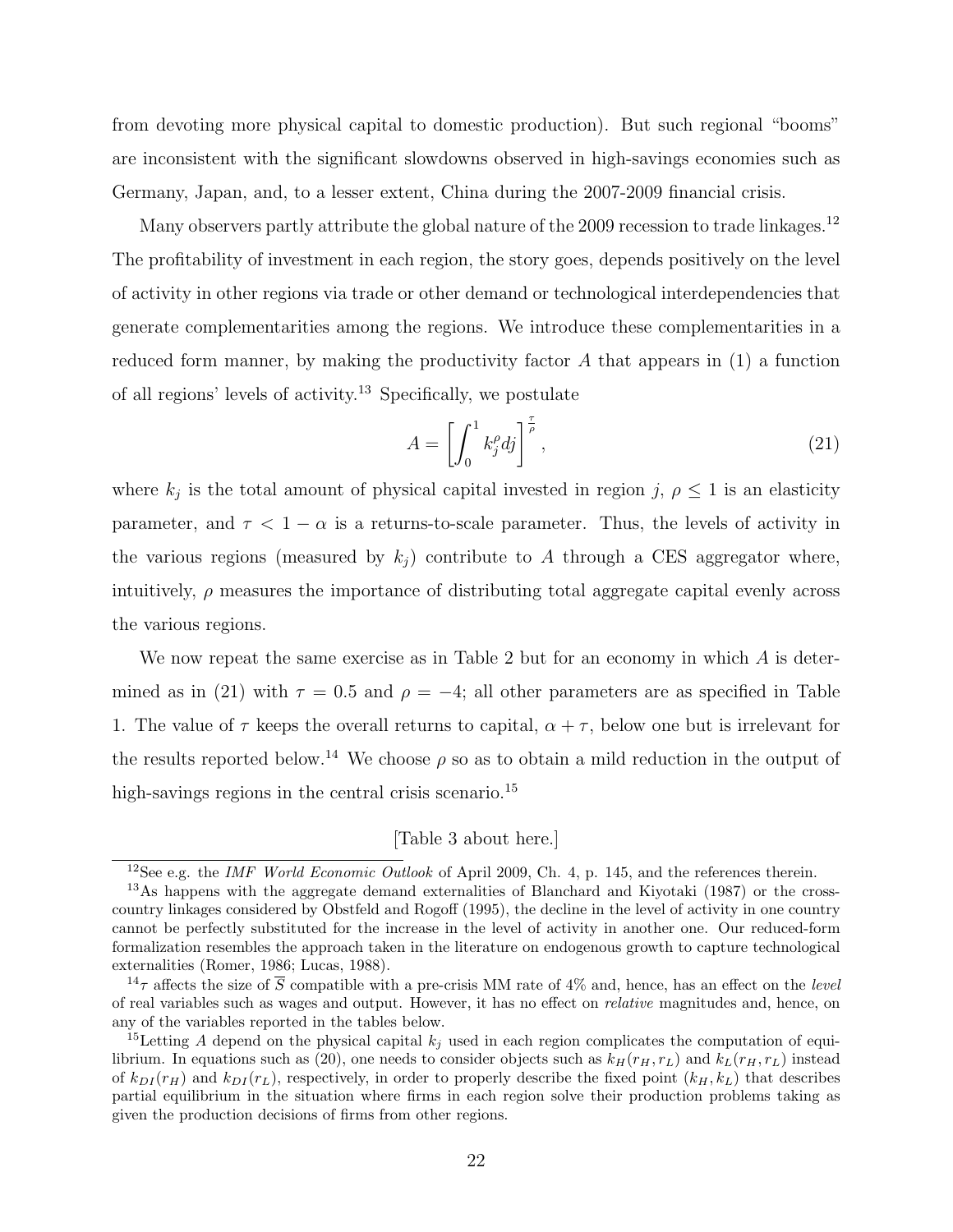The results appear in Table 3. Most variables in Panel A show little qualitative and quantitative differences with respect to those in the same panel of Table 2. There are also little differences in terms of the reallocation of capital across regions produced by the rise in counterparty risk. The big differences appear in the variables that are associated with the (larger) size and (more even) cross-regional distribution of output losses. Out of the 5.28 percentage points of baseline GDP lost in the central crisis scenario, 3.28 percentage points are now attributable to the asymmetric allocation of capital across high-savings and low-savings regions.

## 6 Discussion and Robustness of the Results

In this section we first discuss the various restrictions on the structure of the financial system present in our model and the extent to which they contribute to produce the distortions to the allocation of capital that emerge when DI is in place and the probability of bank failure becomes significant. Then we comment on possible ways in which, without touching the structure of the financial system, the effects of the distortions could be ameliorated or eliminated.

## 6.1 Regionally-segmented banking

Several of the restrictions implied by our description of the financial system could be relaxed without substantially altering our results. For instance, our results would not change if firms could directly raise funds in an interregional capital market. To understand this, notice that the key distortion produced by DI is the implicit subsidy it provides to the banks that use (abundant) deposits as their marginal source of funding (i.e. the banks from high-savings regions in the model). These banks make loans that, for the firms that benefit from them, would dominate other sources of funding. Such an advantage would not be eliminated by the direct access of the firms that cannot benefit from those cheap loans to an interregional (or international) capital market. Equity or debt issued in such a market would still be more expensive than the loans made by the deposit-rich banks. So not having considered those financing alternatives explicitly in the model actually goes without loss of generality.

The really crucial assumptions regarding the structure of the financial system are those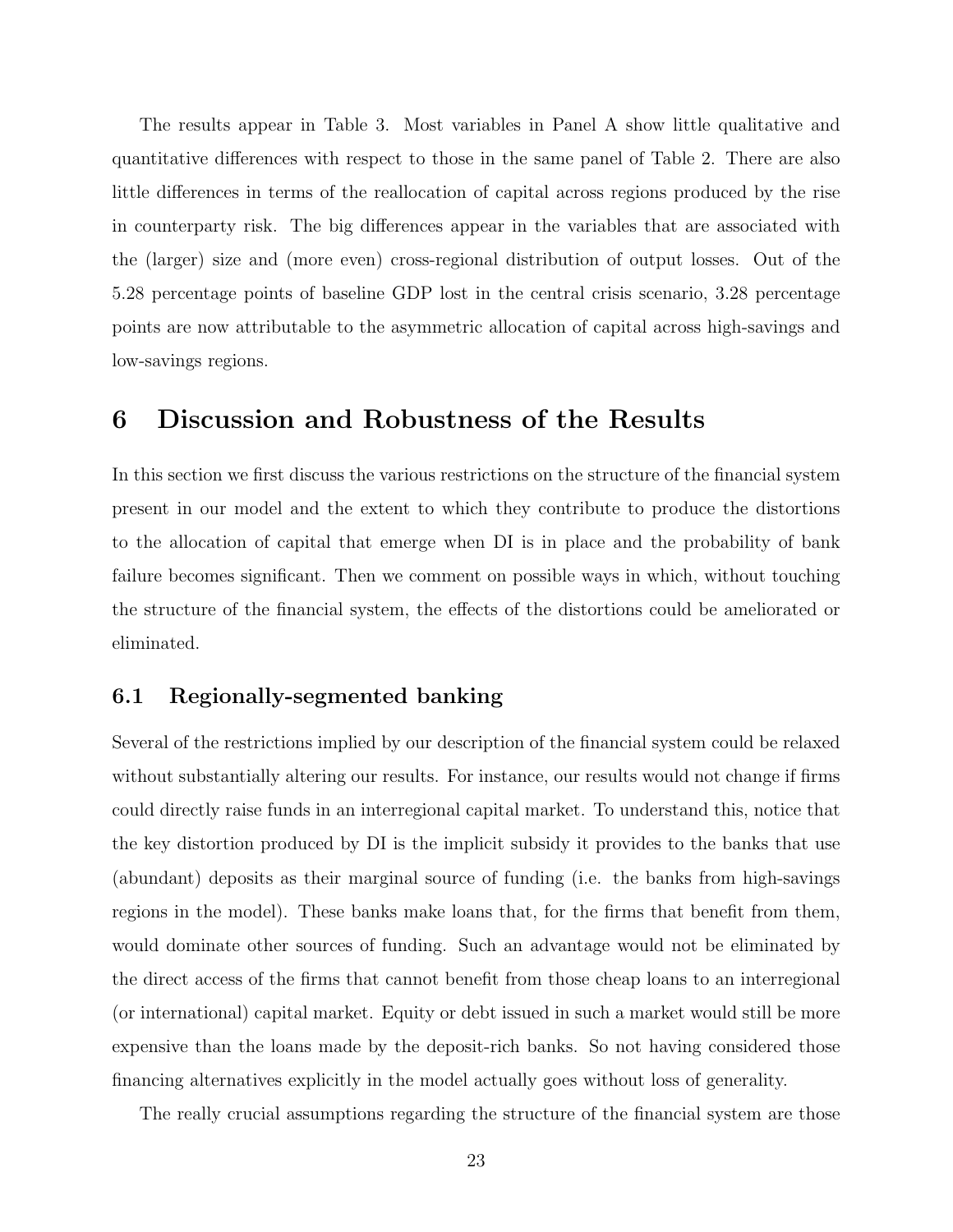referred to the segmentation of the markets for retail bank products: (i) banks' inability to attract insured deposits outside their region, and (ii) firms' inability to obtain bank loans outside their region.

If banks could attract insured deposits outside their region, deposits would tend to flow from the regions with abundant savings to the most needy banks, facilitating the equalization of the marginal return to capital across regions. In reality, there is some flow of deposits across regions (or countries) but the deposit market is far from integrated even within countries such as the US or monetary areas such as the European Monetary Union.<sup>16</sup> The importance of several dimensions of payment services associated with deposits that are best provided through branches placed next to depositors, the heterogeneity of legal systems, and the potential discrepancies between the effective coverage provided by deposit insurance systems to residents and non-residents (especially during a systemic crisis) pose limitations to the degree of mobility required to fully remove the friction that we capture.

If firms could obtain bank loans outside their region, loans would tend to flow interregionally from the banks with cheaper marginal sources of funding to the most needy firms, pushing also in favor of the equalization of the marginal return to capital across regions. In reality, some firms (especially large firms) have access to an interregional or international loan market (e.g. the market for syndicated loans), but many others (especially small and medium-size firms) do not. Here, informational frictions together with the monitoring and relationship aspects of bank lending emphasized by the financial intermediation literature are obvious obstacles to integration.<sup>17</sup> All in all, we believe that the constraints imposed on the structure of retail bank markets capture well the fact that for most households and for most small and medium-size firms the relevant banking services remain locally provided.<sup>18</sup>

<sup>16</sup>See Becker (2007) for recent evidence on the regional segmentation of US retail bank markets.

<sup>&</sup>lt;sup>17</sup>Interregional or global banks, with presence in all regions, should help achieve integration via their own "internal capital market." However, the current financial crisis has raised strong concerns about international "megabanks," especially in connection with the likely inability (or unwillingness) of their home governments to take effective responsibility for supervision, deposit guarantees, and other interventions needed if one of those banks gets into trouble.

<sup>&</sup>lt;sup>18</sup>To be sure, if the distortions created by the assumed structure when the risk of bank insolvency rises are large and were anticipated in advance, we could expect banks to try to ameliorate their impact by means of contractual arrangements (e.g. obtaining lines of credit at pre-determined rates or simply securing long-term financing) or changes in their own organization (e.g. via mergers directed to create interregional banks). These precautions are unlikely to be sufficient to fully offset the impact of a crisis if the risk of a crisis is ex ante considered small, as it possibly was the case in developed economies prior to the 2007-2009 financial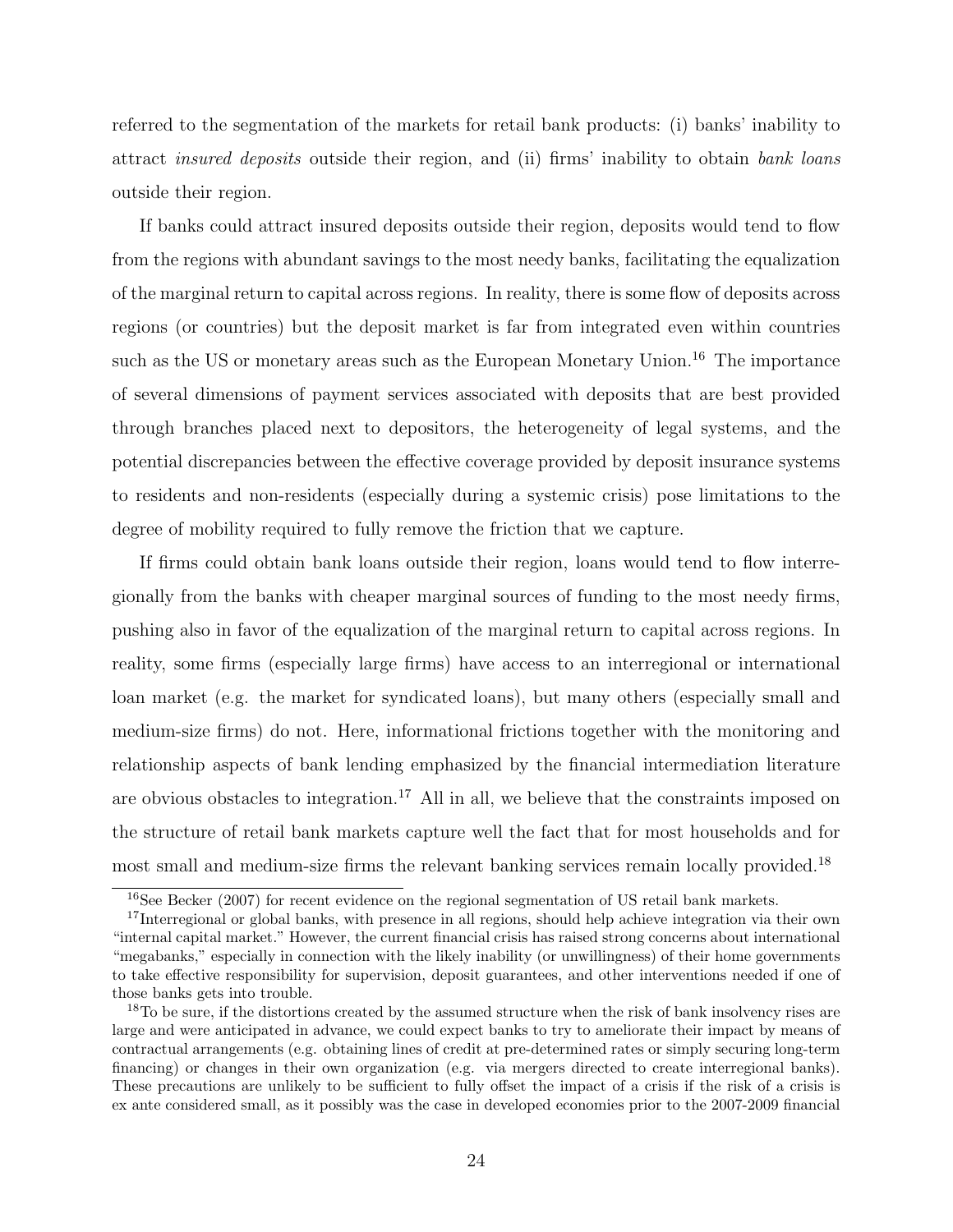#### 6.2 Remedies to the deposit insurance distortions

Taking these constraints as given, and assuming that DI is in place, the next issue in this discussion is whether and how a government could reduce the distortions that emerge in case of a solvency crisis. The obvious theoretical remedy of removing DI, in addition to being an unrealistic short-run policy option (especially in times of a crisis), could also be a precipitate recommendation from a longer-run perspective since our model does not capture the standard panic-prevention advantages that DI might certainly have (Diamond and Dybvig, 1983). Extracting balanced normative prescriptions from the model would first require extending it so as to formally capture the reasons that might justify the existence of DI in the first place.

A solution to the distortions that we identify that would be compatible with keeping DI in place would be to introduce fair risk-based premia. In the logic of our model, such premia should replicate the spreads that uninsured depositors would demand in the absence of DI, in which case, by the logic of the results in Section 3, the distortions associated with DI would be eliminated. The main practical difficulty with this approach would be to find and apply the proper formula for the risk-based premia, especially taking into account that some of the relevant inputs might not be readily observable or verifiable.

Another alternative for ameliorating the distortions that emerge when the risk of bank failure becomes significant, is to directly subsidize money market spreads or, equivalently, to make the government partly or fully absorb the risk that the possibility of failure of the banks that borrow in the MM imposes on their lenders. Intuitively, partly or fully subsidizing such *counterparty risk* would offset the distortions derived from the differences between the marginal funding costs of borrowing and lending banks, which in turn come from the fact that the latter benefit more from the (already implicitly subsidized) access to insured deposit funding.

The subsidization of counterparty risk in practice might take many forms. For example, the central bank might temporarily undertake an active intermediation function, accepting deposits from banks at a given rate and lending to other banks at the same rate plus a reduced or zero spread (like in the fixed-rate full-allotment facilities offered during the 2007-2009 crisis.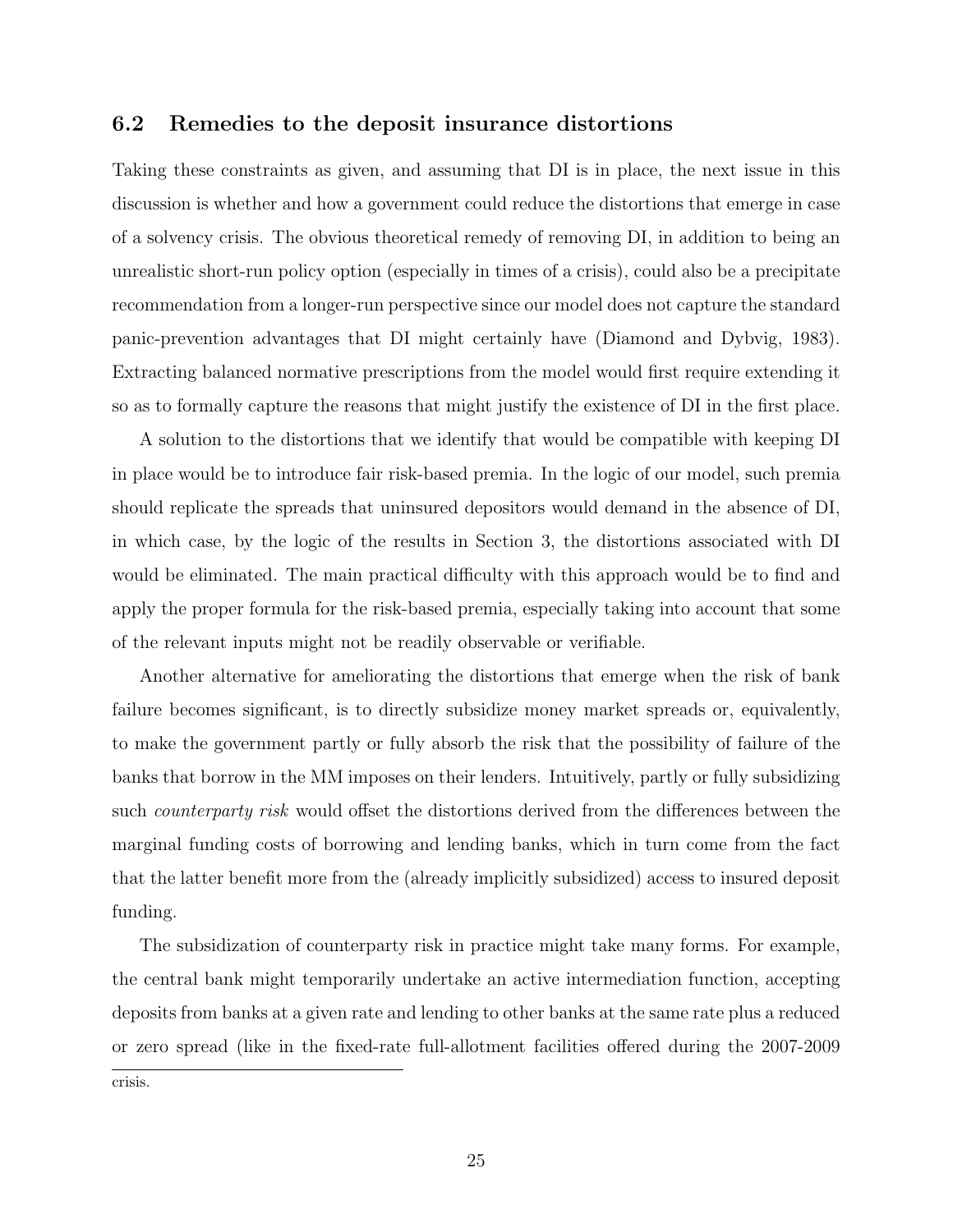financial crisis); this activity might temporarily eliminate all interbank MM transactions.<sup>19</sup> Equivalently, the government could guarantee money market liabilities (charging zero or below-market insurance premia) or directly borrow from lending banks (or from households in lending regions) in order to directly extend loans to firms from low-savings regions (or to any firm willing to accept the established financing terms).

Table 4 illustrates the effects of these policies by summarizing the quantitative effects of fully subsidizing counterparty risk in the various crisis scenarios considered in Tables 2 (for an economy without demand externalities) and 3 (for an economy with demand externalities). The simplest way to think of this full subsidization is to consider the case in which the government (or the central bank) becomes the counterparty of all interbank transactions, charging no spreads to the borrowers. That is, the government takes funds from the lending banks at some rate  $r$  and uses them to lend to the borrowing banks at the *same* rate.

#### [Table 4 about here.]

Both with and without demand externalities, the full subsidization policy restores the pre-crisis amount of "interbank" funding, as well as the symmetry in the allocation of capital across regions. In the central crisis scenario (i.e. with a bank failure probability of 2%), the direct expected cost of the subsidies (which coincides with the net losses that the government would incur at  $t = 1$  if embarked in the intermediation activity described above) is equivalent to roughly 0.7% of pre-crisis GDP. This cost is fairly modest in comparison e.g. to the costs of deposit insurance, which is above 3% of pre-crisis GDP without the subsidy (see Tables 2 and 3). In fact, the subsidization policy has positive side effects on the costs of deposit insurance, whose importance in the central crisis scenario declines in an amount equivalent to about 0.5% of pre-crisis GDP.<sup>20</sup> As a result, the *net* tax cost of the adoption of the policy in the economic without and with demand externalities is of just 0.15% and 0.19% of precrisis GDP, respectively. In terms of GDP, the aggregate gains from restoring a symmetric

<sup>19</sup>Our analysis suggests that effectively correcting the distortions due to DI when the risk of bank default becomes significant may require the central bank to follow a full-allotment policy at the relevant rate, since the terms of bank loans will eventually depend on banks' marginal funding costs. Injecting cheap funding in a rationed manner might have no effect on banks' marginal funding costs and, then, be tantamount to simply giving pure rents to the receiving banks.

<sup>&</sup>lt;sup>20</sup>This variation is due to various factors, of which the most important are the changes in what the government, as the insurer of the deposits, recovers in case of bank failure. These recoveries change as the loans and money market assets held by the banks from each class of region change.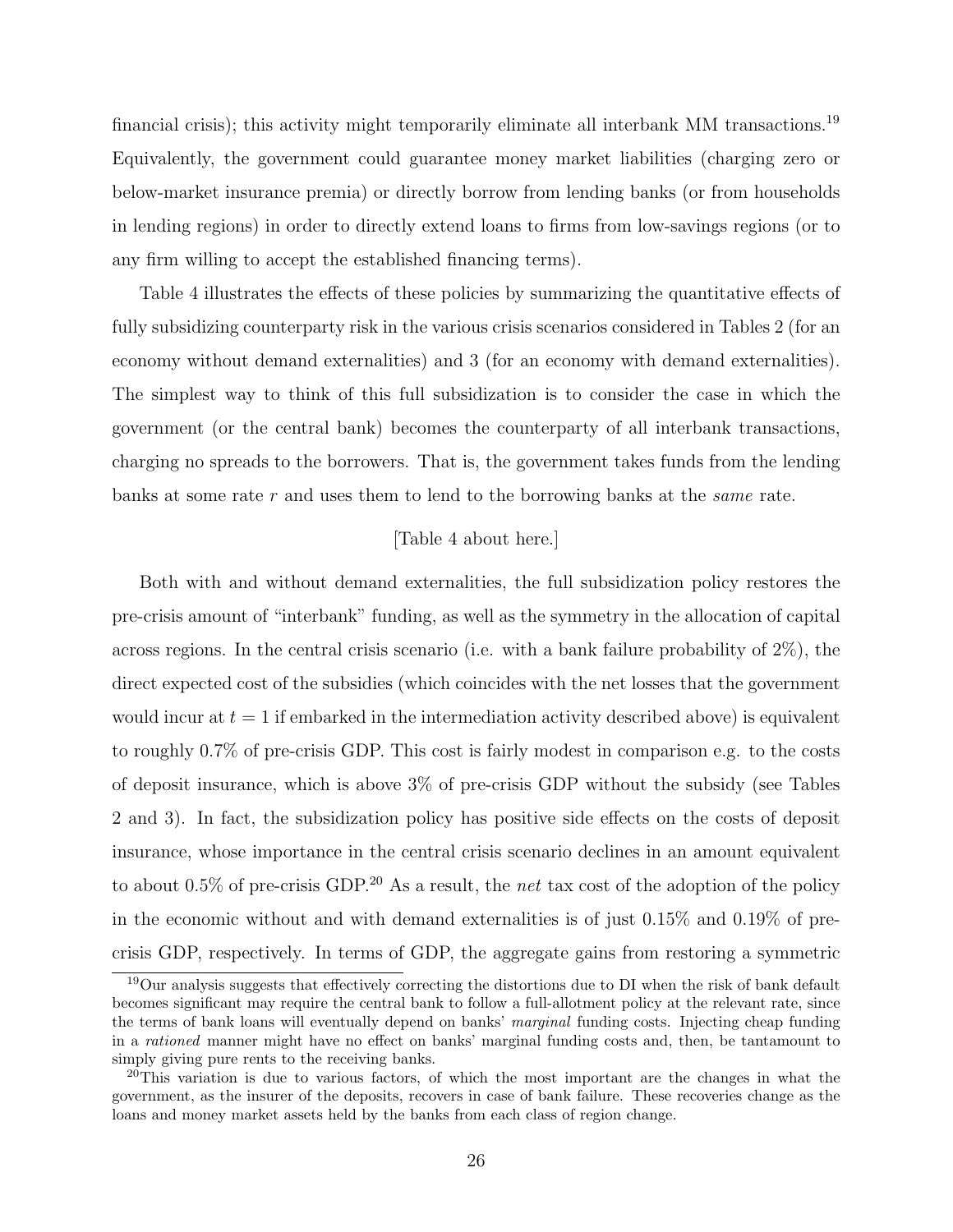allocation of capital in the central crisis scenario are 0.25% without demand externalities and 3.28% with demand externalities.

# 7 Conclusions

We have developed a model that emphasizes the role of interbank money markets in allocating capital efficiently in an economy in which not all banks have equal capabilities to raise funds among retail investors. Well-functioning money markets can ensure that savings travel and are invested where they are most profitable. We have shown that a rise in the risk of bank failure, coupled with the existence of retail deposit insurance, can distort the functioning of these markets. Specifically, it can produce a sudden decline or freeze in money market funding and an asymmetric allocation of capital across the banks with and without access to abundant deposit funding.<sup>21</sup> Intuitively, the former can remain marginally funded at the relatively cheap (and implicitly subsidized) rates paid on insured deposits, while the latter have to pay high spreads on money market funds (or high deposit rates as they attempt to expand their small deposit bases). This has negative repercussions on the efficiency of the aggregate allocation of capital.

Our calibration-friendly general equilibrium model features a financial system where retail transactions are bank-based and regionally-segmented, and the money market facilitates the flow of funds across banks located in different regions. The model allows us to evaluate the quantitative importance of the impact of a bank solvency crisis on the volume of money market funding, deposit and loan rates, and aggregate variables such as wages, GDP, and deposit insurance liabilities.

Our paper contributes to the literature on the causes and consequences of financial market freezes. We add to the list of frictions already considered (including maturity mismatches, deposit or market lender runs, adverse selection effects, fire sales, and margin calls) by pointing to the distortions associated with deposit insurance (and its coverage of some but not all bank liabilities). Our results suggest that these distortions might be both conceptually and

<sup>&</sup>lt;sup>21</sup>Huang (2009) and Ivashina and Scharfstein (2009) provide empirical evidence on the positive relationship between banks' availability of core deposit funding and their lending during the initial phases of the 2007-2009 financial crisis.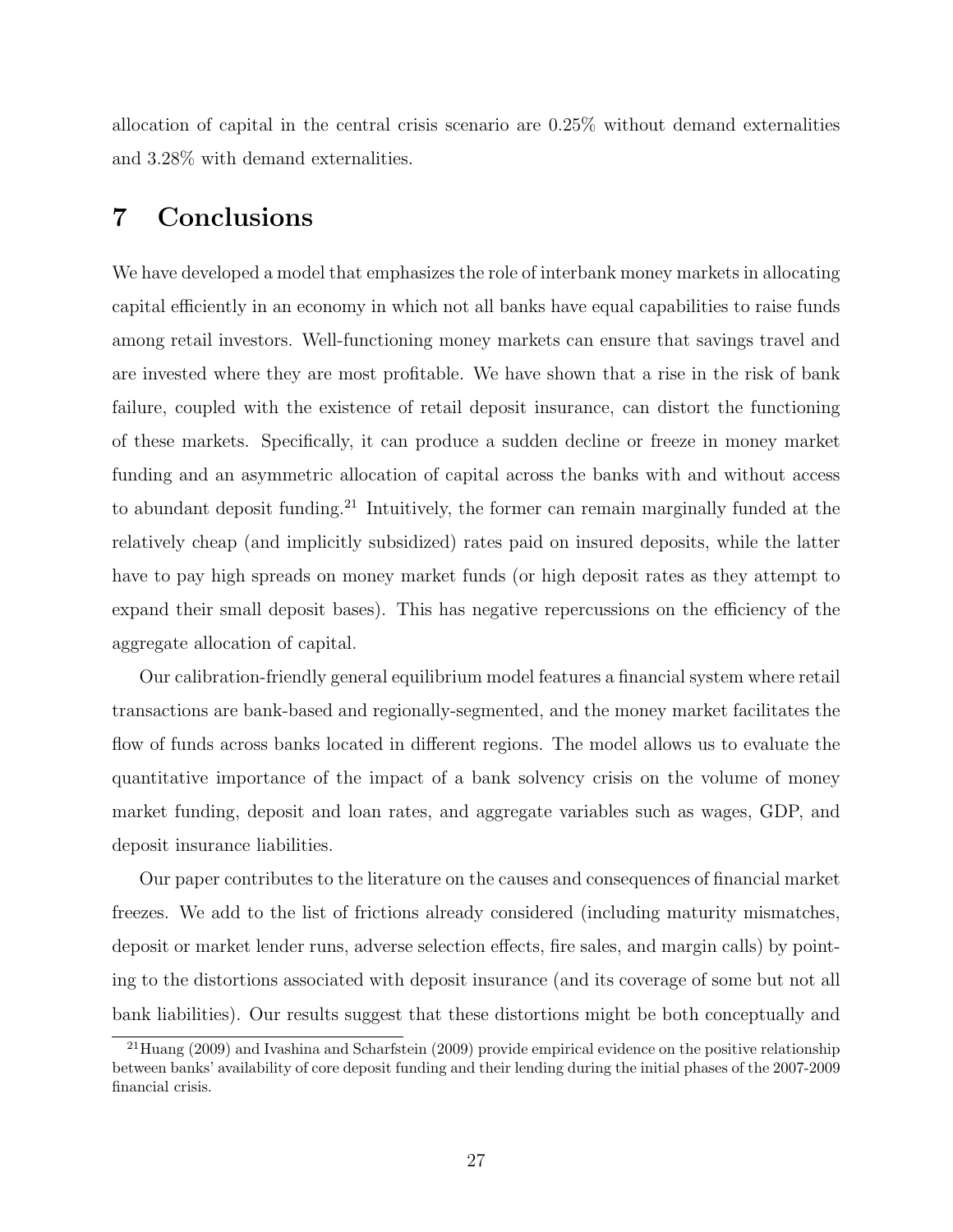quantitatively relevant. They also suggest that policies that imply a subsidized absorption of the risk of bank default on money market liabilities by the government (or the central bank), like some of the policies seen during the 2007-2009 financial crisis, might improve the allocation of capital by effectively reducing the asymmetries across banks with and without access to abundant deposit funding.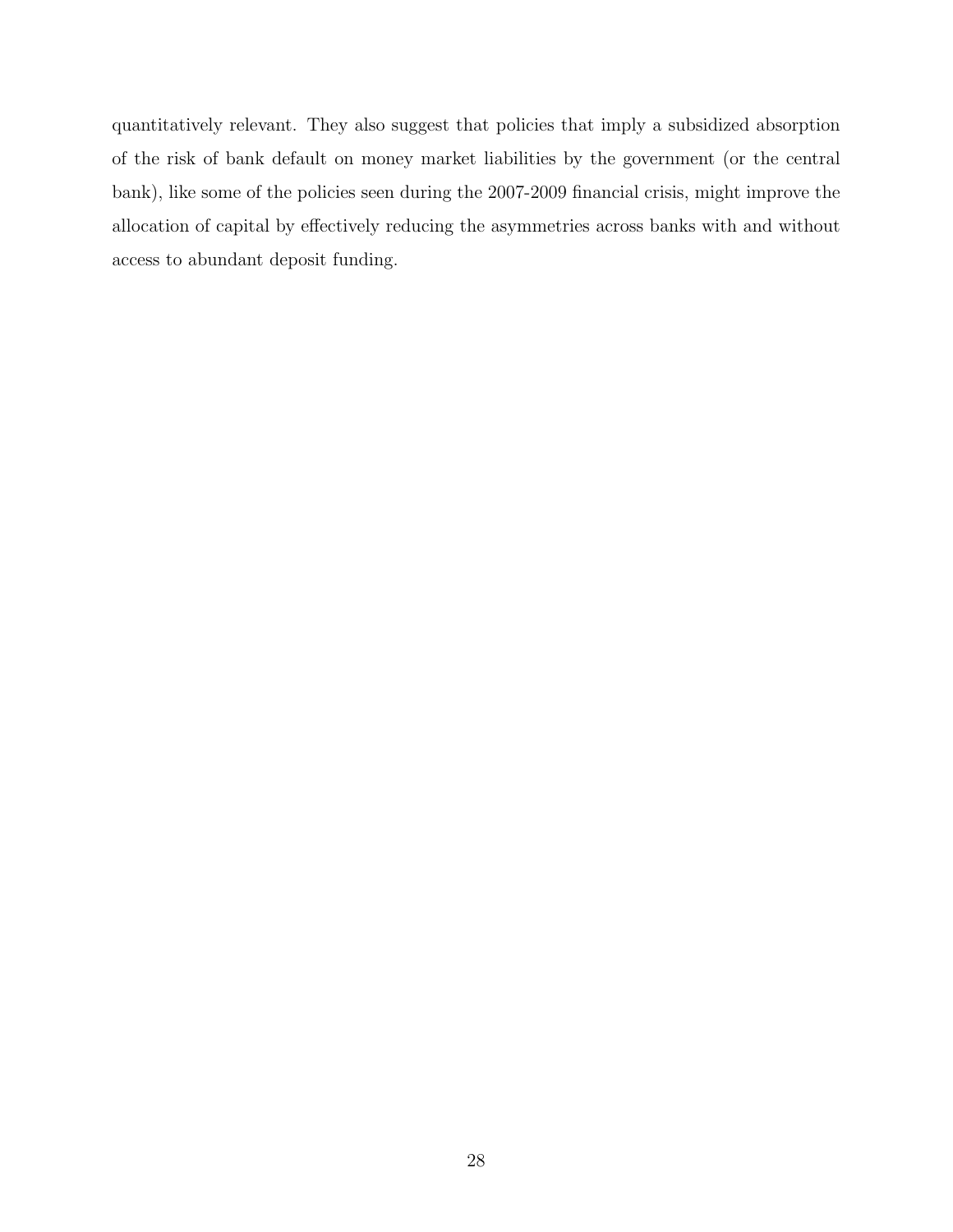# References

- Acharya, V., Douglas G., Yorulmazer, T., 2009. Rollover Risk and Market Freezes. Mimeo, Federal Reserve Bank of New York.
- Allen, F., Carletti, E., Gale, D., 2009. Interbank Market Liquidity and Central Bank Intervention. Journal of Monetary Economics 56, 639-652.
- Becker, B., 2007. Geographical segmentation of US capital markets. Journal of Financial Economics 85, 151-178
- Bernanke, B.S., Gertler, M., 1987. Banking and Macroeconomic Equilibrium. In: Barnett, W.A., Singleton, K.J. (Eds.), New Approaches to Monetary Economics, Cambridge University Press, pp. 89-111.
- Bhattacharya, S., Gale, D., 1987. Preference shocks, liquidity, and central bank policy. In: Barnett, W.A., Singleton, K.J. (Eds.), New Approaches to Monetary Economics, Cambridge University Press, pp. 69-88.
- Blanchard, O., Kiyotaki, N., 1987. Monopolistic Competition and the Effects of Aggregate Demand. American Economic Review 77, 647-666.
- Bolton, P., Freixas, X., 2006. Corporate Finance and the Monetary Transmission Mechanism. Review of Financial Studies 19, 829-870.
- Brunnermeier, M.K., Pedersen, L.H., 2009. Market Liquidity and Funding Liquidity. Review of Financial Studies 22, 2201-2238.
- Calomiris, C.W., Kahn, C.M., 1991. The Role of Demandable Debt in Structuring Optimal Banking Arrangements. American Economic Review 81, 497-513.
- Chen, N.K. 2001. Bank Net Worth, Asset Prices and Economic Activity. Journal of Monetary Economics 48, 415-436.
- Demirguc-Kunt, A., Detragiache, E., 2002. Does Deposit Insurance Increase Banking System Stability? An Empirical Investigation. Journal of Monetary Economics 49, 1373- 1406.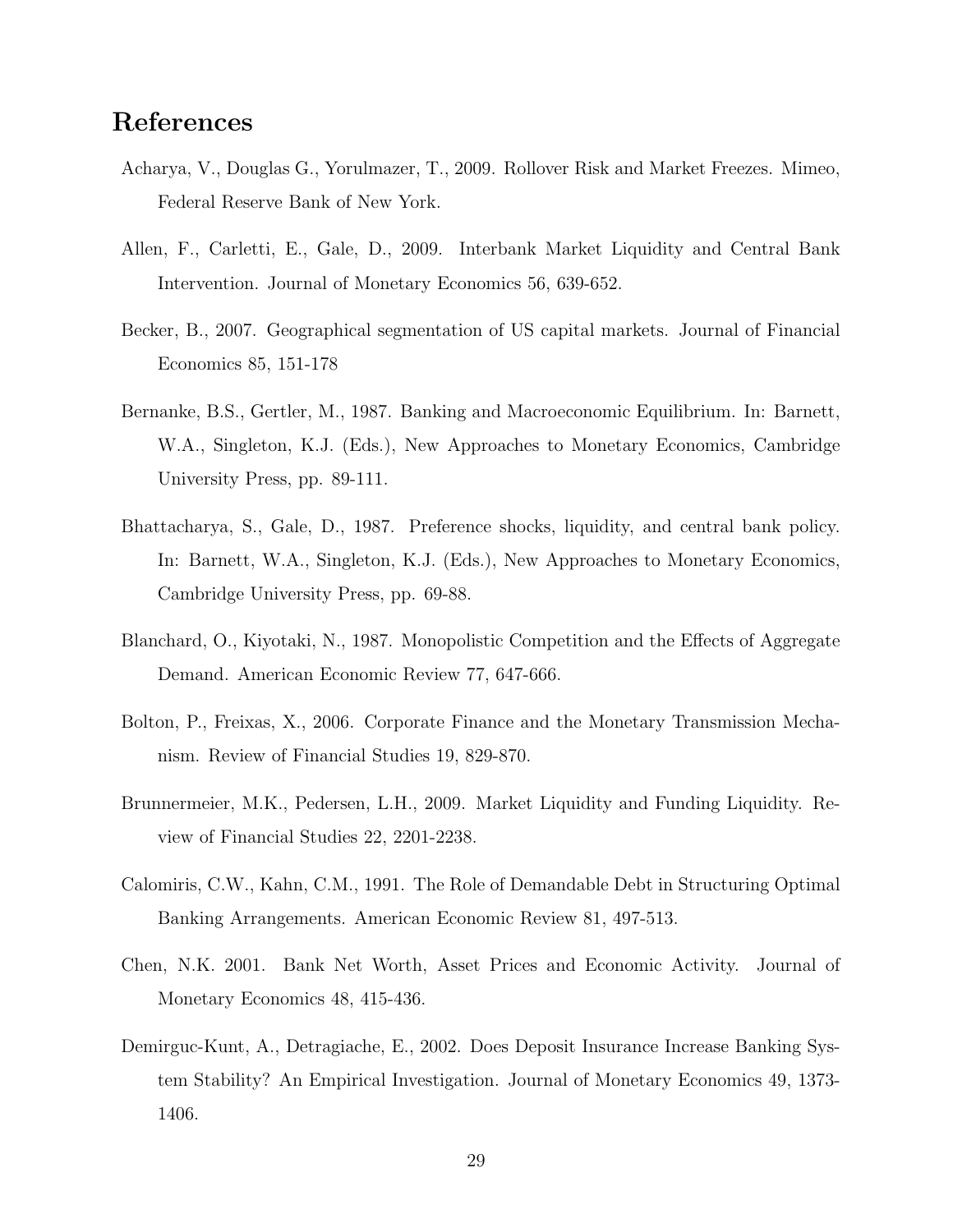- Diamond, D.W., Dybvig, P. H., 1983. Bank Runs, Deposit Insurance, and Liquidity. Journal of Political Economy 91, 401-419.
- Diamond, D.W., Rajan, R.G., 2009. Fear of Fire Sales and the Credit Freeze. NBER WP 14925.
- Freixas, X., Holthausen, C., 2004. Interbank Market Integration under Asymmetric Information. Review of Financial Studies 18, 459-490.
- Freixas, X., Jorge, J., 2008. The Role of Interbank Markets in Monetary Policy: A Model with Rationing. Journal of Money, Credit and Banking 40, 1151-1176.
- Heider, F., Hoerova, M., Holthausen, C., 2009. Liquidity Hoarding and Interbank Market Spreads: The Role of Counterparty Risk. Mimeo, European Central Bank.
- Holmstrom, B, Tirole, J., 1997. Financial Intermediation, Loanable Funds and the Real Sector. Quarterly Journal of Economics 112, 663-691.
- Huang, R., 2009. How Committed are Bank Lines of Credit? Evidence from the Subprime Mortgage Crisis. Mimeo, Federal Reserve Bank of Philadelphia.
- Huang, R., Ratnovski, L., 2008. The Dark Side of Bank Wholesale Funding. Mimeo, International Monetary Fund.
- Ivashina, V., Scharfstein, D.S., 2009. Bank Lending During the Financial Crisis of 2008. Mimeo, EFA 2009 Bergen Meetings Paper.
- Lucas, R.E. Jr., 1988. On the Mechanics of Economic Development. Journal of Monetary Economics 22, 3-42.
- Obstfeld, M., Rogoff, K., 1995. Exchange Rate Dynamics Redux. Journal of Political Economy 103, 624-660.
- Romer, D., 1985. Financial Intermediation, Reserve Requirements, and Inside Money: A General Equilibrium Analysis. Journal of Monetary Economics 16, 175-194.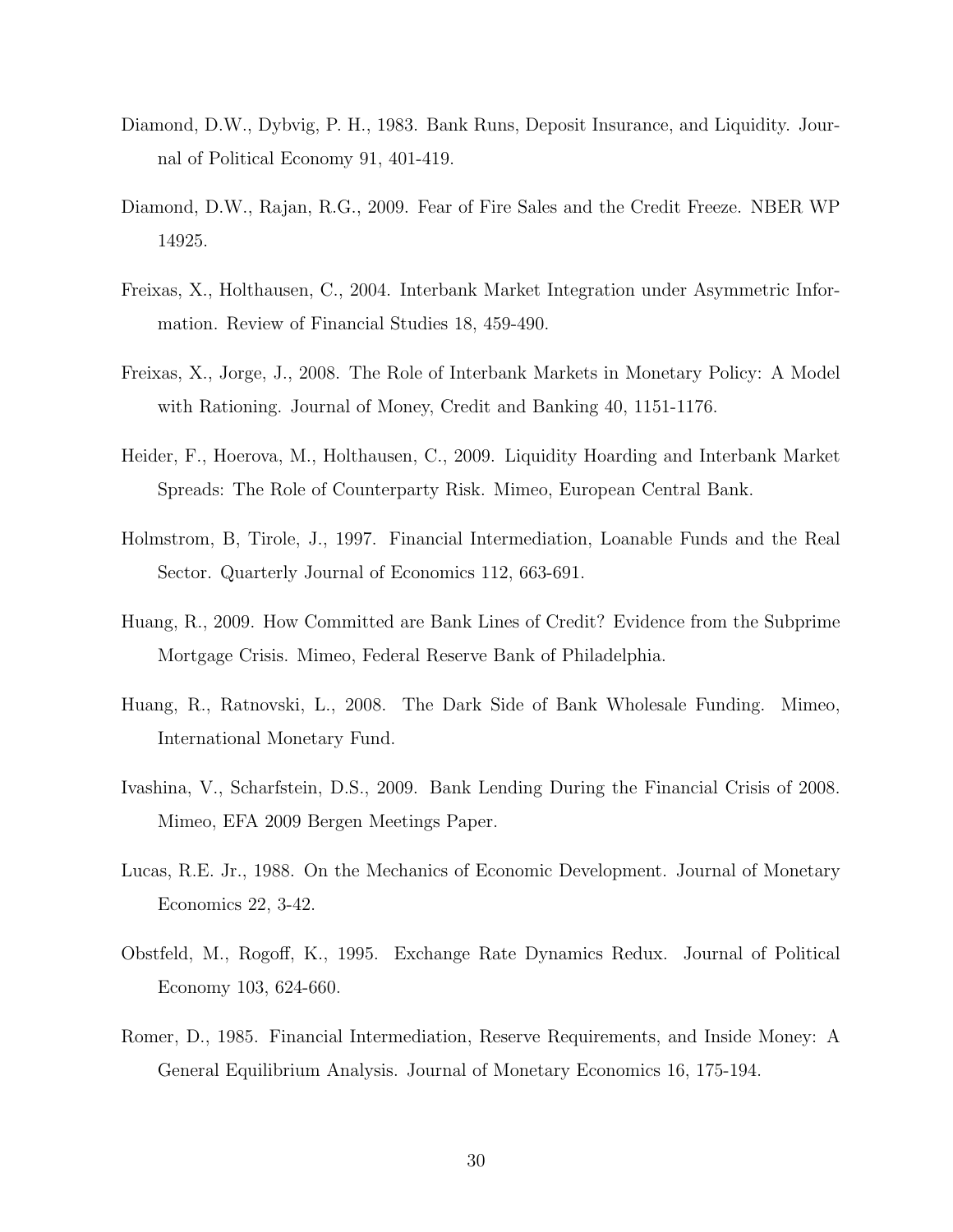- Romer, P.M., 1986. Increasing Returns and Long-Run Growth. Journal of Political Economy 94, 1002-1037.
- Van den Heuvel, S.J., 2008. The Welfare Cost of Bank Capital Requirements. Journal of Monetary Economics 55, 298-320.
- Williamson, S.D., 1987. Financial Intermediation, Business Failures, and Real Business Cycles. Journal of Political Economy 95, 1196-1216.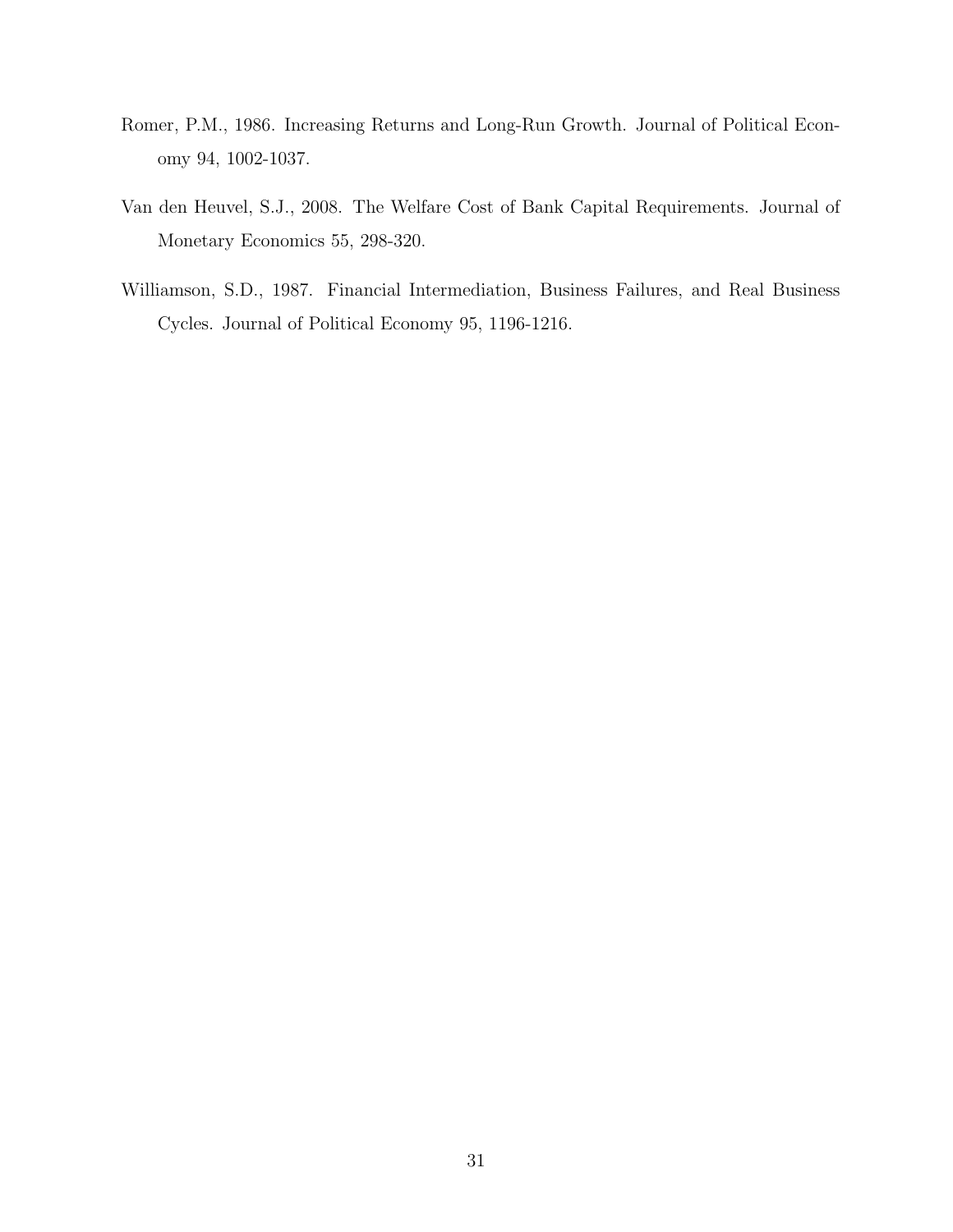# Appendix

**Proof of Proposition 1** The deposit decision d only enters the bank's participation constraint (12). Thus, any change in d that could allow reducing R would help increase the objective function in (14) and, hence, be optimal. It follows from the linearity of the terms in d in (12) that  $r_d < r$  would lead to  $d \to \infty$ , which is not compatible with equilibrium, while  $r_d > r$  would lead to  $d = 0$ . So equilibrium with  $d > 0$  requires  $r_d = r$ . But with  $r_d = r$ , not only the terms in d but also the terms in e cancel out from (12), implying that any decision on e that satisfies the capital requirement,  $e \geq \gamma l$ , is optimal.

**Proof of Proposition 2** We have shown in the text that the problem (14) that determines firms' optimal production plans is identical for all regions. In such a problem, firms and banks take r and w as given, where r is considered as exogenous in this proposition. The regional wage  $w$ , however, is determined taking into account the market clearing condition for the corresponding regional labor market. This condition will also fix the region's expected output as a function of r.

Optimal production plans. It follows from the homogeneity of degree one of the production function  $F(k, n)$ , as well as the linearity in k and n of the cost terms that appear in (14) that, by Euler's theorem, the various cost terms will exhaust the expected gross returns obtained by the firm at  $t = 1$  (inclusive of recovered capital), so the expected profits of entrepreneurs in an interior optimum will be zero. The first order conditions for an interior optimum are:

$$
(1 - \varepsilon)(1 - p)AF_k(k, n) + (1 - \varepsilon)[(1 - p)(1 - \delta) + p(1 - \lambda)] + \varepsilon(1 - \lambda) = c(r), \qquad (22)
$$

$$
(1 - \varepsilon)(1 - p)AF_n(k, n) = c(r)w.
$$
\n(23)

Conditions (22) and (23) have the standard interpretation: the expected value of the marginal product of each factor is equalized to its gross marginal funding cost.

Regional labor market clearing. In addition to market clearing conditions already subsumed in the constraints of the representative firm-bank problem (e.g. for the regional loan market), the relevant condition here is  $n = 1$ , since the representative household has an inelastic supply of labor equal to 1. Imposing  $n = 1$  directly in (22) and solving for k yields:

$$
k = k(r) \equiv \left[ \frac{(1 - \varepsilon)(1 - p)\alpha A}{r + (1 - \varepsilon)\left[ (1 - p)\delta + p\lambda \right] + \varepsilon \lambda} \right]^{\frac{1}{1 - \alpha}}.
$$
 (24)

Now, using (23), we can recursively find the labor-market clearing wage

$$
w = w(r) \equiv \frac{(1 - \varepsilon)(1 - p)(1 - \alpha)A}{c(r)} [k(r)]^{\alpha}, \qquad (25)
$$

and, following standard accounting conventions, the expected output (or expected GDP) in the region can be recursively written as

$$
y = y(r) \equiv (1 - \varepsilon)(1 - p)A[k(r)]^{\alpha}.\blacksquare
$$
\n(26)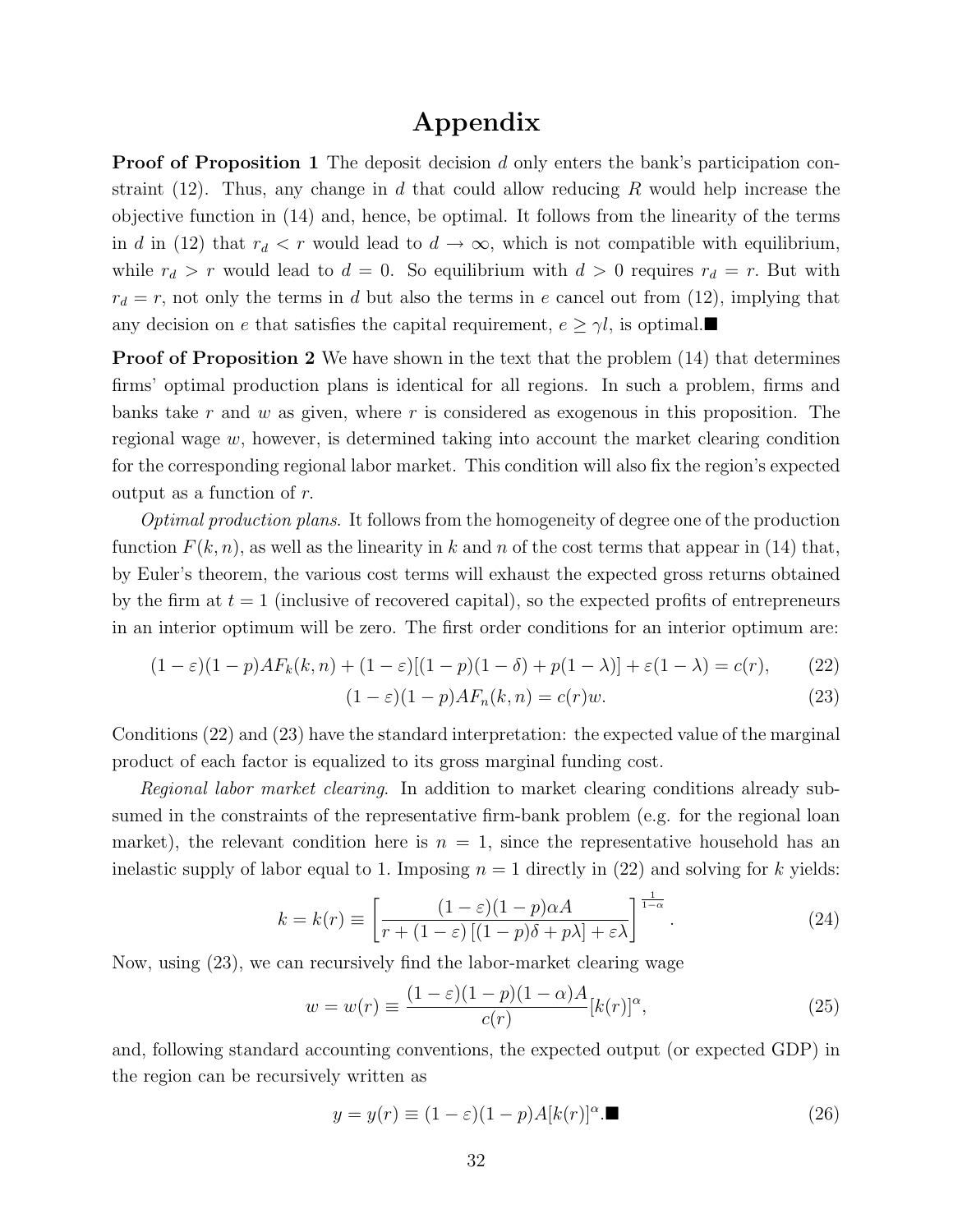**Proof of Proposition 3** Since households from any region j are indifferent between investing their savings  $S_j + w_j$  (which include the wages  $w_j$  paid in advance by regional firms to regional workers at  $t = 0$ ) in deposits or equity, the clearing of regional deposit and equity markets requires

$$
d_j + e_j = S_j + w_j. \tag{27}
$$

On the other hand, according to Proposition 1, the representative bank in region  $j$  will set  $(a_j, d_j, e_j)$  so that the balance sheet constraint  $a_j = d_j + e_j - l_j$  and the capital requirement constraint  $e_j \geq \gamma l_j$  are satisfied for  $l_j = k_j + w_j$  (where we have imposed  $n_j = 1$ ). This implies

$$
a_j = d_j + e_j - k_j - w_j. \tag{28}
$$

But then, substituting  $(27)$  in  $(28)$  we get

$$
a_j = S_j - k_j. \tag{29}
$$

Now, by Proposition 2, where we already took into account firm-bank optimization and regional labor market clearing, high-savings regions will have  $a_H = S_H - k(r)$ , and lowsavings regions will have  $a_H = S_L - k(r)$ . But, then, the condition for MM clearing,

$$
\pi a_H + (1 - \pi) a_L = 0,\t\t(30)
$$

collapses, after some rearrangement, into

$$
k(r) = \overline{S},\tag{31}
$$

which is the market clearing condition for the interregional goods' market at  $t = 0.22$  The existence and uniqueness of the solution  $r^*$  to  $(31)$  follows from standard arguments given the properties of  $k(\cdot)$ . Finally, by prior arguments, feasible reallocations  $(k_H, k_L)$  of capital across high-savings and low-savings regions should satisfy the resource constraint

$$
\pi k_H + (1 - \pi)k_L = \overline{S}
$$
\n(32)

and would produce an aggregate expected output Y that, using (2) with  $n_j = 1$  in all j, could be written as

$$
Y = \pi (1 - \varepsilon)(1 - p)Ak_H^{\alpha} + (1 - \pi)(1 - \varepsilon)(1 - p)Ak_L^{\alpha}.
$$
 (33)

Clearly, the maximization of (33) subject to (32) is attained at  $k_H = k_L = \overline{S}$ .

**Proof of Proposition 4** This proposition refers to a lending bank  $(\xi = 0)$  and a borrowing bank  $(\xi = 1)$  separately, meaning that we abstract from the case of banks that find it optimal

 $22$ This is an instance of Walras' Law.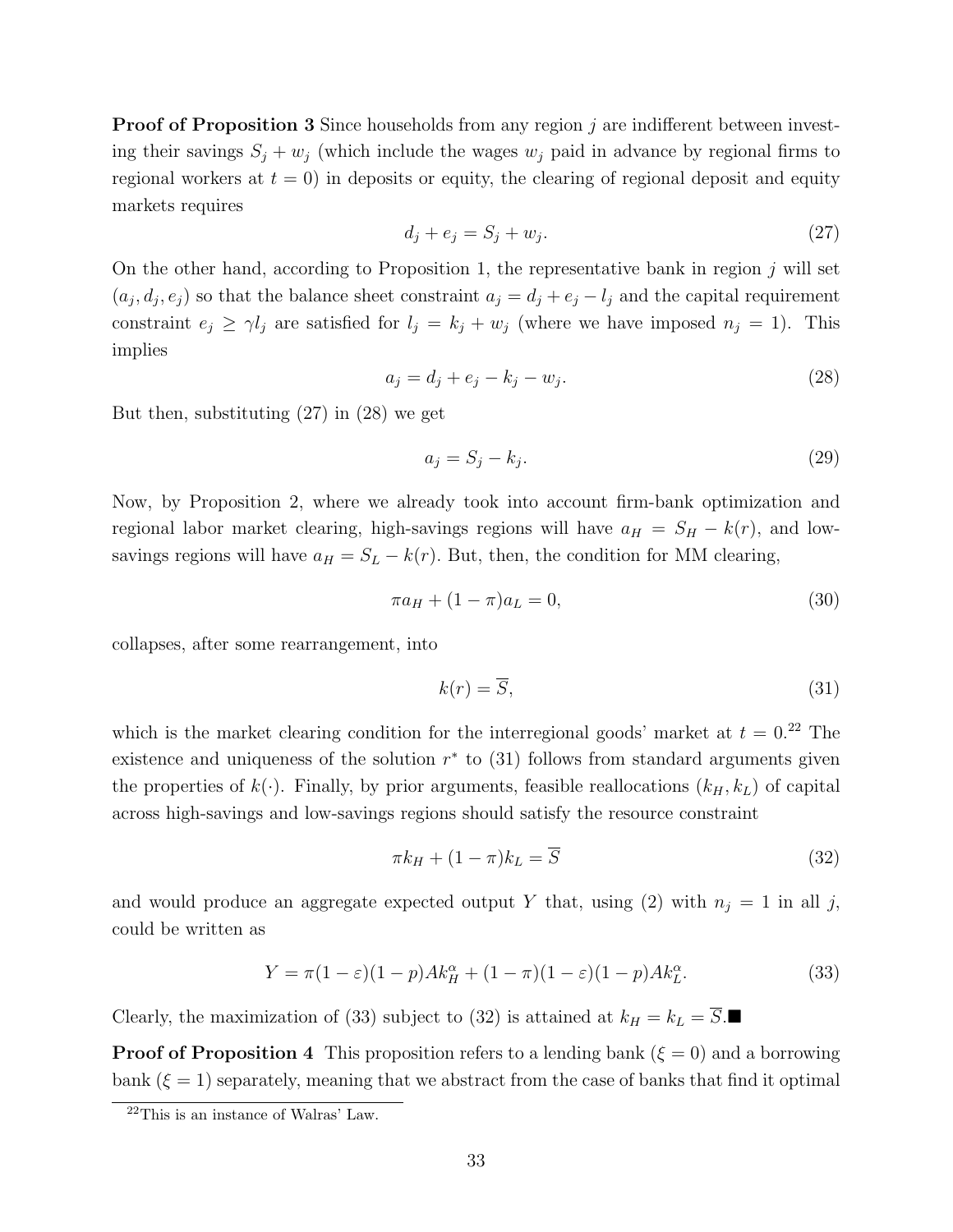to remain in autarky  $(l-d-e=0)$ , which can be treated as a limit case of the other two. For fixed  $\xi$ , ignoring the forth set of constraints in (18), the proof of this proposition is parallel to that of Proposition 1 and we omit it for brevity.

**Proof of Proposition 5** The analysis of regional equilibrium for a given  $r$  can be made along exactly the same lines as in the proof of Proposition 2, but taking into account the expressions in  $(18)$  and  $(19)$  rather those in  $(14)$  and  $(15)$ . Proceeding accordingly, we find:

$$
k = k_{DI}(r + \xi) \equiv \left[ \frac{(1 - \varepsilon)(1 - p)\alpha A}{(1 - \varepsilon)[(1 - p)\delta + p\lambda] + [1 - \varepsilon(1 - \gamma)](r + s\xi) + \gamma\varepsilon} \right]^{\frac{1}{1 - \alpha}},\tag{34}
$$

$$
w = w_{DI}(r + s\xi) \equiv \frac{(1 - \varepsilon)(1 - p)(1 - \alpha)A}{c_{DI}(r + s\xi)} \left[k(r + s\xi)\right]^{\alpha}, \text{ and}
$$
 (35)

$$
y = y_{DI}(r + s\xi) = (1 - \varepsilon)(1 - p)A [k(r + s\xi)]^{\alpha}, \qquad (36)
$$

which are all decreasing in  $r + s\xi$ .

Proof of Proposition 6 Consider first the possibility of having an equilibrium in which the MM is operative and  $\hat{r}$  is the expected rate of return on MM lending. Then, by Proposition 5 and using (5) to write the equilibrium MM spread in terms of  $\hat{r}$  and  $\varepsilon$ , we must have  $r_H = \hat{r}$ and  $r_L = (\hat{r}+\varepsilon)/(1-\varepsilon)$ . But then, using exactly the same steps a in the proof of Proposition 3, we can summarize the relevant market clearing conditions in (20). The existence and uniqueness of the solution  $\hat{r}$  to such an equation follows from standard arguments, given the properties of  $k_{DI}(\cdot)$ . Now, if  $k_{DI}(\hat{r}) < S_H$ , (20) will imply  $k_{DI}((\hat{r}+\varepsilon)/(1-\varepsilon)) > S_L$ , so we will have a situation with  $a_H > 0$  and  $a_L < 0$ , which corresponds to a well-defined equilibrium in which the MM is operative. In contrast, if  $k_{DI}(\hat{r}) \geq S_H$ , (20) will imply  $k_{DI}((\hat{r}+\varepsilon)/(1-\varepsilon)) \leq S_L$  in which case we have  $a_H \leq 0$  and  $a_L \geq 0$ , which is inconsistent with having high-savings regions as active MM lenders and low-savings regions as active MM borrowers.

Now, an autarkic equilibrium can be defined as a pair  $(r_H^A, r_L^A)$  that (i) solves the autarky conditions  $k_{DI}(r_H^A) = S_H$  and  $k_{DI}(r_L^A) = S_L$ , and (ii) leaves no unrealized private gains from MM trade. Formally, since  $S_H > S_L$  implies  $r_H^A < r_L^A$ , condition (ii) reduces to having  $r_L^A \le (r_H^A + \varepsilon)/(1-\varepsilon)$ , so that there are no gains from a deal in which a bank from a low-savings region borrows at a promised rate lower than  $r_L^A$  from a bank from a high-savings region that, by doing so, obtains and expected rate of return higher than  $r_H^A$ . But when  $k_{DI}(\hat{r}) \geq S_H$  (i.e. when there is no equilibrium with an operative MM) we necessarily have  $S_H \leq k_{DI}(\hat{r}) \leq$  $k_{DI}((\hat{r}+\varepsilon)/(1-\varepsilon)) \leq S_L$ , which implies that  $(r_H^A, r_L^A)$  satisfies  $r_L^A \leq (r_H^A + \varepsilon)/(1-\varepsilon)$ and, hence, that the autarkic equilibrium exists. Conversely, when  $k_{DI}(\hat{r}) < S_H$  (i.e. the equilibrium with an operative MM exists), the candidate autarkic equilibrium does not exist. This proves the overall existence and uniqueness of equilibrium.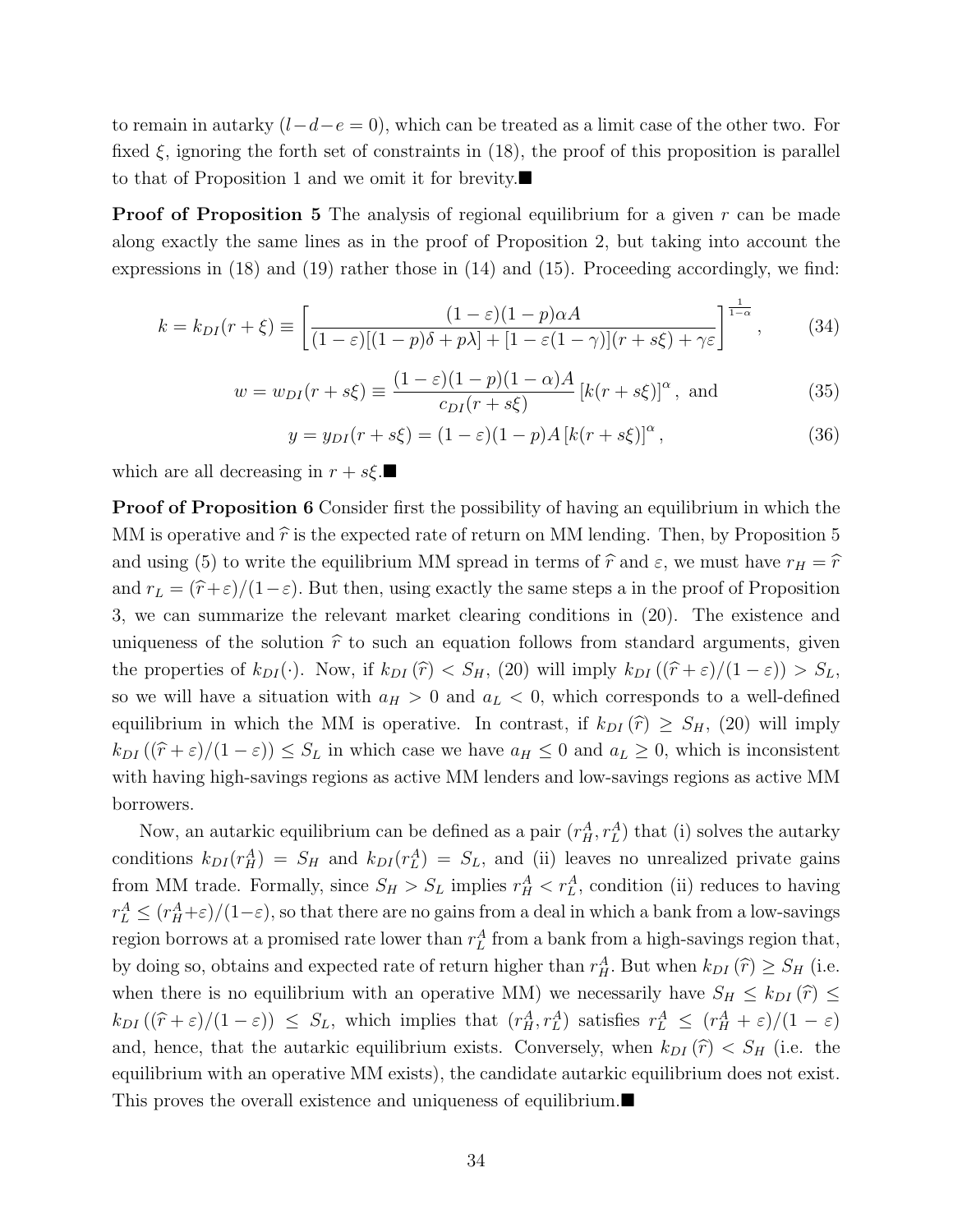# List of Tables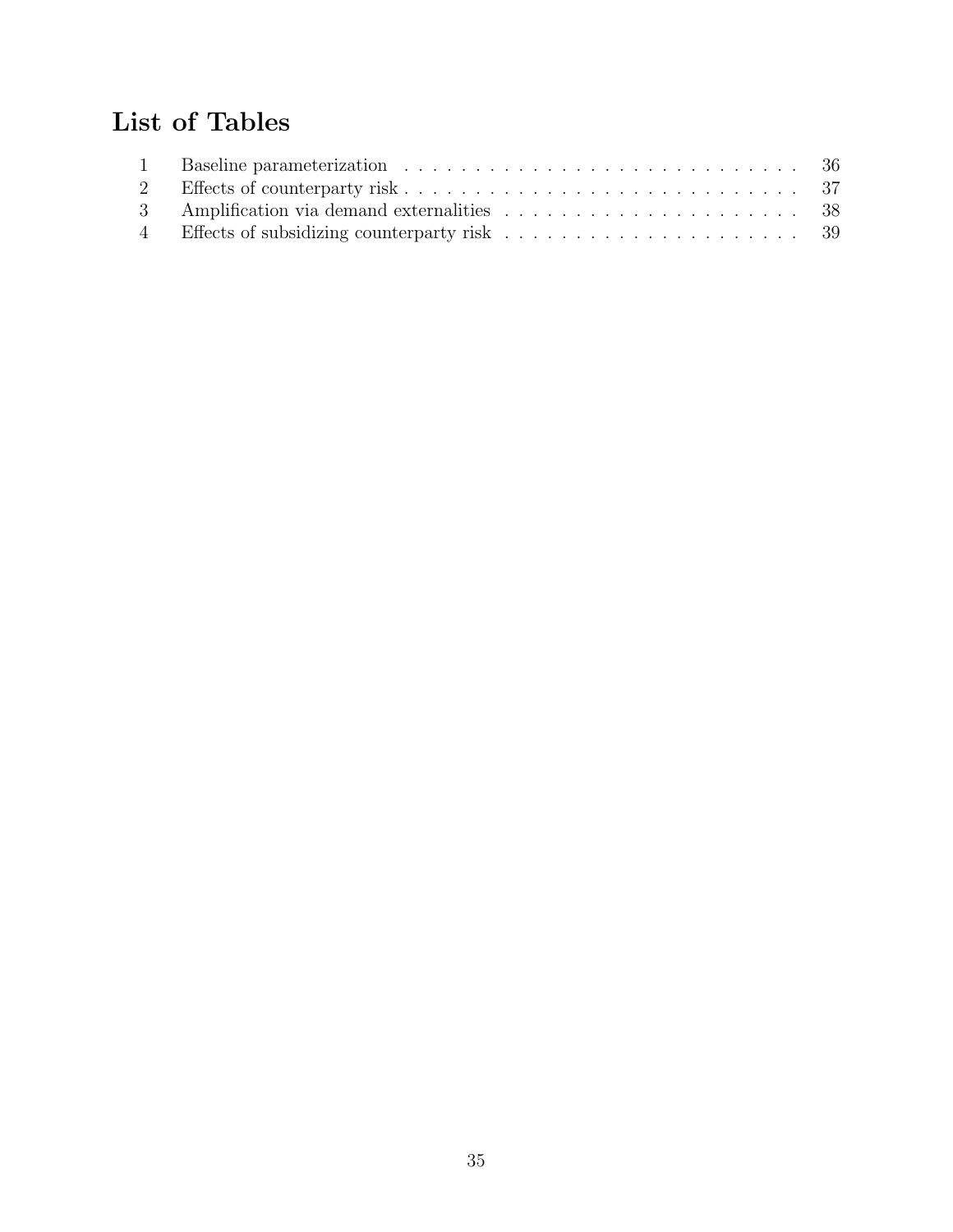## Table 1 Baseline parameterization

## Panel A. Parameter values

| Parameters    |                                           |                              | Baseline values |
|---------------|-------------------------------------------|------------------------------|-----------------|
| Savings:      | Measure of savings-rich regions           |                              | 0.5             |
|               | Savings asymmetry                         | $\mu \equiv \pi S_H/\bar{S}$ | 0.6             |
| Technology:   | Capital elasticity parameter in $F$       | $\alpha$                     | 0.3             |
|               | Depreciation rate if success              |                              | $4.5\%$         |
|               | Depreciation rate if failure              |                              | 35\%            |
| Default risk: | Probability of idiosyncratic firm failure | $\boldsymbol{p}$             | $3\%$           |
|               | Probability of bank failure               | ε                            | $0\% - 2\%$     |
| Frictions:    | Capital requirement                       | $\sim$                       | $8\%$           |

# Panel B. Calibration targets

| Variables      |                                       | Values      |
|----------------|---------------------------------------|-------------|
| Macroeconomic: | Pre-crisis money market funding / GDP | 30\%        |
|                | Pre-crisis money market rate          | $4\%$       |
|                | Labor share                           | 70%         |
|                | Capital $\angle$ GDP ratio            | 3           |
| Financial:     | MM spread                             | $0\% - 2\%$ |
|                | Loan default probability              | $3\% - 5\%$ |
|                | Loan loss-given-default               | 45\%        |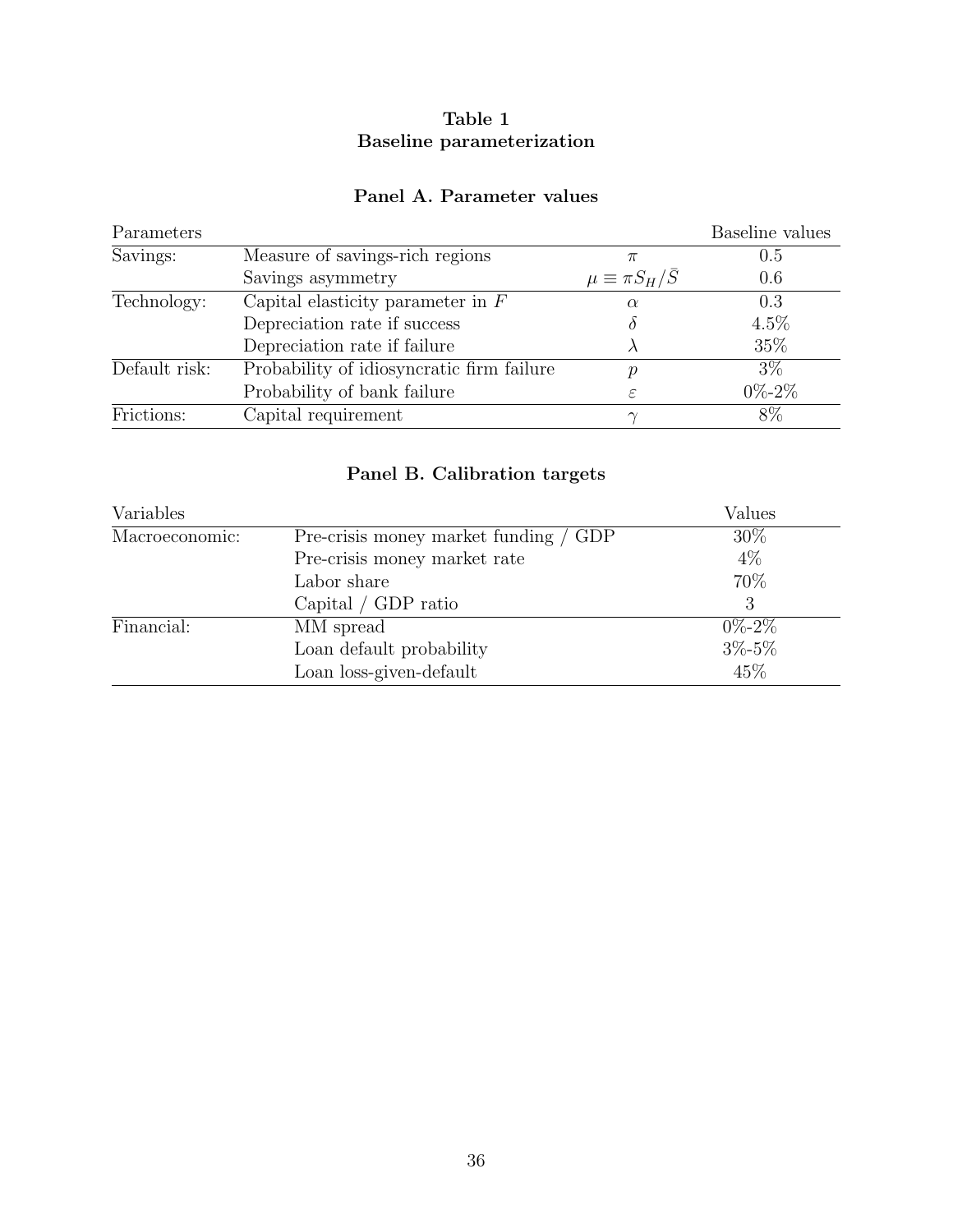### Table 2 Effects of counterparty risk

Panel A reports key financial variables for scenarios with subsequently larger values of the parameter that determines the risk of bank failure  $\varepsilon$ . Other parameters are as in Table 1. MM is the aggregate amount of money market lending. DI costs are the expected tax costs of deposit insurance. Panel B reports percentage changes in capital and output relative to the baseline scenario with  $\varepsilon=0\%$ . We provide values for high-savings (H) and low-savings (L) regions, and the aggregate economy (Aggr.).

|                          |       | Probability of bank failure $(\varepsilon)$ |       |       |       |
|--------------------------|-------|---------------------------------------------|-------|-------|-------|
|                          |       | $0\%$                                       | $1\%$ | $2\%$ | $3\%$ |
| Deposit rates            | Η     | 4.00                                        | 3.43  | 2.92  | 2.62  |
|                          |       | 4.00                                        | 4.48  | 5.02  | 5.33  |
| baseline GDP<br>MМ       | Aggr. | 31.86                                       | 19.29 | 6.93  | 0.00  |
| Loan rates               | Н     | 5.56                                        | 5.04  | 4.59  | 4.36  |
|                          |       | 5.56                                        | 6.15  | 6.82  | 7.24  |
| baseline GDP<br>DI costs | Η     | 0.00                                        | 1.70  | 3.53  | 5.41  |
|                          |       | 0.00                                        | 1.14  | 2.63  | 4.24  |
|                          | Aggr. | 0.00                                        | 1.42  | 3.08  | 4.83  |

## Panel A. Financial variables (%)

|  |  |  |  | Panel B. Change in capital and output relative to baseline scenario (%) |  |
|--|--|--|--|-------------------------------------------------------------------------|--|
|  |  |  |  |                                                                         |  |

|         |       |         | Probability of bank failure $(\varepsilon)$ |          |  |
|---------|-------|---------|---------------------------------------------|----------|--|
|         |       | $1\%$   | $2\%$                                       | $3\%$    |  |
| Capital |       | 7.89    | 15.65                                       | 20.00    |  |
|         |       | $-7.89$ | $-15.65$                                    | $-20.00$ |  |
| GDP     |       | 1.28    | 2.37                                        | 2.45     |  |
|         |       | $-3.41$ | $-6.88$                                     | $-9.28$  |  |
|         | Aggr. | $-1.06$ | $-2.25$                                     | $-3.41$  |  |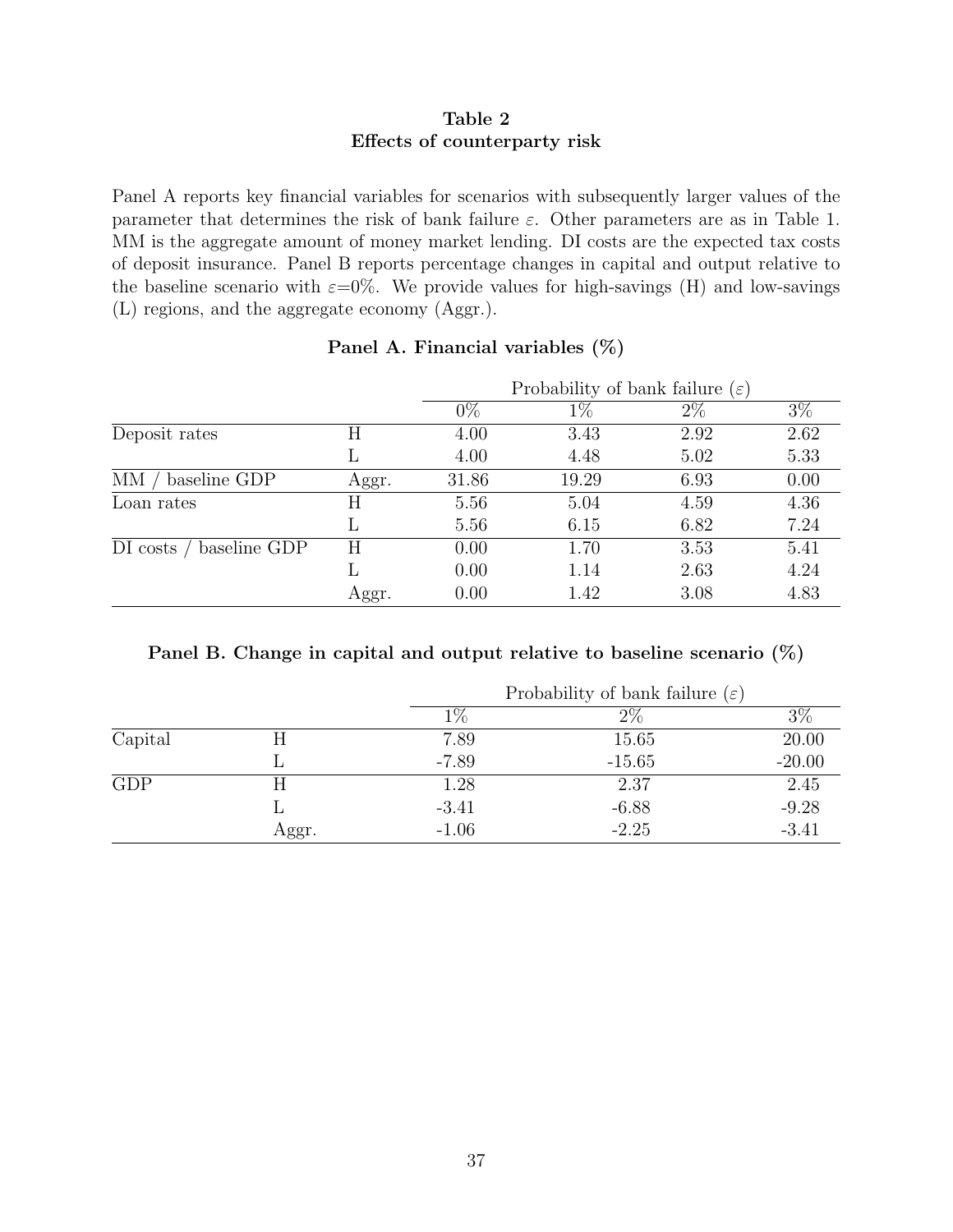### Table 3 Amplification via demand externalities

This table considers the effects of counterparty risk in an economy with reduced-form demand externalities parameterized by  $\tau=0.5$  and  $\rho=-4$ . Other parameters are as in Table 1. Panels A and B are organized as in Table 2

|                              |       | Probability of bank failure $(\varepsilon)$ |       |       |       |
|------------------------------|-------|---------------------------------------------|-------|-------|-------|
|                              |       | $0\%$                                       | $1\%$ | $2\%$ | $3\%$ |
| Deposit rates                | Η     | 4.00                                        | 3.36  | 2.64  | 2.23  |
|                              |       | 4.00                                        | 4.40  | 4.73  | 4.82  |
| baseline GDP<br>MМ           | Aggr. | 31.86                                       | 19.20 | 6.22  | 0.00  |
| Loan rates                   | Н     | 5.56                                        | 4.96  | 4.29  | 3.95  |
|                              |       | 5.56                                        | 6.07  | 6.51  | 6.70  |
| baseline GDP<br>$DI$ costs / | H     | 0.00                                        | 1.69  | 3.48  | 5.27  |
|                              |       | 0.00                                        | 1.13  | 2.60  | 4.12  |
|                              | Aggr. | 0.00                                        | 1.41  | 3.04  | 4.70  |

## Panel A. Financial variables (%)

## Panel B. Change in capital and output relative to baseline scenario (%)

|            |       |         | Probability of bank failure $(\varepsilon)$ |          |  |
|------------|-------|---------|---------------------------------------------|----------|--|
|            |       | $1\%$   | $2\%$                                       | $3\%$    |  |
| Capital    |       | 7.95    | 16.10                                       | 20.00    |  |
|            |       | $-7.95$ | $-16.10$                                    | $-20.00$ |  |
| <b>GDP</b> |       | 0.51    | $-0.67$                                     | $-2.30$  |  |
|            |       | $-4.18$ | $-9.89$                                     | $-13.49$ |  |
|            | Aggr. | $-1.84$ | $-5.28$                                     | $-7.89$  |  |